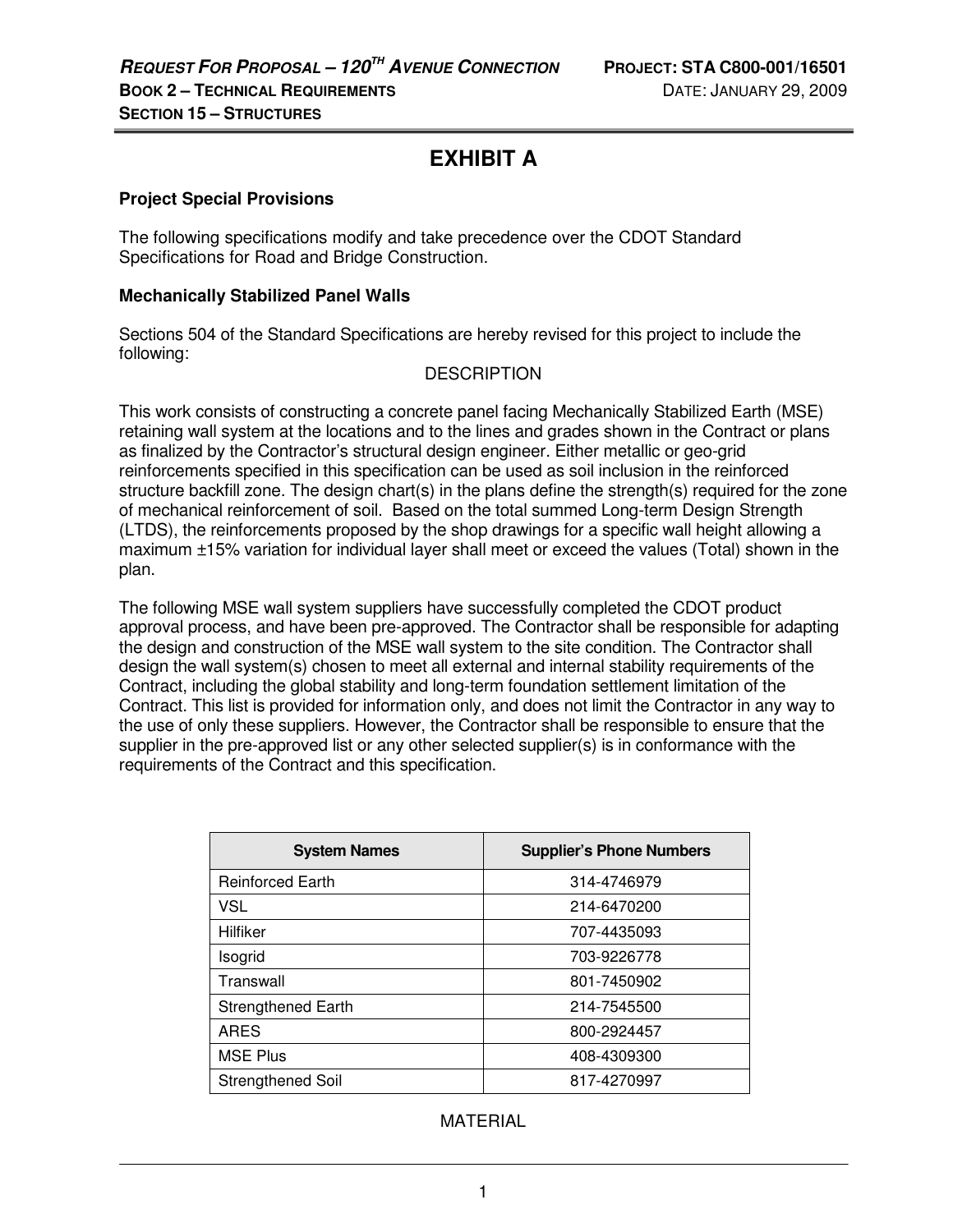(a) Shop Drawings. The Contractor shall review and approve shop drawings and certified material test reports prior to construction of wall. Use of a firm to prepare these drawings and reports shall be limited to a specialty firm regularly engaged in the design and construction of permanent MSE walls. The Contractor's structural design engineer shall reject shop drawings prepared by a non-specialty firm. Shop drawings shall be reviewed in accordance with the Contract.

The shop drawings shall provide the details necessary to demonstrate compliance with the requirements in the Contract or the plans as finalized by the Contractor and these specifications, including:

- 1. Wall layouts shall be closely conformed to line and grades in the plans including start, corner, and end stations, leveling pad step breaks, top and bottom of wall elevations. For walls with rail anchoring slab, the top of panel elevations shall be within 8" (200 mm) measured from the bottom of anchoring slab. If temporary wall(s) are required for the construction of permanent wall, the permanent wall vendors shall supply the shops and material for temporary wall(s).
- 2. Unless shown otherwise on the plans, the facial panels shall be connected to each layer of soil reinforcement.

Panel to panel, panel to reinforcement connection detail, or limits of special panels at curved wall corner shall be shown. The back of each panel shall be logically numbered with its placing sequence.

- 3. The actual panel and reinforcement elevations shall be marked on the shop drawings by taking into account the supplied regular panel as well as special panel height(s) for matching the front and top finished grade.
- 4. The soil reinforcement types, Minimum Average Roll Value (MARV) or yield strength, spacing, lengths, elevations, and the corresponding wall design height shall be shown on the wall layout. Each reinforcement layer shall be composed of a single grade of reinforcement material and shall be placed at same elevation from end to end of wall. Sprayed on or taped on consistent color code for material grade identification shall be used in each roll or grade of reinforcement. Elevations of the reinforcement layers shall be specified on the plan except when the reinforcement spacing is a constant from the top to the bottom of the wall.
- 5. Soil Reinforcement Length (RL). The soil reinforcement length shall be measured from the back face of the concrete panel to end of reinforcement as measured to the last cross member. Except for tail (secondary) reinforcements, soil reinforcement lengths shall not be less than the specified lengths given in the plans.

 The soil reinforcement shall be the same length from top to bottom at all layers of wall segment. The minimum soil reinforcement length shall be as follows:

| Design Height (DH)                      | Minimum RL  |
|-----------------------------------------|-------------|
| DH > 11' (3.35 M)                       | 0.7(DH)     |
| 11' (3.35 M) $\ge$ DH $\ge$ 8' (2.43 M) | 8' (2.43 M) |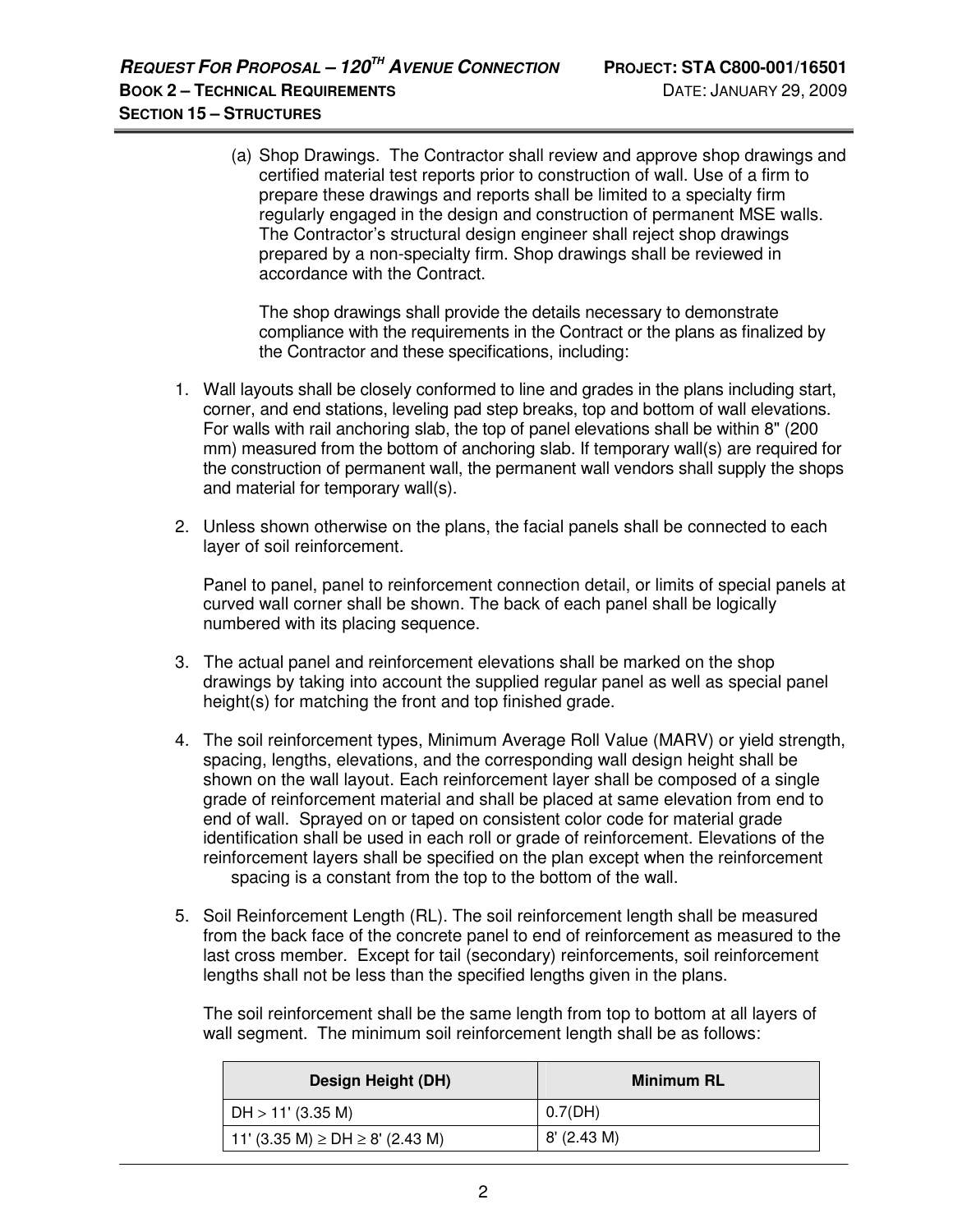# **REQUEST FOR PROPOSAL – 120TH AVENUE CONNECTION PROJECT: STA C800-001/16501**

**SECTION 15 – STRUCTURES**

| $\vert$ DH $< 8'$ (2.43 M) | Minimum of $1.0(DH)$ or 6' $(1.83 M)$ |
|----------------------------|---------------------------------------|
| Top Laver                  | $\geq$ 8' (2.43 M)                    |

- 6. Panel Size and Reinforcement Spacing:
	- A. Except for full height panel, the maximum panel size is 75 square foot (4.65 square meter).
	- B. Unless demonstrated by the vendor that panel concrete crack size can be controlled during shipment and erection, that panels will be accepted by Contractor's QA manager, and joint width due to differential settlement limit is within acceptable limits full height panels are not allowed. For full height panels, the maximum panel width and panel height shall be 10 feet (3 m) and 30 feet (9 m) accordingly, however the limiting differential settlement shall be restricted within 1/500.
	- C. The maximum vertical spacing between layers of adjacent soil reinforcement shall not exceed 36 inches (914 mm). Except the half height panel used at the bottom of wall, including all partial height panels at the top of wall there shall be at least two layers of reinforcement per panel.
	- D. The first and bottom layers of reinforcement shall be within 18 inches (457 mm) measured from the top of panel and from the top of leveling pad accordingly.
- 7. LTDS of Reinforcements.
	- A. Metallic (In-extensible) Soil Reinforcement. For Structure Backfill (Class 1), with an impervious membrane installed on the top of wall to intercept the roadway deicing chemicals, the following minimum sacrificial thickness for reinforcement shall be applied to the 75 years LTDS calculations:

| <b>Galvanization Loss</b> | $\begin{pmatrix} 15 \ \mu \text{m/year} \end{pmatrix}$ or first 2 years<br>4 $\mu \text{m/year}$ for subsequent years |
|---------------------------|-----------------------------------------------------------------------------------------------------------------------|
| Carbon steel loss         | 12 µm/year after zinc depletion                                                                                       |

B. Geosynthetic (Extensible) Soil Reinforcement. For roadway support walls with geosynthetic reinforcement, to keep the surface runoff out the wall, the same membrane shall be installed as specified in item 1 above. Geosynthetic soil reinforcement shall be a geogrid or woven geotextile. For polyester (PET), polypropylene (PP) and high-density polyethylene (HDPE) reinforcement, the LTDS of material shall be determined using the following factors of safety to ensure the required design life. The LTDS may not exceed the following K percent of its ultimate tensile strength, MARV, i.e.

 $LTDS = K * MARV,$ 

Where  $K = CRC / (FS * FC * FD)$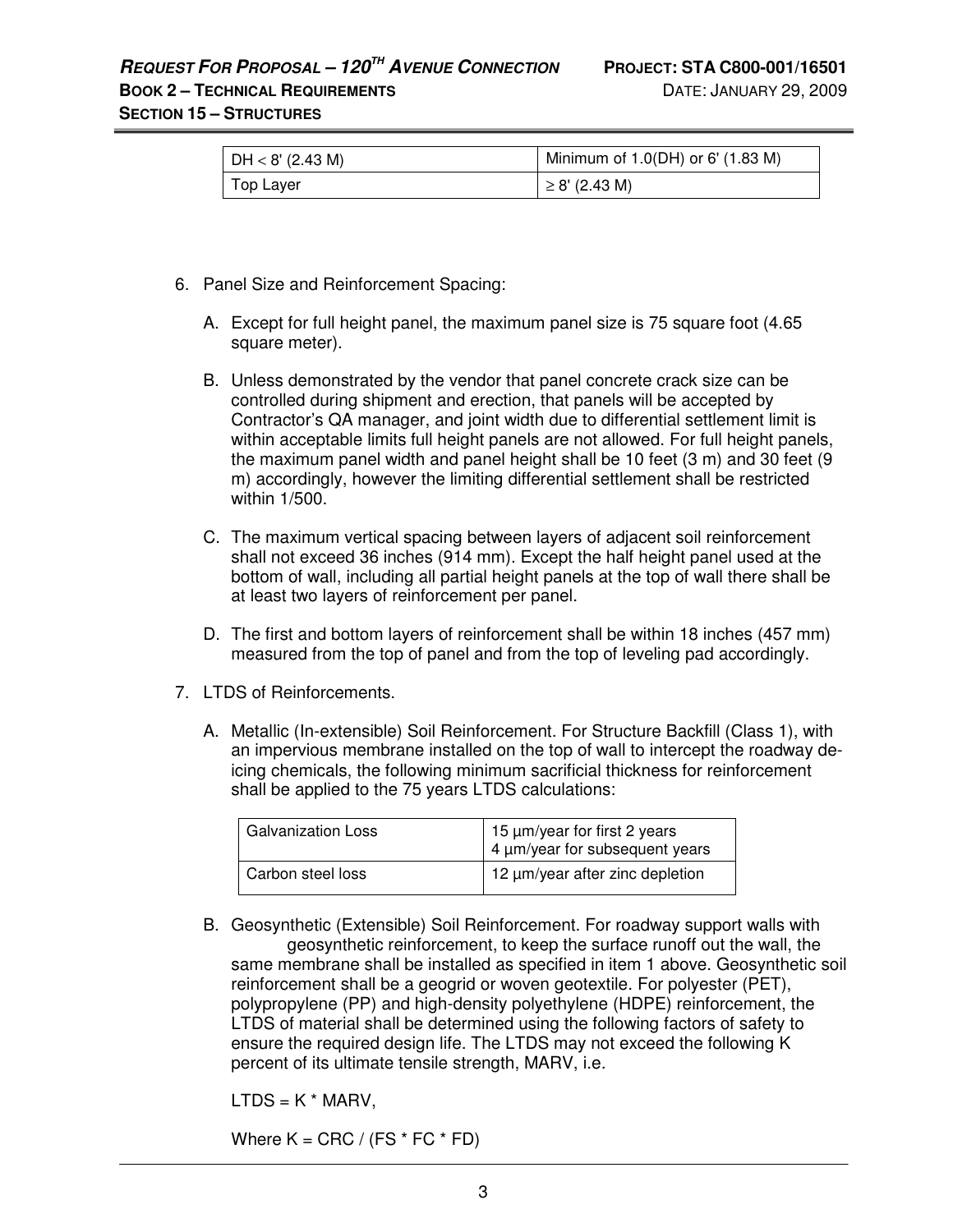|  |  | CRC = Creep Reduction Coefficient, | Factor of Safety $(FS) = 1.5$ , |  |  |
|--|--|------------------------------------|---------------------------------|--|--|
|--|--|------------------------------------|---------------------------------|--|--|

 $FC = Construction$  Damage Factor,  $FD =$  Durability Factor.

(1) Geogrid reinforcements (HDPE, PET) pre-approved by CDOT:

| Products with weight $\geq 8$ oz/Yd <sup>2</sup> (270 g/m <sup>2</sup> ) |     |
|--------------------------------------------------------------------------|-----|
| Tensar                                                                   | 20% |
| Fortrac, Miragrid, Strata, Synteen and Raugrid                           | 24% |

(2) All products not pre-approved by CDOT including geogrid pre-approved by CDOT:

| Products with weight < 8 oz/Yd <sup>2</sup> (270 g/m <sup>2</sup> )                               |     |
|---------------------------------------------------------------------------------------------------|-----|
| All geogrid or woven geotextile products meet AASHTO Table<br>5.8.6.1.2A requirements             | 10% |
| Products not meet AASHTO Table 5.8.6.1.2A requirements including<br>Non-woven geotextile products | 5%  |

- 8. Design Heights and Supplied Reinforcing Material. The wall design height shall be measured vertically from the top of the leveling pad to the top of concrete rail anchoring slab for walls with railing, or to the top of concrete coping for walls without railing. For both geosynthetic and metallic reinforcement, the required reinforcement LTDS and the supplied LTDS (determined in accordance with the K factors or depletion of material as defined above) with corresponding brand and grade of material shall be marked clearly on the elevation view. The LTDS of the supplied reinforcement grade shall meet or exceed the required LTDS corresponding to the reinforcement spacing provided.
- 9. For the reinforcement layouts of tiered walls, the overall geometry, the reinforcement length and the sum of the LTDS provided from all layers in all tiers shall be in close conformity to the retaining wall system shown in the plans in order to ensure that both local and global stability requirement have been met.
- 10. For reinforcements interfered with obstructions such as steel pile, concrete pier, concrete box and pipes, details of their connections shall be provided. Details shall be provided according to the design computation that demonstrates that the structure meets the required safety factors in the obstruction area.
	- A. Backfill. The wall backfill material in the reinforced zone and the associated trapezoidal retained zone shall conform to the requirements Structure Backfill (Class 1) of Section 206. For pullout, a friction angle of 34 degrees shall be assumed for Structure Backfill (Class 1), and shall be considered non-aggressive soil for corrosion and durability computations. CDOT may require chemical and organic content tests if the source is questionable. All reinforcing elements shall be designed to ensure a minimum design life of 75 years for permanent structures.
	- B. Leveling Pad. Concrete for the leveling pad shall be Concrete Class B, f'c = 3000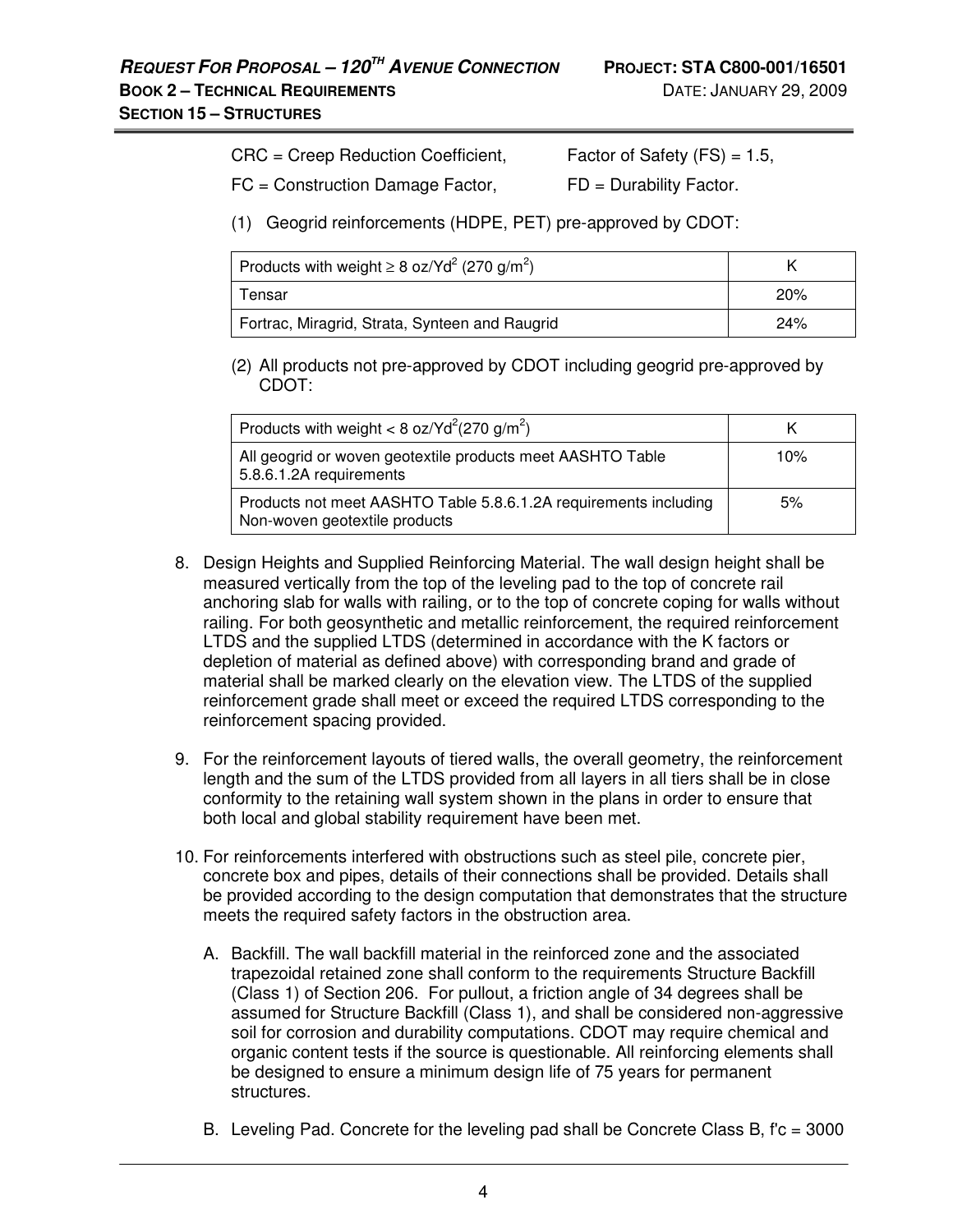psi (25 MPa), conforming to the requirements of Section 601. The maximum vertical step shall be no greater than 36 inches (430 mm). The leveling pad shall be reinforced only at the steps. To avoid panel cracking from high contact points, a 1/4 inch (6 mm) thick expansion joint material with the same thickness as the panels may be installed between the first layer of panels and the leveling pad. Cure the leveling pad concrete a minimum of twelve (12) hours before placement of concrete panels. For the toe of wall founded on slope steeper than 1.5 (H) to 1 (V), leveling pad shall be constructed with reinforced concrete with same reinforcing schedule as at its step. Leveling pad concrete shall be cured for at least twelve (12) hours before placement of the concrete blocks.

- C. Impervious Membrane and Joint. The impervious membrane shall meet the requirements of subsection 712.08 for geomembrane, and shall have a minimum thickness of 30 mills (0.76 mm). It shall be spliced either with a dual track field seamed joint or with an 8 inches (203 mm) minimum overlap and folded to shed water. For all roadway-supporting walls an impervious membrane shall be installed at the top of the reinforced zone to intercept surface runoff and prevent salt penetration. This membrane shall have a minimum coverage length measured perpendicular to the wall face of at least the wall design height plus 3 feet, 4 inches (1 m). It shall be installed with a perforated and corrugated HDPE drainage collection pipe, with a geotextile sock filter, and shall extend either to the drainage system or drain out of the wall at every 100' (30 m) along the wall alignment. The membrane shall slope 20 maximum (H) to 1 (V) towards the drainage collection pipe. To avoid the obstruction of the pipe in the middle of the fill, as an alternate, for walls with temporary cut slope or pre-installed roadway fill slope, the water collector system (sock filter, perforated pipes and joints) may be moved to the back. The membrane can be installed with a 20:1 slope from the facing block all way to the cut or pre-filled slope. However, a minimum of 18 inches by 18 inches geo-fabric filter material rapped 6 inches perforated HDPE pipe collector in conjunction with the geo-composite down drains shall be installed at the toe of the slope. The geo-composed drain board shall be one continuous piece and nail secured along the slope. The geo-composite drains that collect the water from the membrane to the water collector system shall be a minimum 12 inches in width at 10 foot maximum spacing. The Contractor shall provide a detailed layout of this equivalent water collection system.
- D. Concrete Panel Facing Unit and Panel Joint Material**.** The pre-cast concrete panels shall conform to the requirements of the Contract, plans (which shall include the color, texture, dimensions and pattern shown on the plans), and these specifications. These facing units shall be factories made from Portland cement, which shall conform, to the requirements of Section 601 and the following:

Minimum Field Compressive Strength (28 Days): 4000 psi.

Minimum Cement Content: 610 pounds/cubic yard

 Maximum Water/Cement Ratio: 0.45 with an approved water-reducing admixture.

Air Content (total): 4-9%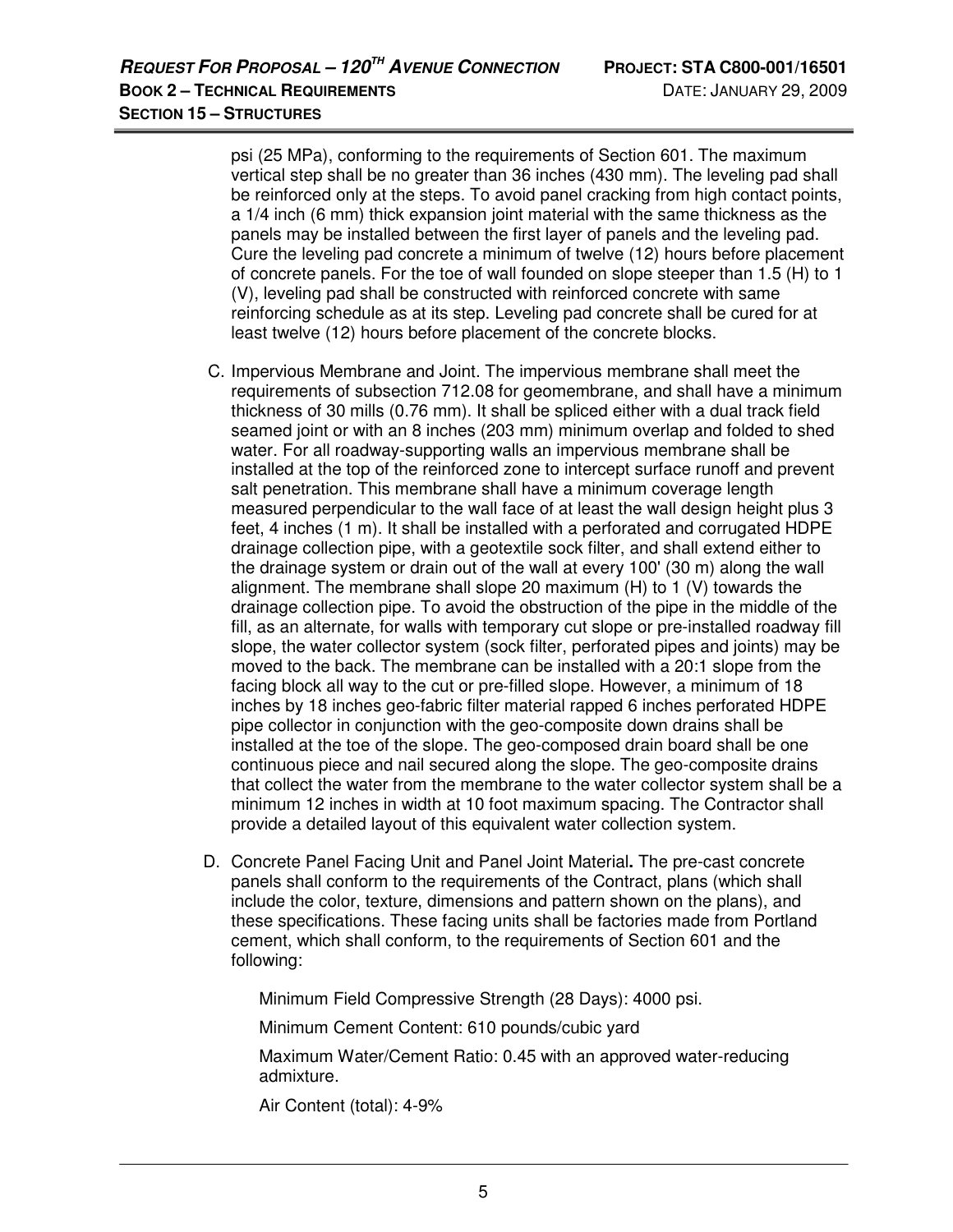No more than 50% fine aggregate (AASHTO M6) by volume of total aggregate.

Ambient temperature: shall be a minimum of 40° F and rising when casting panels.

Pre-cast panels shall be cured in accordance with AASHTO M170.

 Reinforcing steel shall conform to the requirements of Section 602 of the specifications. Reinforcement shall be provided as required for shrinkage and temperature in accordance with AASHTO Standard Specifications for Bridge Design and as required for soil reinforcement anchorage. The concrete in the pre-cast units shall be compacted using a vibrating table, grid vibrator, or vibrating screen. All panels shall be cast faces down on flat level surface.

Panel dimensions and facing treatment shall conform to the architectural requirements of the Contract. Width of panel from center to center of joint shall be an even whole increment of the pattern dimensions selected to match the architectural treatment. Thickness shall be a minimum of 4 inches plus the depth of rustication. Panel shall be cast to the dimension that accommodates the architectural treatment.

Panels may be longer than 5 feet provided their section strength could be shown to accommodate handling and erection without cracking. Soil reinforcement attachment devices shall be within 1 inch of panel location. All unit dimensions shall be within 1/4 inch of plan. Concrete surface for the front face of the wall shall match the architectural treatment requirements and structural concrete stain, as shown on the plans. Squareness determined by the difference between two diagonals, shall not exceed 1/2 inch. Surface defects on the front face textured surface, shall not exceed 1/8 inch when measured with a 5 feet straight edge, except when intentionally roughened.

CDOT shall be allowed access to the manufacturer's facilities to inspect and sample units from lots prior to delivery. The CDOT reserves the right to reject any concrete panels, which do not meet the requirements of these specifications. The Contractor shall notify the CDOT in writing at least seventy-two (72) hours before beginning the shipment of any panels for this project.

Cover on the back face of the wall for vertical joint is required between panels and shall be a drainage geotextile conforming to Subsection 712.08, a minimum of 12 inch wide, nailed or glued in place prior to placing backfill.

At horizontal joints, a cellular type or molded expansion joint material shall be placed and shall be of a size suggested by the supplier and as Approved.

- E. Certifications, Calculations and Testing Reports. The Contractor shall provide the following required reports, certificates and calculations if needed with the shop drawing submittal. All engineering calculations shall be certified and stamped by a professional engineer licensed in the State of Colorado.
	- (1) Certification of MARV. For geo-synthetic reinforced system only, a certification letter from the manufacture which provides the MARV (S) and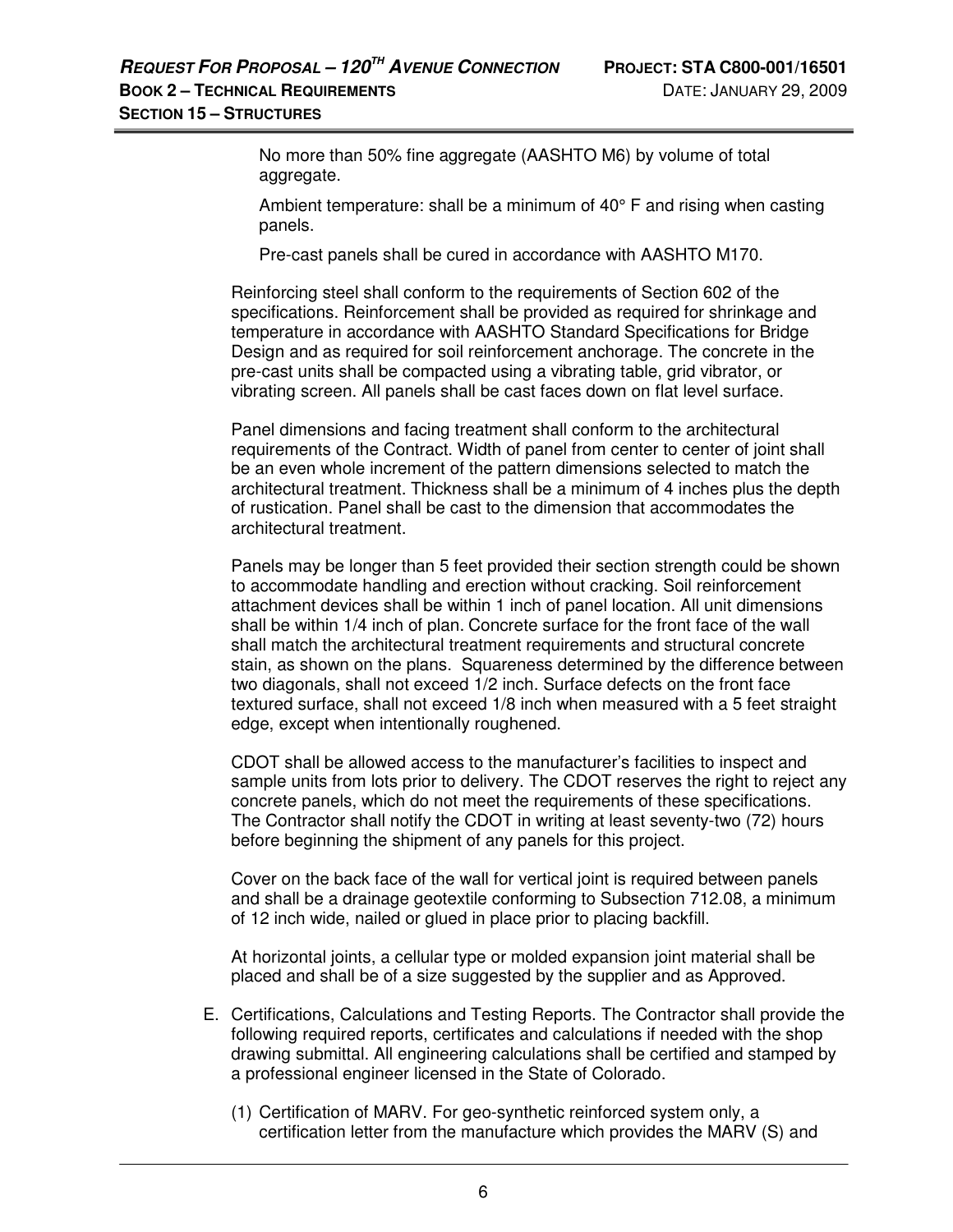certifies the MARV (S) of the supplied materials have been determined in accordance with ASTM D-4595 or ASTM D-6637 as appropriate.

- (2) Mill report for metallic reinforcements and connectors. This includes but shall not be limited to mill certifications on weld ability, ultimate tensile and/or yield strength.
- (3) Report of the panel/reinforcement connection test. The test report shall be prepared and certified by an independent laboratory. The panel to reinforcement connection test method shall conform to the industrial standards and providing report on the ultimate as well as service limit state.
- (4) Report for soil to reinforcement interface pullout test. Tests shall include the full range of overburden pressures defined by wall design heights.
- (5) Certification of facial panel to reinforcement long-term connection strength. Certification shall include calculations to demonstrate that the facial panel to reinforcement connection meets or exceeds current AASHTO 75 years design life requirements.
- (6) Certification of reinforcement pullout. Certification shall be provided with detail calculations to demonstrate that reinforcement pullouts meet or exceed current AASHTO requirements. For metal reinforcement breakage and pullout, calculations shall include a combination of 75 years material depletion of carbon steel and galvanization loss.
- (7) Report and certification for the initial concrete compression strength, shipping and handling stress. Cylinder compressive test is acceptable to verify the initial concrete strength of panel at time of shipping. Concrete tensile stress shall not exceed the modulus of rupture. Report shall include calculations of panel cracking stress according to the proposed method of lifting and shipping. Before panel shipping from precast yard to wall site, the Contractor's structural design engineer shall approve the time of shipping, method of lifting and supporting condition during shipping as well as storage condition at the site before panel installation.

Efflorescence, Freeze and Thaw Test. Panel shall be visually efflorescence free. Efflorescence control agent shall be used in concrete mix design. Test results for freeze and thaw durability shall be supplied with test data up to 300 freeze and thaw cycles to confirm that panels with concrete additives alone can survive 150 cycles with weight loss for each of 4 of the five samples not exceeding 1% initial weight. Per CDOT's approval, project specific freeze and thaw durability tests may be substituted by the tests of units made with the same material, concrete mix design, manufacturing process, and curing method, conducted not more than 18 months prior to delivery. An independent laboratory shall provide reports and certifications of the above tests as per ASTM C666, ASTM C 1262 and C 1372 as appropriate. Test results will be subject to a 20% price reduction.

(8) Calculations. Calculation of the LTDS of reinforcement shall conform to the 16<sup>th</sup> Edition of Standard Specifications for Highway Bridges.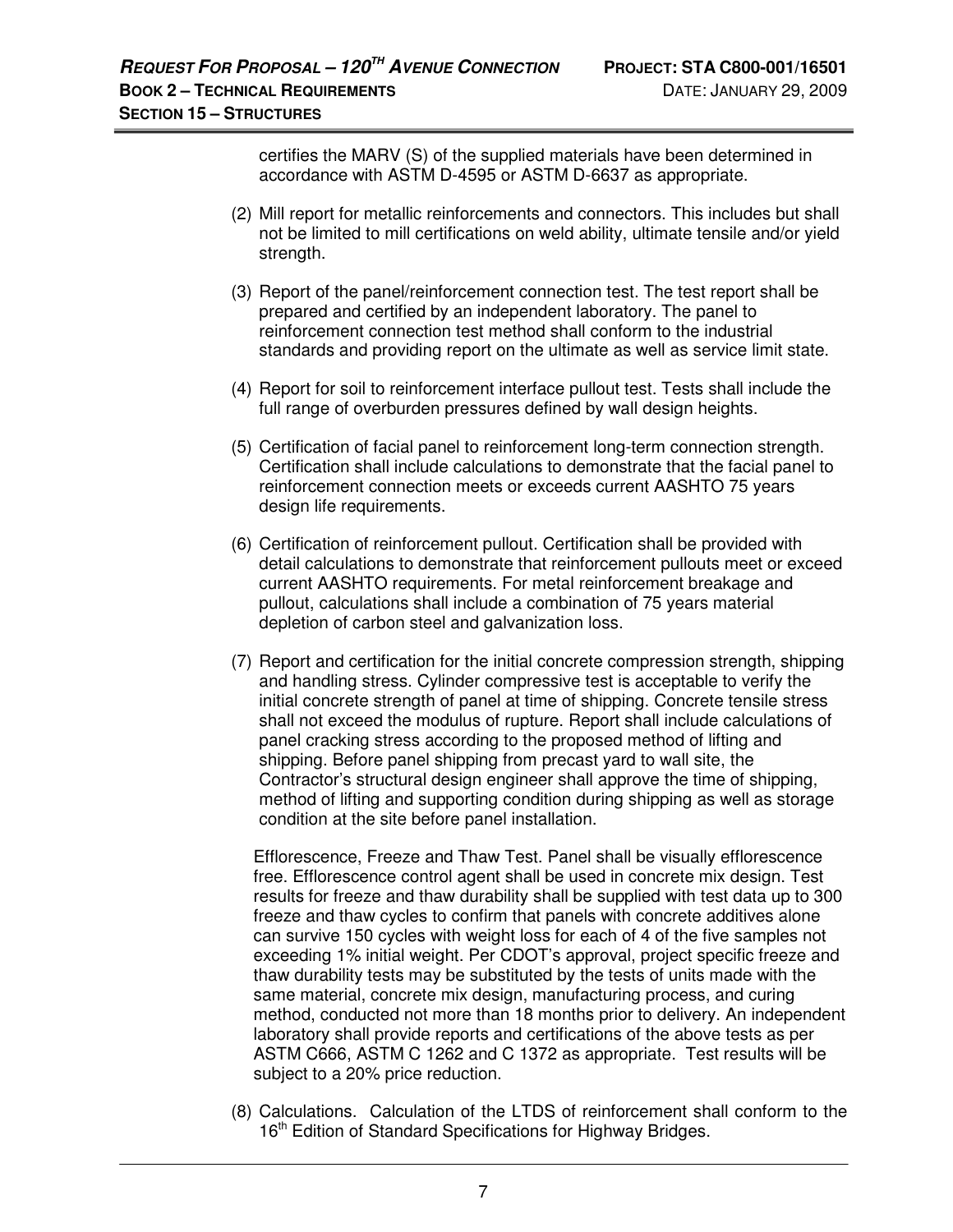# CONSTRUCTION REQUIREMENTS

- (a) Approval and Qualifications of MSE Wall Installer.The job site wall foreman shall have experience in construction of at least five successfully completed MSE walls within the last three years. The foreman must have prior experience or adequate training of the products that the Contractor elects to use in the project. The resume and credentials of the foreman shall be reviewed and documented by the Contractor prior to constructing any portion of the wall. He shall be on the site for 100% of time during which the work is being done.
- (b) Technical Representative of Wall Product Supplier.The Contractor shall require a technical representative (Tech Rep) of the selected wall product to be present at all times during the first three weeks of the wall construction. The total time of Tech Rep on the project site shall be no less than 5% of the time during which the wall is being constructed. This Tech Rep shall be available to:
	- (1) Provide technical instructions to the Contractor as required in the construction of the earth retaining wall system.
	- (2) Supply the Contractor with product specific specifications in the placement of the soil reinforcement and backfill in accordance with the wall system.
	- (3) Give guidelines to the Contractor in placing the facing units and attaching them to the soil reinforcement in accordance with the system requirements.
	- (4) Provide technical assistance to the facing unit fabricator.
	- (5) The wall system tech rep shall certify in writing that the wall(s) were constructed in accordance with the product specific specifications.
	- (6) The tech rep shall also be available whenever there is a crisis or any special field condition such as change of geological condition, equipment or personnel changes or at the request of CDOT.
- (c) Facial Panel Placing Plan and Daily Placement Logs. Before the start of wall construction, the Contractor shall provide a panel-placing plan and shall keep the placement logs, which shall be submitted, to the quality program manager for approval and acceptance. The panel Quality Control shall contain multiple submittals to CDOT if required for Item 7 and 8 in subsection (f) certifications under Material. Panels shall be labeled with serial number for each panel and corresponding certification with random sample testing for each every 220 panels or 5500 square foot of wall face. Minimum one certification with supporting test results is required for each wall. Test result shall be reviewed and pre-approved by the Contractor's structural design engineer before shipment. The Constructor shall coordinate and mark the panel and backfill placing sequence on the logs. The log serves as evidence and basis for making decisions on payment or payment reductions.
- (d) Wall Test Segment.Before moving into full production mode, CDOT has the option to utilize a segment of actual wall as a test wall. The Acceptance of the test segment shall be based on the requirements of the Contract. On this specification, product specific requirements and product supplier's deliberation. The Contractor can use this test segment to establish a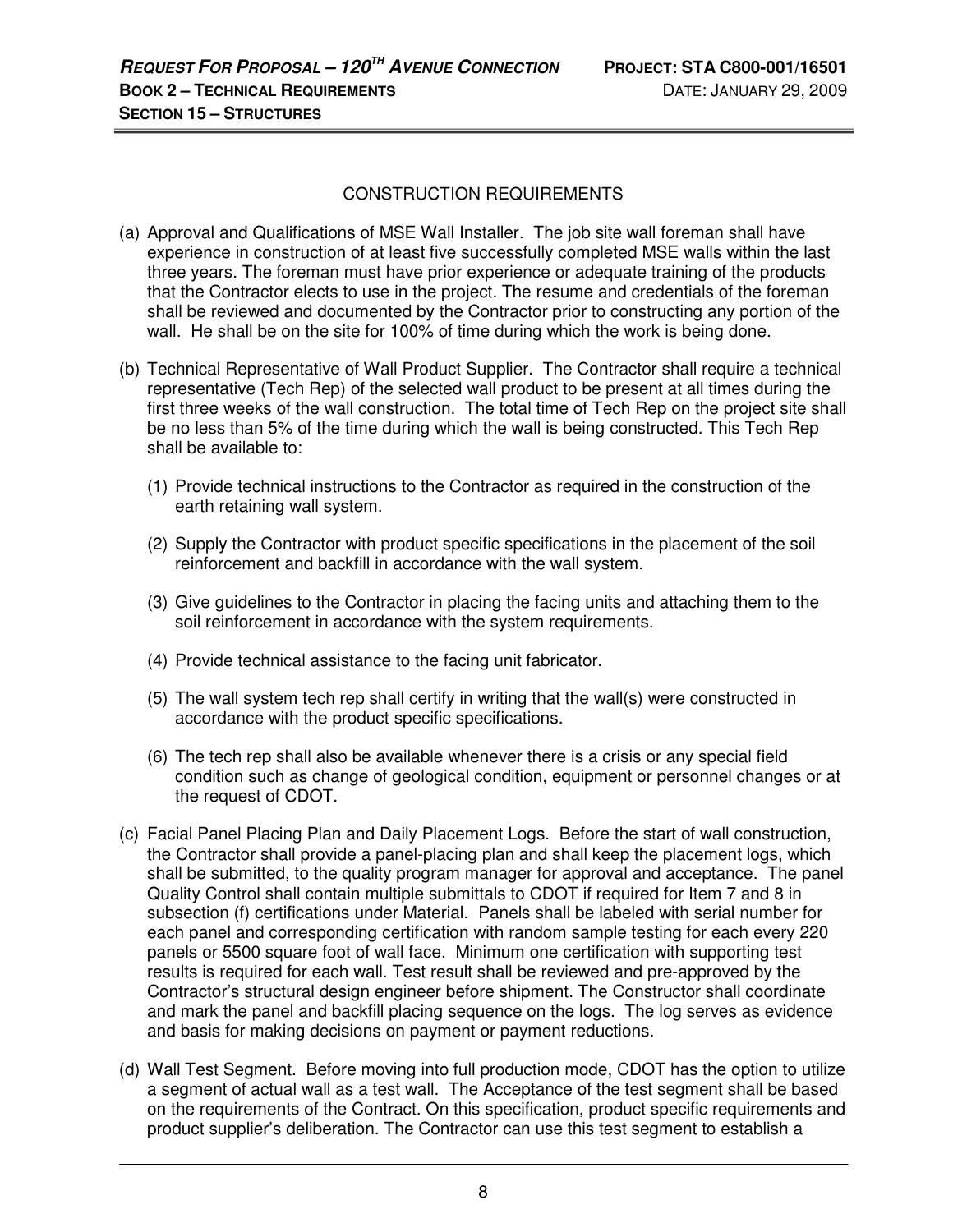benchmark for workmanship as well as to verify the adequacy for equipment operations. CDOT and the Contractor may use the test segment to identify Quality Assurance and Quality Control measures as early as possible.

- (e) For Wall with Curved Alignments or Tight Corners with Angle Points. The Contractor shall provide a placement plan that show curved or angle layouts, special corner panel, sequence of panel placement and construction off-sets as recommended by the manufacture.
- (f) Excavation and Backfill. The base of leveling pad shall receive the same compaction as Cut Area required by 203.07 of Standard Specification. The Contractor shall report to the Contractor's Geotechnical Engineer with density test results for any unsatisfactory bearing material that not meeting the minimum 90% compaction for wall less than 16' and 95% of T-180 for wall higher than 16'. Should the excavation for the placement of the leveling pad expose an unsatisfactory bearing material, the Contractor's Geotechnical Engineer may require removal and replacement of that material. The removed material shall be replaced with Structure Backfill (Class 1) compacted in conformance with Subsection 206.03. The Contractor's Geotechnical Engineer shall provide the limits including the depth of removal. As directed by the Contractor's Geotechnical Engineer, if required, Structure Backfill (Class 1) material shall be reinforced with soil reinforcements in conjunction with wick drains and outlet pipes.

Grade the foundation for the bottom of wall for a width equal to or exceeding the limits of the RL plus 1 foot, 6 inches (450 mm) as shown in the plans. This graded area shall be compacted with an appropriate vibratory roller weighting a minimum of 8 tons (7 metric tons) for at least five passes. For cut wall with continuous seepage, phasing of foundation construction or different drainage and foundation improvement plan may be necessary. The Contractor's Geotechnical Engineer should be contacted for support as needed.

The reinforced fill and the retained fill portion immediately behind it as defined on the plans shall be Structure Backfill (Class 1). Unless otherwise noted on the plans, recycled asphalt and flow-fill material shall not allow substituting for Structure Backfill. The backfill shall be placed with a distance equal to the reinforcement spacing away from the back of panel. The triangular portion behind the concrete panels and above the spill of backfill shall be filled with 3/8<sup>+</sup> inch (10<sup>+</sup> mm) crashed rock or filter aggregates as approved by the Contractor's structural design engineer. Before compacting to the required density and before successive layers are placed; each lift of backfill shall not exceed 6 inches (152 mm). The fill and compaction operation shall start  $3$  feet  $(1 \text{ m})$  from the wall face toward the reinforcement end. All the Structure Backfill (Class 1) shall compact to a density of no less than 95% of maximum density in accordance with AASHTO T 180 (or 100% T 99).

At least 6 inches (152 mm) of material shall be in place prior to operation of tracked vehicles over soil with reinforcement. Only power operated roller or plate compaction equipment weighting less than 1,000 lbs (450 kg) is allowed within 3 feet (914 mm) of the front of the wall face. Fill, compaction and density test behind and parallel to the panels of the top triangular portion above the backfill spill zone can only begin after the compacted fills are at or are slightly above the next layer of reinforcement. The reinforcement should not be connected to the wall until the compacted fill is at or slightly higher than the location of connector. The compaction of this triangular zone can be relaxed from 95% down to 90% T 180 (95% T 99).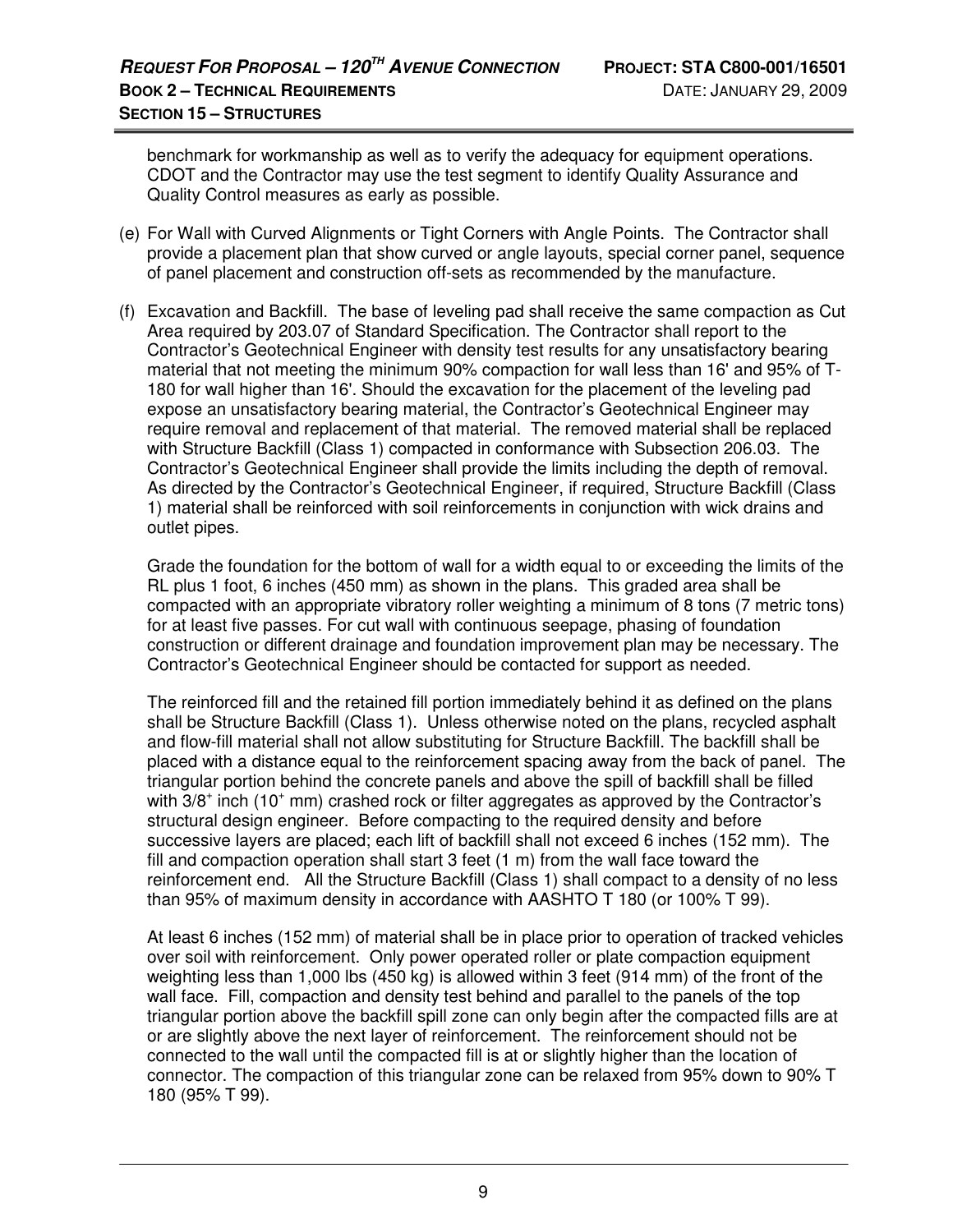The Contractor shall place additional concrete panel coping and properly compacted fill material, to return the finished grade to plan elevations if settlement has occurred. A final inspection before the installation of rail anchoring slab shall be made 30 to 45 Days after the completion of the top panels. The Contractor shall provide temporary storm water and wind erosion control during the construction for the backfill placed. The Contractor is responsible for make-up and backfill loses due to wind and water erosion. If the settlement is determined to be the result of the non-conforming backfill or the backfill does not meet compaction requirements; the Contractor shall bring the elevation to the finished grade at no extra cost to the project.

To avoid the washout by rain, the area in front of the wall and around the leveling pad shall be backfilled as soon as practically possible.

- (g) Reinforcement. The Steel reinforcement shall be slack free and polymer reinforcement shall be slightly pre-tensioned. The minimum coverage ratio for geogrid reinforcement shall be 67%. Do not cut soil reinforcement to avoid obstruction without the designer's approval.
- (h) Leveling Pad. The leveling pad shall be level within the tolerance of 1/8 inch (3 mm) for any two points, and within 1/4 inch (6 mm) for any two points 10' (3 m) apart. If the wall is not level, the panels will bind against each other causing spall of the edges and corners.

 Cushion or shimming material (expansion joint material, concrete mortar grout, roofing felt or geosynthetic reinforcement) shall be applied to panels directly founded on a leveling pad. Before starting a new course of panels, the Contractor shall take steps to ensure that elevations are matched at the neighboring panels. Neoprene cushion or shimming spacers shall be used to obtain necessary panel elevations at next leveling pad step. No more than 2 shims (each 3/16" thick) should be required to level the panels on the leveling pad.

- (i) Wooden Wedges.Wooden wedges are used to help to hold the panels at the correct batter during the filling operation. The wooden wedges should be made from hard wood (such as oak, maple or ask). Wooden wedges shall be removed as soon as the precast panels above the wedged panels are completely erected and backfilled. In no case should there be more than three rows wooden wedges in place. Failure to remove the wooden wedges can cause the panel to crack or spall.
- (j) Panel Facing. For wall with roadway on its top, the top of wall shall meet the wall layout line shown on the plans. For wall with roadway on its side, the bottom of wall shall meet the wall layout line shown on the plans. An overall negative batter (wall face leaning outward) between the bottom and the top of the wall is not allowed. Unless otherwise noted on the plans for battered walls, the final wall face shall be vertical, or have a positive batter of 5% maximum for construction control purpose. The surface of the wall face shall be tested with a 10 feet (3 m) straightedge laid along the surface in all directions. Except as necessary for horizontal alignment of the wall, convex deviation of the wall face from the straightedge (belly wall) shall not be allowed, and concave deviation from the straightedge shall be less than 1/2 inch (12 mm).

 Unless otherwise noted, except for full height panel, all panels shall be stacked and placed with each panel spanning the joint in the row below (running bond). For walls without a railanchoring slab, cast-in-place reinforced concrete coping with uniform exposed height is

 required to catch the required finished elevations as well as to retain the panels' lateral deformation.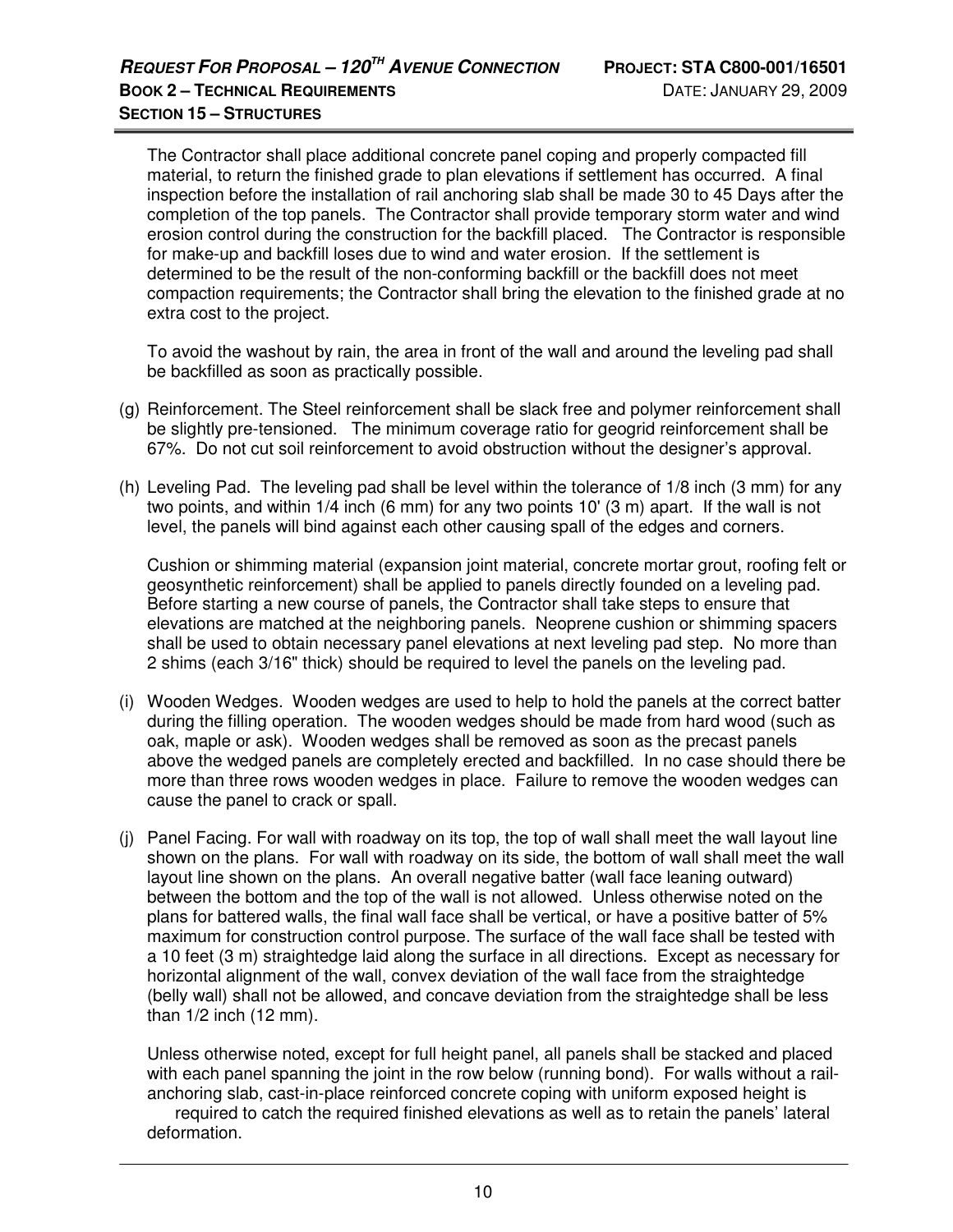For walls with rail anchoring slabs, the top of panel elevations shall be within 8 inches (200 mm) of the bottom of the anchoring slab. Cast-in-place coping or sawcut partial height panels may be used to accomplish this without extra cost to the project.

 Where the impervious membrane for drainage interferes with the placing of reinforcement, the panels beyond the termination shall be reinforced with the same grade of additional soil reinforcing material to maintain the total amount of reinforcement per panel. To avoid the leaking or soil erosion through the joint, a minimum of 12 inches (300 mm) wide glued on filter fabric shall be used behind all vertical joints.

 If specified in the plan, facing panels directly exposed to spray from deiced pavements and indirect windborne spray zone shall have three layers of water resistant or repellant concrete sealer applied to the exposed panels at front and back face including concrete coping before the wall is opening to traffic.

For completed wall or parts of completed wall, before final payment any damages including blemish and discoloring of panel shall be replaced or repaired or even sand blasting cleaned as accepted by the Quality Program Manager.

(k) Fill under Leveling Pad. For walls requiring fill under the planned elevation of the leveling pad, the Contractor may elect to lower the elevation of the leveling pad as approved by the Contractor's structural design engineer except that the finished elevation at the top of the wall shall not be altered. The higher wall shall be redesigned with longer reinforcement length and revised reinforcement schedule. Because modifications to the leveling pad elevations are for the Contractor's convenience, the cost for additional facing blocks, reinforcements and fill material including installation shall be at the Contractor's expanses. Lowering the planned elevation of leveling pads and replacing the original design with a higher wall with the original reinforcement schedule specified in the plan is not permitted.

504 Panel Facing Payment Reductions.

- 1. Dislocated Panel A dislocated panel is an individual panel or its corner located outward more than 1/4 inch (6 mm) from the adjacent panels.
- 2. Cracked Panel A cracked panel is an individual panel with any visible crack where viewed from a distance of wall height in natural light.
- 3. Corner Knock Off A corner knock-off is a panel with any missing facial corners.
- 4. Substandard Panel Substandard panels are concrete panels installed in any wall segments that do not meet the certified values for compressive strength.
- 5. Oversize Joints Panels with oversize joints are two adjacent panels with more than 2/3 of a lip exposed or a joint in which the filter fabric is visible from the front view.
- 6. Panels Failing the 10 Foot Straightedge Test Straightedge test failures are joints that that deviate from even by more than  $\frac{1}{4}$  inch when measured by placing a 10 foot straightedge across the joint.

Defects shared by two adjacent panels such as oversized joint, dislocated panel and panels not passing 10 foot straight edge test will be counted as two defects.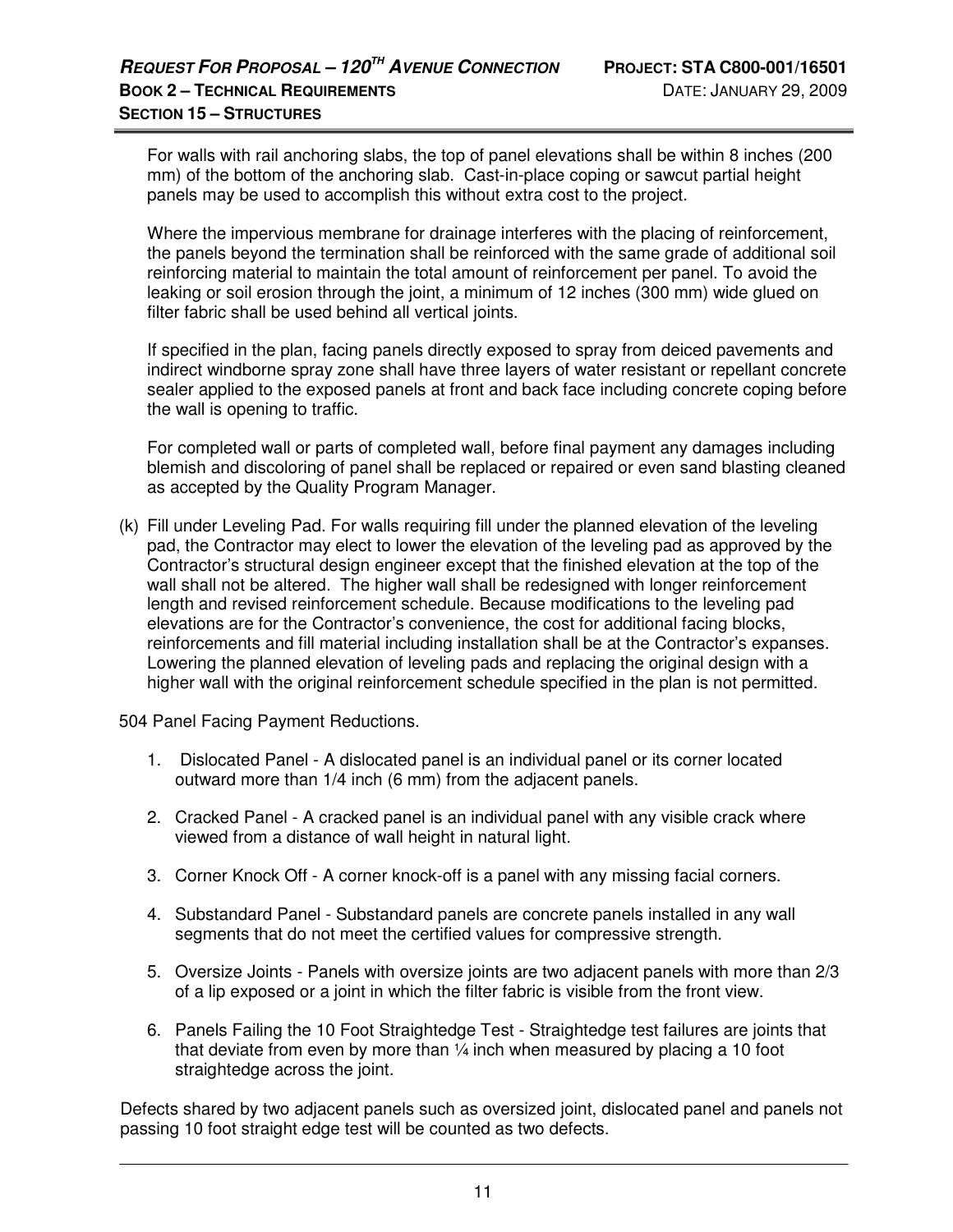In the completed wall, or completed portion of the wall the number of defects, as described above, in each 40 foot section (horizontal or arc length) will be counted. If there are defects, the number of defects in the 40 foot section will be considered for price reduction according to the table below. For panels subjected to price reduction, if the defects are repairable or the overall quality of wall can be improved, with the consent from the Engineer, the Contractor may elect to repair and reduce the percent of price reduction. A walkthrough inspection shall be made as requested by the Contractor before final payment.

| No. of<br>Defects in<br>40 Foot<br>Section | 2 | 3 |    | 5  | >5        |
|--------------------------------------------|---|---|----|----|-----------|
| % Of Price<br>Reduction                    | 3 | 9 | 15 | 21 | Rejection |

When the number of defects exceeds 5, the Engineer will reject the entire wall or portions thereof.

# **Concrete Block Facing MSE Walls**

Sections 504 of the Standard Specifications are hereby revised for this project to include the following:

# **DESCRIPTION**

This work consists of constructing a concrete block facing MSE retaining wall system at the locations and to the lines and grades shown in the Contract or plans as finalized by the Contractor. Metallic or geo-synthetic reinforcement (woven fabrics or geo-grids) specified in this specification may be used as MSE reinforcement in the reinforced structure backfill zone. The design chart(s) in the plans for this project define the strength required for the mechanical reinforcement of soil. Based on the total summed Long-term Design Strength (LTDS), the reinforcement proposed by the shop drawings for a specific wall height allowing a maximum of  $\pm$ 15% variation for individual layer shall meet or exceed the total quantities shown in the plan.

The following MSE Wall System suppliers have successfully completed the CDOT product approval process, and have been pre-approved. The Contractor shall be responsible for adapting the design and construction of the MSE Wall System to the site condition. The Contractor shall design the wall system(s) chosen to meet all external and internal stability requirements of the Contract, including the global stability and long-term foundation settlement limitation of the Contract. This list is provided for information only, and does not limit the Contractor in any way to the use of only these suppliers. However, the Contractor shall be responsible to ensure that the supplier in the pre-approved list or any other selected supplier(s) is in conformance with the requirements of the Contract and this specification.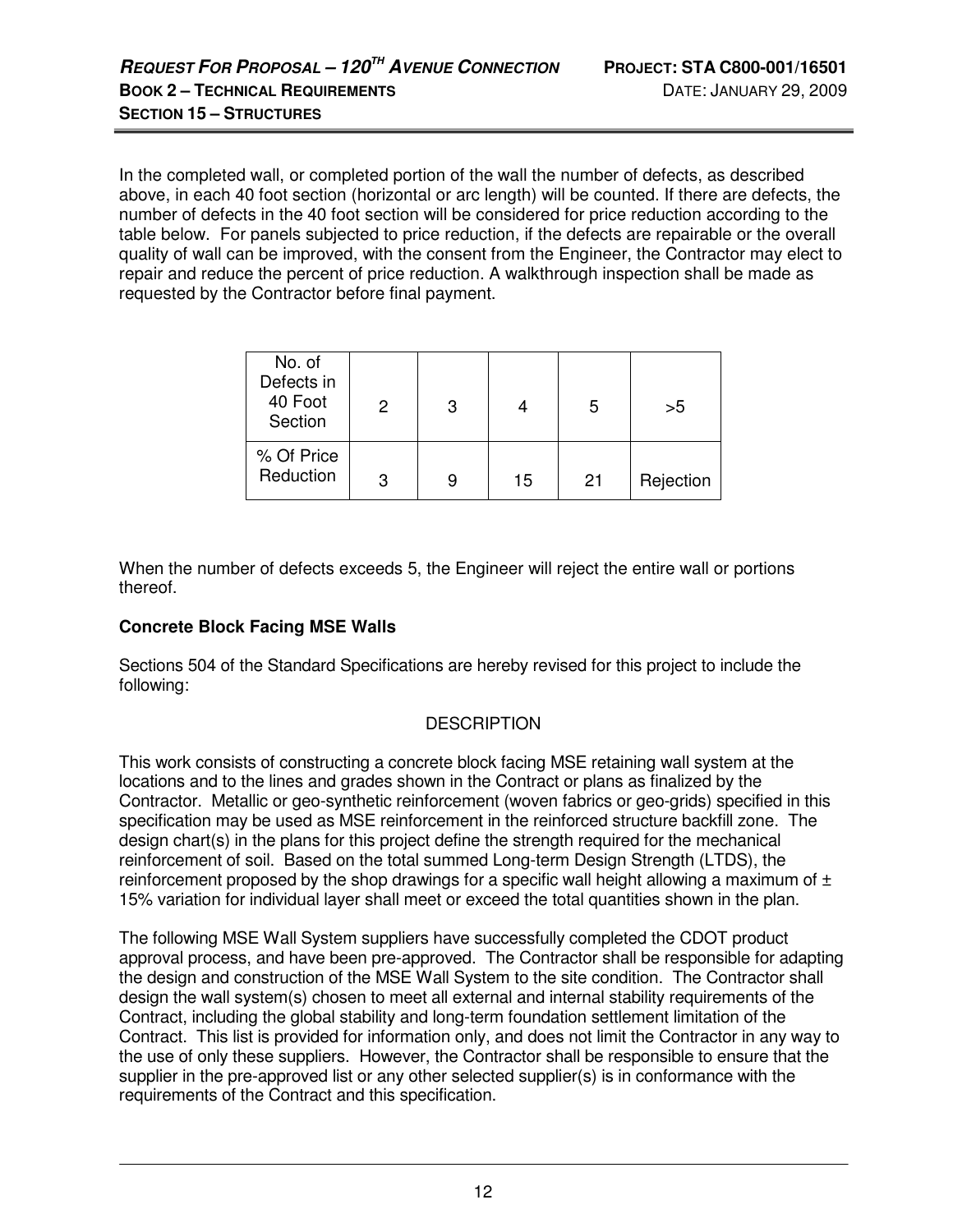# **REQUEST FOR PROPOSAL – 120TH AVENUE CONNECTION PROJECT: STA C800-001/16501**

**SECTION 15 – STRUCTURES**

| <b>System Names</b> | <b>Reinforcement Types</b> | <b>Supplier's Phone Numbers</b> |
|---------------------|----------------------------|---------------------------------|
| Pyramid/RECO        | <b>Steel Grid</b>          | 703-821-1175                    |
| Diamond/Mirafi      | <b>PET Geogrid</b>         | 303-696-8960                    |
| Amastone/Mirafi     | PET Geogrid                | 303-761-0883                    |
| Versa-Lok/Mirafi    | PET Geogrid                | 970-667-4480                    |
| Venture/Strata      | <b>PET Geogrid</b>         | 303-254-8846                    |
| Anchor/Mirafi       | PET Geogrid                | 303-292-2345                    |
| Allan/Huesker       | PET Geogrid                | 303-292-2345                    |
| Mesa/Tensar         | <b>HDPE Geogrid</b>        | 303-429-9511                    |
| Key System          | <b>Steel Grid</b>          | 800-747-8971                    |

# MATERIAL

(a) Shop Drawings. The Contractor shall review and approve shop drawings and certified material test reports prior to construction of any walls. Use of a firm to prepare these drawings and reports shall be limited to a specialty firm regularly engaged in the design and construction of permanent MSE walls. The Contractor shall reject shop drawings prepared by a non-specialty firm. Shop drawings shall be reviewed in accordance with the Contract.

 The shop drawings shall provide the details necessary to demonstrate compliance with the requirements in the Contract or the plans as finalized by the Contractor and these specifications, including:

- 1. Wall layouts shall conform to the lines and grades in the plans including starting, corner, and ending stations, leveling pad step breaks, total number of blocks and associated top of block elevations. For walls with rail anchoring slabs, the top of block elevations or the CIP leveling course shall be within 2 inches (50 mm) measured from the bottom of the anchoring slab. If temporary wall(s) are required for the construction of permanent walls, the permanent wall vendor shall provide the shop drawings and material for temporary wall(s).
- 2. Unless shown otherwise on the plans, the facial blocks shall be connected to each layer of soil reinforcement and the block placement sequence shall be shown. Additionally, the block to reinforcement connections and the cut block limits at curved wall corners shall be shown.
- 3. The actual reinforcement elevations shall be marked on the shop drawings by taking into account the supplied block height, number of reinforced layers, thickness of soil reinforcing and shimming material, and, for curved corners, the interposing layers of reinforcement.
- 4. The soil reinforcement types, Minimum Average Roll Value (MARV), spacing, lengths, elevations, and the corresponding wall design height segments shall be shown on the wall layout. Each reinforcement layer shall be composed of a single grade of reinforcement material and shall be placed contiguously at a constant spacing and at the same elevation from end to end of wall. Sprayed on or taped on consistent color code for material grade identification shall be used in each roll or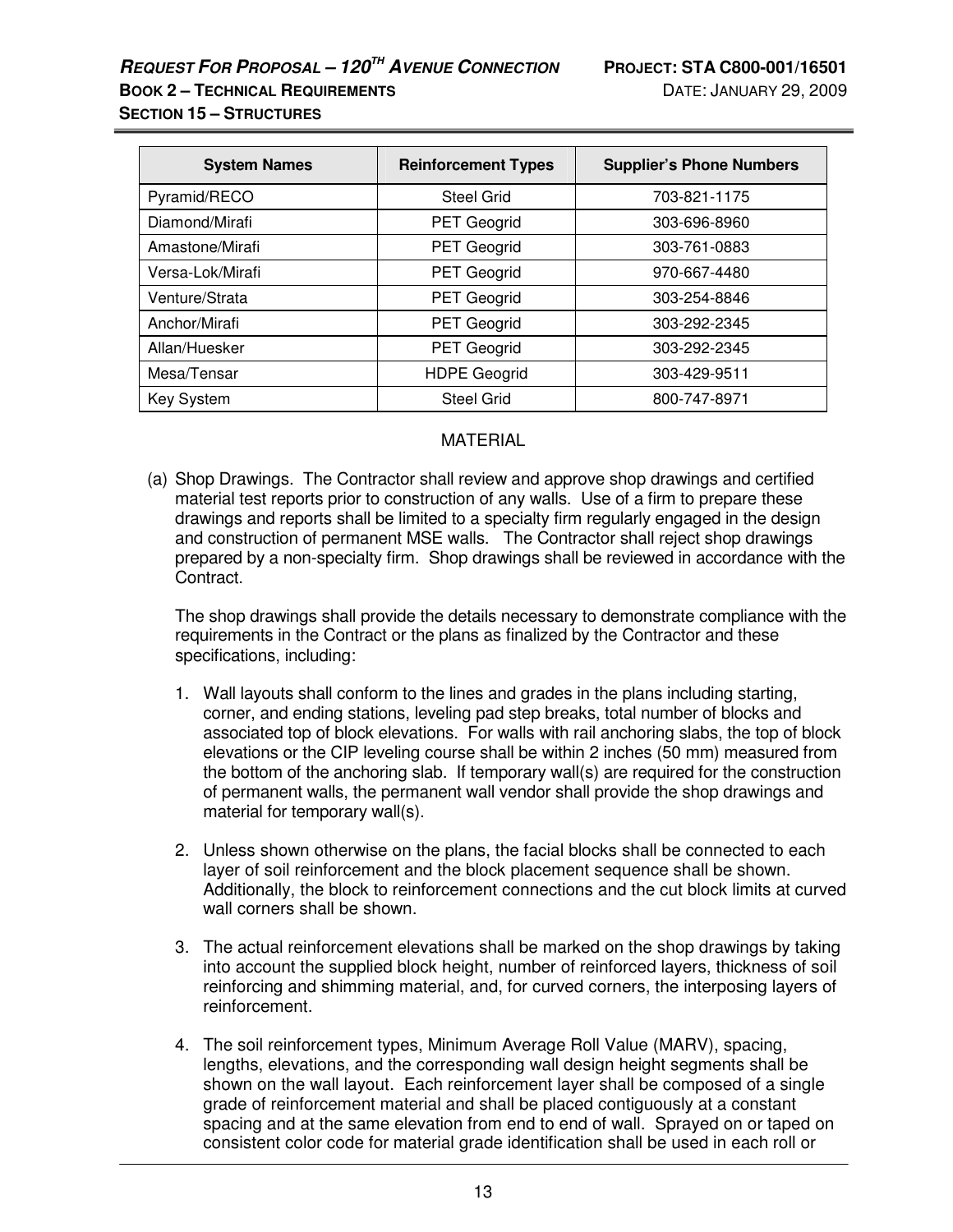grade of reinforcement. Elevations of the reinforcement layers shall be specified in the plans except when the reinforcement spacing is a constant from the top to the bottom of the wall.

5. Soil Reinforcement Length (RL). The soil reinforcement length shall be measured from the front face of the concrete block face to the end of the soil reinforcement as measured to the last cross member. Except for tail (secondary) reinforcement, Soil reinforcement lengths shall not be less than the specified lengths given in the plans.

 The soil reinforcement shall be the same length from top to bottom at all layers in a wall segment. The minimum soil reinforcement length shall be as follows:

| Design Height (DH)                      | <b>Minimum RL</b>                 |
|-----------------------------------------|-----------------------------------|
| $DH > 11'$ (3.35 M)                     | 0.7(DH)                           |
| 11' (3.35 M) $\ge$ DH $\ge$ 8' (2.43 M) | $8'$ (2.43 M)                     |
| $DH < 8'$ (2.43 M)                      | Minimum of 1.0(DH) or 6' (1.83 M) |
| <b>Top Layer</b>                        | $\geq$ 8' (2.43 M)                |

- 6. Soil Reinforcement Spacing:
	- A. The first (bottom) layer of soil reinforcement shall be no further than 16 inches (406 mm) above the top of the leveling pad.
	- B. The last (top) layer of soil reinforcement shall be no further than 20 inches (508 mm) on the average below the top of the uppermost concrete block.
	- C. The maximum vertical spacing between layers of adjacent soil reinforcement shall not exceed 32 inches (813 mm). For walls deriving their connection capacity by friction the maximum vertical spacing of the reinforcement should be limited to two times the block depth (front face to back face) to assure construction and long-term stability. The top row of reinforcement should be onehalf the vertical spacing.
- 7. Long Term Design Strength (LTDS) of Reinforcement.
	- A. Metallic (Inextensible) Soil Reinforcement. For Structure Backfill (Class 1), with an impervious membrane installed on the top of wall to intercept the de-icing chemicals, the following minimum sacrificial thickness for reinforcement shall be applied to the 75 years LTDS calculations:

| <b>Galvanization Loss</b> | 15 µm/year for first 2 years    |  |
|---------------------------|---------------------------------|--|
|                           | 4 µm/year for subsequent years  |  |
| Carbon steel loss         | 12 µm/year after zinc depletion |  |

(1) Geosynthetic (Extensible) Soil Reinforcement. For roadway support walls with geosynthetic reinforcement, to keep the surface runoff from entering the wall backfill, the same membrane shall be installed as specified in item 1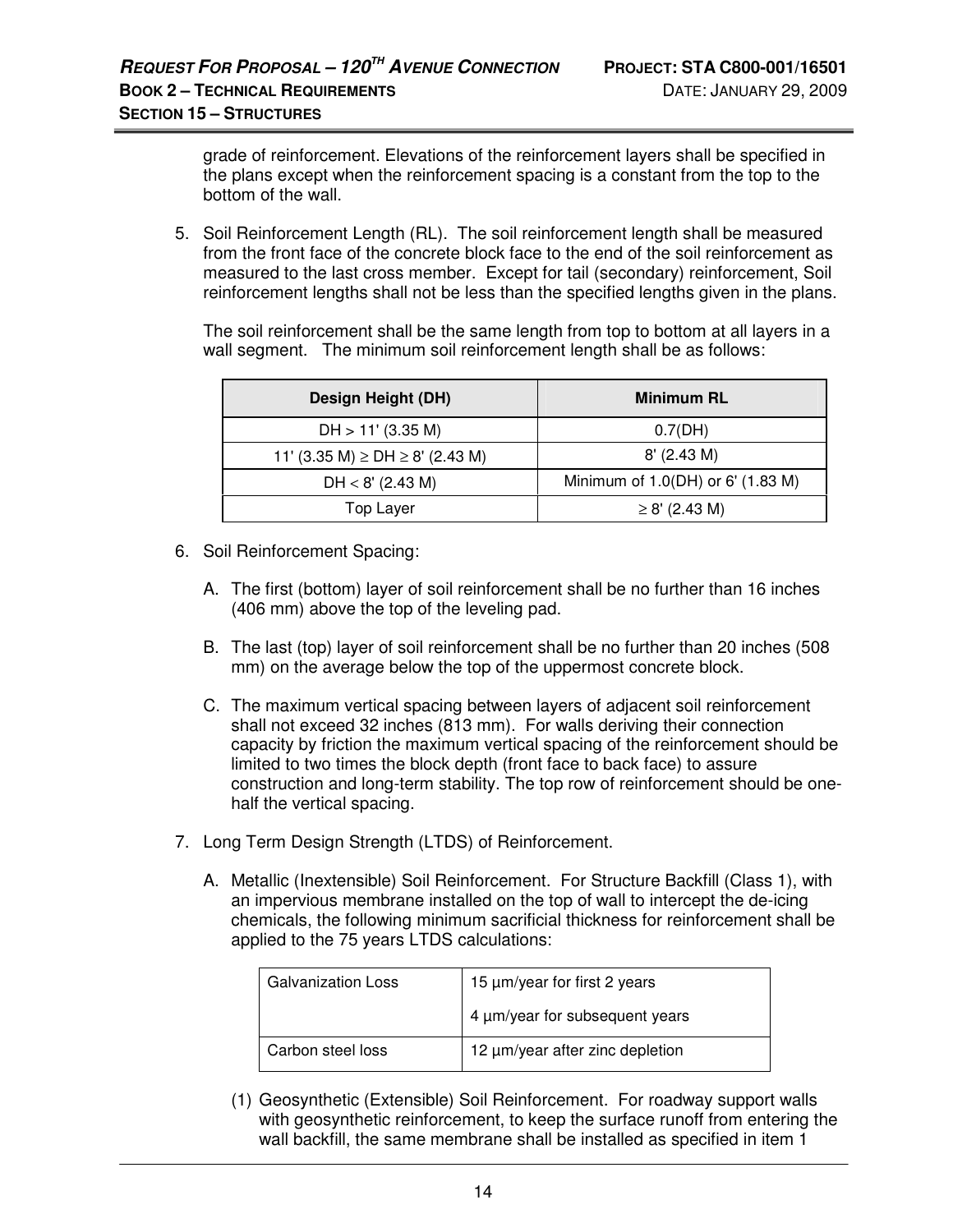above. Geosynthetic soil reinforcement shall be a geogrid or woven geotextile. For polyester (PET), polypropylene (PP) and highdensitypolyethylene (HDPE) reinforcement, the LTDS of material shall be determined using the following factors of safety to ensure the required design life. The LTDS may not exceed the following K percent of its ultimate tensile strength, MARV, i.e.

# **LTDS = K \* MARV**,

| Where $K = CRC / (FS * FC * FD)$    |                               |
|-------------------------------------|-------------------------------|
| $CRC = Creep Reduction Coefficient$ | Factor of Safety $(FS) = 1.5$ |
| $FC = Construction$ Damage Factor   | $FD = Durability Factor$      |

B. Geogrid reinforcement (HDPE, PET) pre-approved by CDOT:

| Products with weight $\geq 8$ oz/Yd <sup>2</sup> (270 g/m <sup>2</sup> ) |     |
|--------------------------------------------------------------------------|-----|
| Tensar                                                                   | 20% |
| Fortrac, Miragrid, Strata, Synteen and Raugrid                           | 24% |

C. All products including geogrid reinforcement not pre-approved by CDOT:

| Products with weight < 8 oz/Yd <sup>2</sup> (270 g/m <sup>2</sup> )                               |     |
|---------------------------------------------------------------------------------------------------|-----|
| All geogrid or woven geotextile products meet AASHTO Table<br>5.8.6.1.2A requirements             | 10% |
| Products not meet AASHTO Table 5.8.6.1.2A requirements including<br>Non-woven geotextile products | 5%  |

8. Design Heights and Supplied Reinforcing Material. The wall design height shall be measured vertically from the top of the leveling pad to the top of the concrete railanchoring slab for walls with railing, or to the top of the concrete block for walls without railing. For both geosynthetic and metallic reinforcement, the required reinforcement LTDS and the supplied LTDS (determined in accordance with the K factors or depletion of material as defined above) with corresponding brand and grade of material shall be marked clearly on the elevation view.

The LTDS of the supplied reinforcement grade shall meet or exceed the required LTDS corresponding to the reinforcement spacing provided.

- 9. For the reinforcement layouts of tiered walls, the overall geometry, the reinforcement length and the sum of the LTDS provided from all layers in all tiers shall be in close conformity with the retaining wall system shown in the plans in order to ensure that both local and global stability requirement have been met.
- 10. For reinforcements that interfere with obstructions such as steel piles, concrete piers, concrete boxes and pipes, details of the connections shall be provided. Details shall be provided according to the design computation that demonstrates that the structure meets the required safety factors in the obstruction area.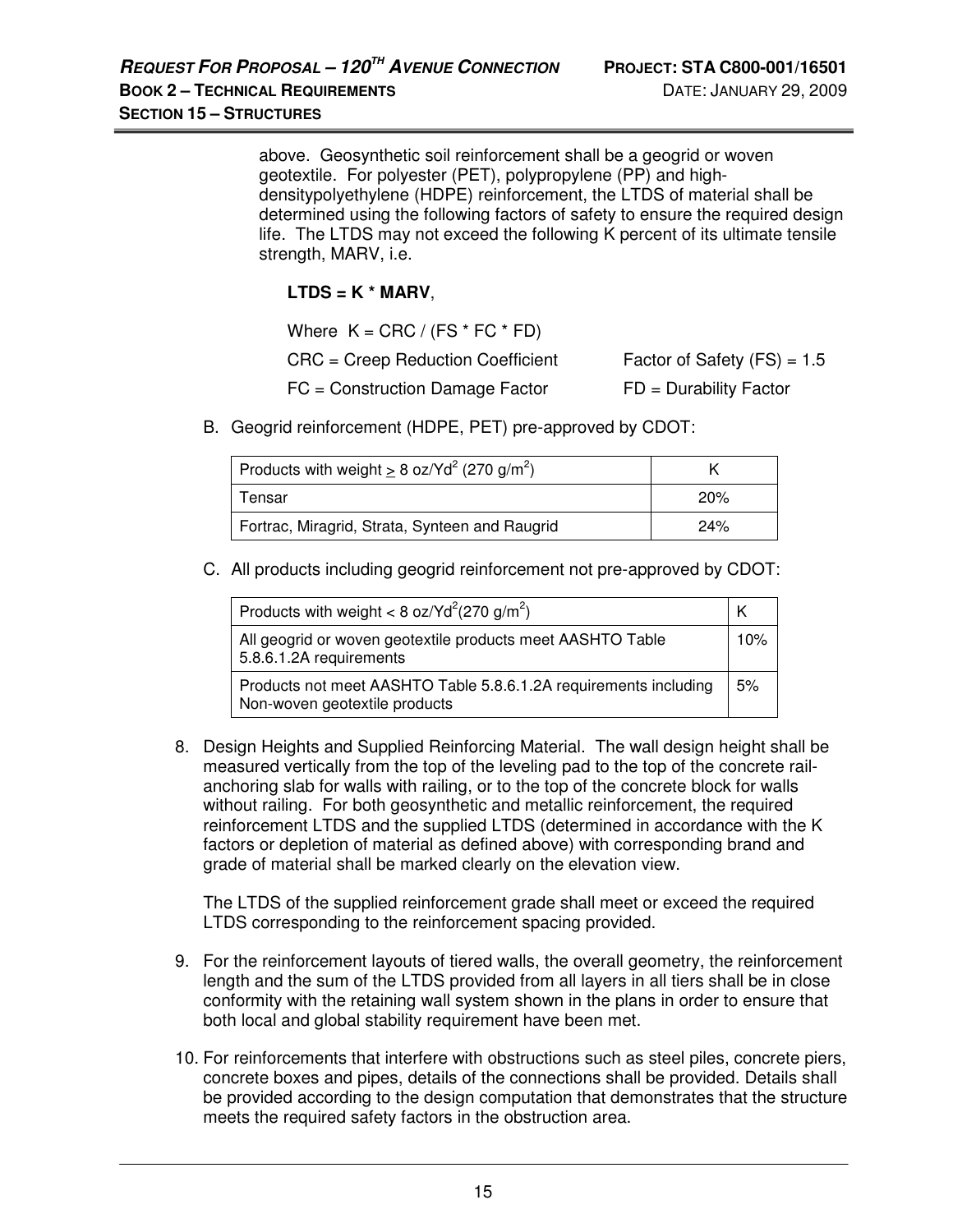- (b) Backfill. The wall backfill material in the reinforced zone and the associated trapezoidal retained zone shall conform to the requirements for Structure Backfill (Class 1) of Section 206. For pullout, a friction angle of 34 degrees shall be assumed for Structure Backfill (Class 1) and the backfill material shall be considered to be non-aggressive soil for corrosion and durability computations. CDOT may require chemical and organic content tests if the source is questionable. All reinforcing elements shall be designed to ensure a minimum design life of 75 years for permanent structures.
- (c) Leveling Pad. Concrete for the leveling pad shall be Concrete Class B, f'c = 3000 psi (25 MPa), conforming to the requirements of Section 601. The maximum vertical step shall be no greater than either 24 inches (610 mm) or three blocks. The leveling pad shall be reinforced only at the steps. For the toe of wall founded on slope steeper than 1.5 (H) to 1 (V), leveling pad shall be constructed with reinforced concrete with same reinforcing schedule as at its step. Leveling pad concrete shall be cured for at least twelve (12) hours before placement of the concrete blocks.
- (d) Impervious Membrane and Joint. The impervious membrane shall meet the requirements of Subsection 712.08 for geomembrane, and shall have a minimum thickness of 30 mills (0.76 mm). It shall be spliced either with a dual track field seamed joint or with an 8 inch (203 mm) minimum overlap and folded to shed water. For all roadway-supporting walls, an impervious membrane shall be installed at the top of the reinforced zone to intercept surface runoff and prevent salt penetration. This membrane shall have a minimum coverage length measured perpendicular to the wall face of at least the wall design height plus 3 feet, 4 inches (1 m). It shall be installed with a perforated and corrugated HDPE drainage collection pipe, with a geotextile sock filter, and shall extend either to the drainage system or drain out of the wall at every 100 feet (30 m) along the wall alignment. The membrane shall slope 20 maximum (H) to 1 (V) towards the drainage collection pipe. To avoid the obstruction of the pipe in the middle of the fill, as an alternate, for walls with temporary cut slope or pre-installed roadway fill slope, the water collector system (sock filter, perforated pipes and joints) may be moved to the back. The membrane can be installed with a 20:1 slope from the facing block all way to the cut or pre-filled slope. However a minimum 18 inch by 18 inch geo-fabric filter material rapped 6 inch perforated HDPE pipe collector in conjunction with the geocomposite down drains shall be installed at the toe of the slope. The geo-composed drain board shall be one continuous piece and nail secured along the slope. The geocomposite drains that collect the water from the membrane to the water collector system shall be a minimum 12 inches in width at 10 feet maximum spacing. The Contractor's structural design engineer shall provide a detailed layout of this equivalent water collection system.
- (e) Pre-cast Concrete Facing Blocks. Concrete blocks including cap blocks shall conform to the requirements in the Contract, plans, and these specifications including the color, texture, and pattern. The Contractor shall provide certification to CDOT Region 2 that the tests indicated in this subsection meet the requirements of the appropriate specification.
	- 1. Cementations material shall be Portland cement conforming to the requirements of ASTM C 150. If fly ash is used it shall not exceed 20% by weight of the total cement content and shall conform to ASTM C 618.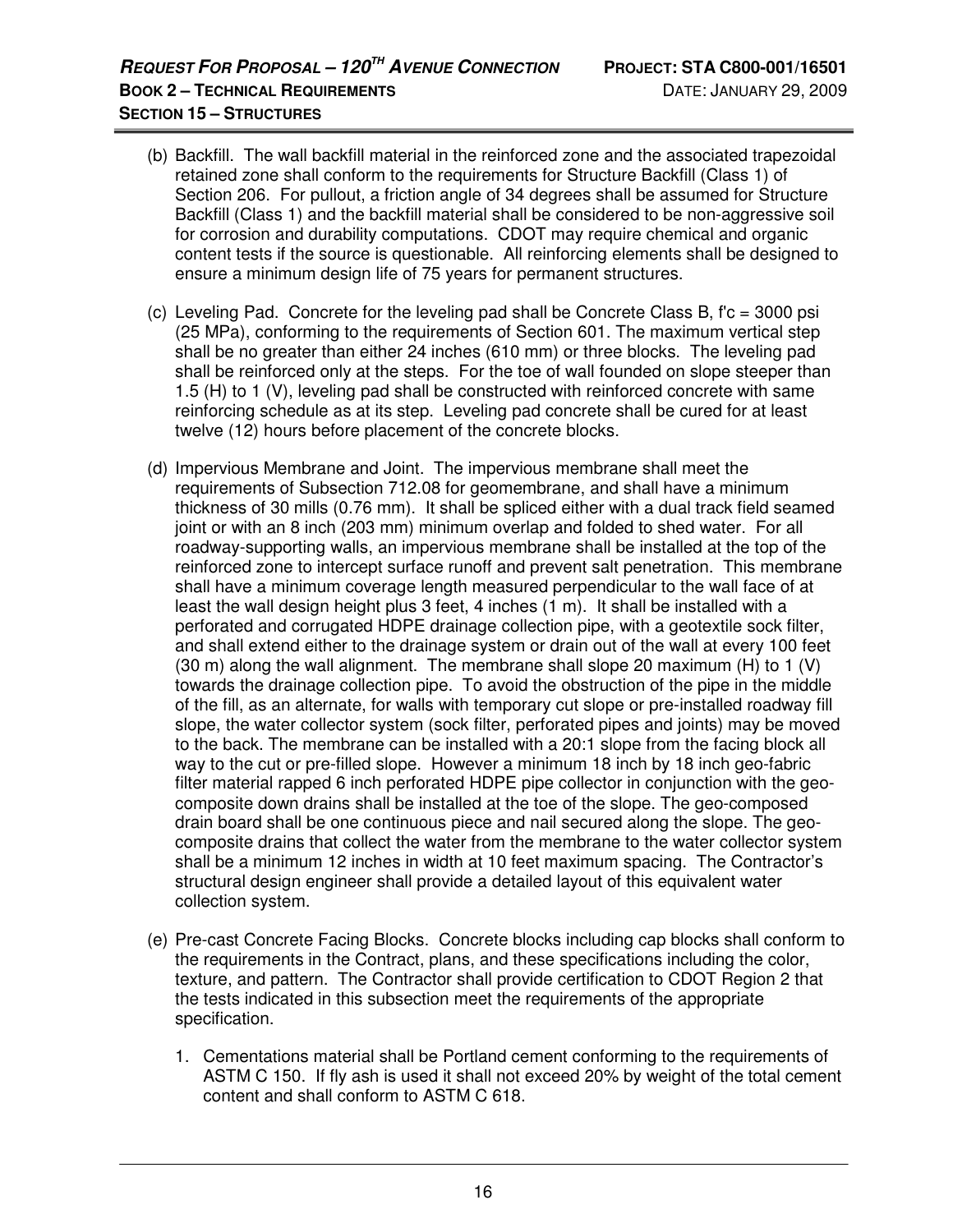- 2. Aggregates used in concrete blocks shall conform to ASTM C 33 for normal weight concrete aggregate.
- 3. The 28 Days compression strength for concrete blocks shall be equal to or greater than 4500 psi (32 MPa). The quality of blocks shall be maintained that the variations of the compression strengths are within 10 %. The minimum oven dry unit weight shall be 125 pcf (2000 Kg/M<sup>3</sup>) with a maximum water absorption rate by weight of 6%. Test shall meet the ASTM C 140.
- 4. All units shall be sound and free from cracks or other defects that would interfere with proper placement of the unit, or impair the strength or permanence of the construction. Minor cracks incidental to the usual method of manufacture or minor chipping resulting from shipment and delivery are recognized and exempt from payment reduction. Cracks, chips, color, any blemishes, and/or other imperfections will be cause for rejection.

 Any architectural treatments shall meet the requirements shown in the plans. If architectural coating is used and water repellant sealer is required by the Contract, prior to beginning wall construction, CDOT shall be provided with four sample blocks for each different color and texture for Approval. Water-resistant or repellant coatings shall conform to ASTM C 1262.

The permissible variations in the exterior dimensions of the concrete blocks shall not differ more than  $\pm$  1/8 inches (3 mm), except the height of the block shall be within  $\pm$ 1/16 inches (1.5 mm) from the specified dimensions for an individual block. The minimum thickness of any walls or webs within the block shall be on average 2.5 inches (51 mm) at the face and 1.5 inches (38 mm) 2 inches (50 mm) at stem and back. The vertical edges, if applicable, shall be chamfered for splitting and precise dimensioning.

- 5. CDOT shall be allowed access to the manufacturer's facilities to inspect and sample units from lots prior to delivery with a minimum 24 hours advance notice.
- 6. CDOT the right to reject any concrete blocks, which do not meet the requirements of this specification. The Contractor shall notify the CDOT writing at least 72 hours before beginning the shipment of any blocks for this project.
- (f) Certifications, Calculations and Testing Reports. The Contractor shall provide the following reports, certifications and calculations to CDOT. All engineering calculations shall be certified and stamped by a Professional Engineer licensed in the State of Colorado.
	- 1. Certification of MARV or Ultimate Tensile Strength. For geo-synthetic reinforced systems only, a certification letter from the manufacture which provides the MARV (S) and certifies that the MARV (S) of the supplied materials have been determined in accordance with ASTM D-4595 or ASTM D-6637 as appropriate. For metallic wall reinforcement, a mill test report containing the ultimate tensile strength for the soil reinforcement shall be included in the certification.
	- 2. Report of the Block/Reinforcement Connection Test. The test report shall be prepared and certified by an independent laboratory. The block to reinforcement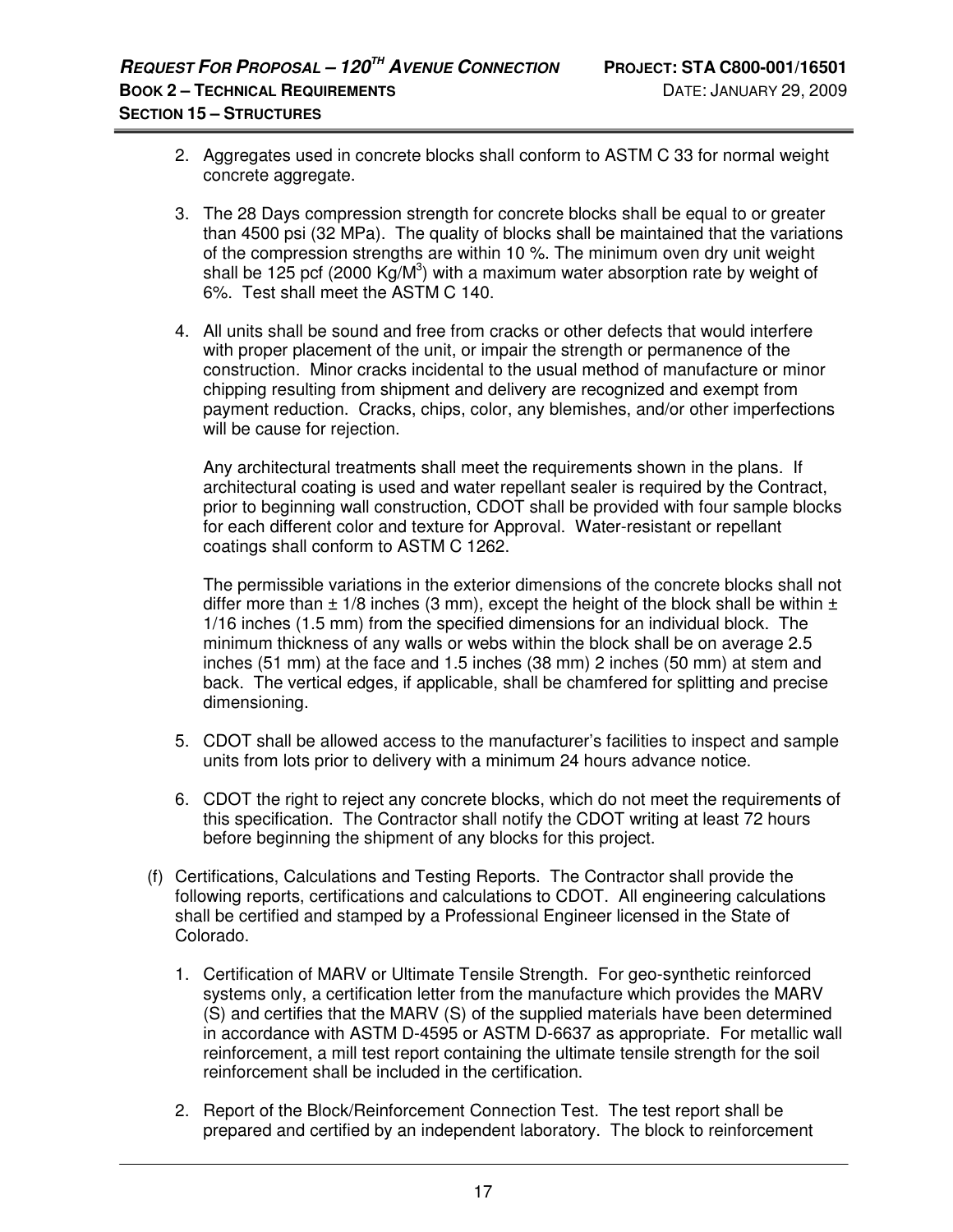connection test method shall conform to the requirements of NCMA Methods SRWU-1. The service limit state connection strength shall be reported and determined with the 0.75 inch (19 mm) performance limit.

- 3. Report for Block/Block Connection Test. An independent laboratory shall prepare the test report. The block-to-block connection test method shall conform to the requirements of NCMA Methods SRWU-2. The service state connection strength shall be determined with the 0.75 inch (19 mm) performance limit.
- 4. Report for Soil to Reinforcement Interface Pullout Test. Tests shall include the full range of overburden pressures as defined by the wall design heights.
- 5. Certification of Facial Block to Reinforcement Long-Term Connection Strength. A certification shall be provided with detailed calculations according to the latest AASHTO Standard Specification including Interim and laboratory test results performed in accordance with FHWA NHI-00-043, Appendix A3 to demonstrate that the facial block to reinforcement connection meets or exceeds the current AASHTO 75 year design life requirements.
- 6. Certification of Reinforcement Pullout. A certification shall be provided with detail calculations to demonstrate that reinforcement pullouts meet or exceed the current AASHTO requirements. The metal reinforcement breakage and pullout calculations shall include a combination of 75 years of material depletion for carbon steel and galvanization loss.
- 7. Report and Certification for Concrete Block 28 Days Compression Strength and Water Absorption Rate. Either a full block or a saw cut coupon compressive test is acceptable to verify the 28 day concrete strength provided the sample allows the test to conform to ASTM C90. The sampling shall be done at manufacture's casting yard and testing results shall be pre-approved before shipment. The Contractor's structural design engineer shall approve the sample selections for the coupon tests. Coupons shall be cut from the two sides or the back of block (not the front split face) with maximum two original concrete surfaces. The average compressive strength of three tests from randomly selected three blocks, with load applied in the bearing direction shall be equal to or greater than 4500 psi (32 MPa) with the minimum of 4000 psi (28 MPa) for individual tests in accordance with ASTM C 90 and C 140. A minimum of two coupons shall be prepared and marked per each block, minimum one coupon for successfully conducting the supplier's tests and minimum one spared for a future test. The spared coupons from the three tests shall be labeled and delivered to the CDOT with the certification. The minimum oven dry weight of concrete coupons shall be 125 pcf (2000 Kg/M<sup>3</sup>) with a maximum water absorption rate by weight of 6% as determined by ASTM C 140. Coupons shall be cut from relatively the same location of each block and prepared with uniform workmanship. Any individual sample shall test within 12% of the average of the three. If any two samples of the three are not within the 15% requirement then the test is to be considered void and must be rerun with either different set of samples or conduct full block test.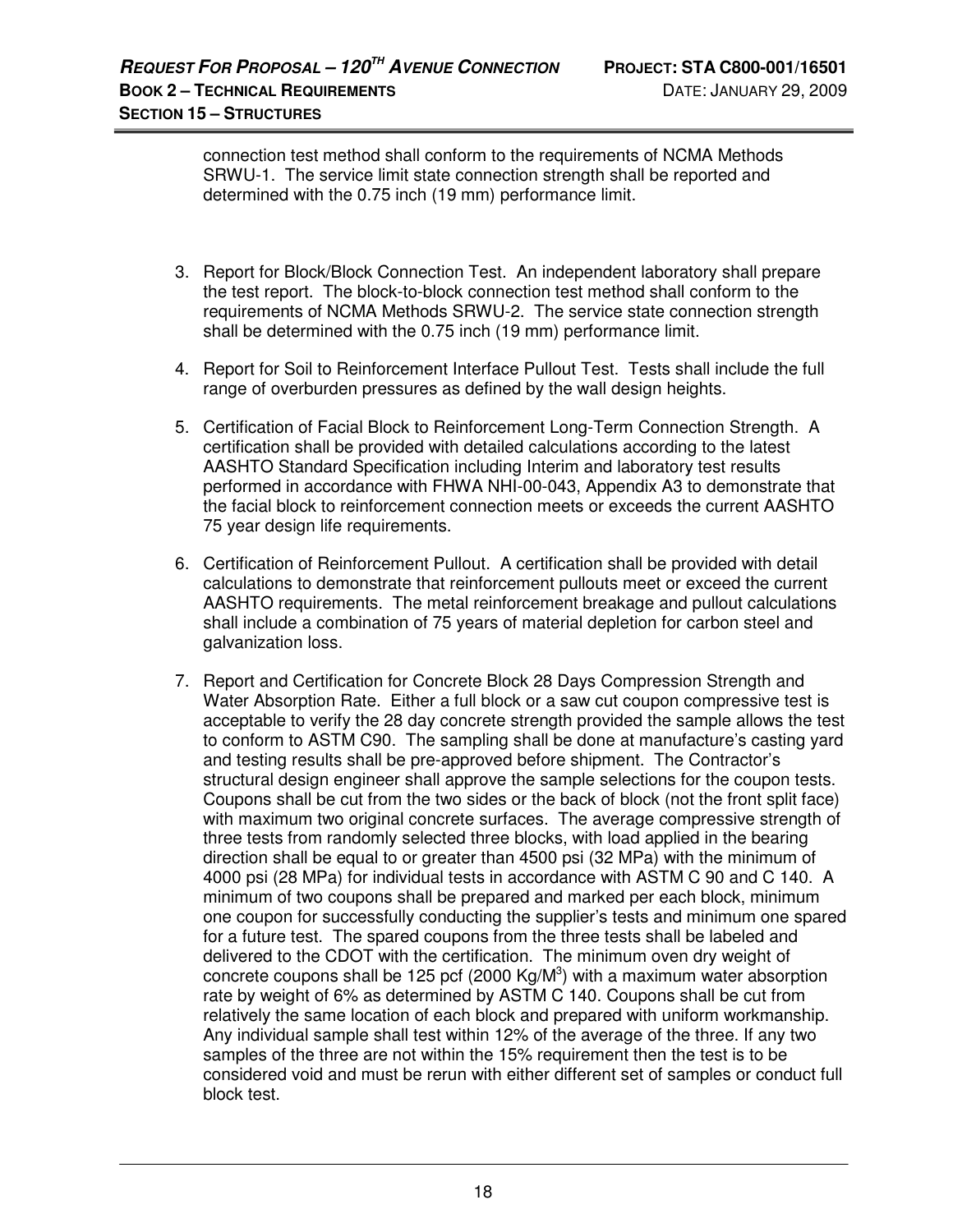- (g) Efflorescence, Freeze and Thaw Test. Block shall be visually efflorescence free. Efflorescence control agent shall be used in concrete mix design. Test results for freeze and thaw durability shall be supplied with test data up to 150 cycles to confirm that blocks with concrete additives alone can survive 150 cycles with weight loss for each of four of the five samples not exceeding 1% initial weight. Per CDOT's approval, project specific freeze and thaw durability tests may be substituted by the tests of units made with the same material, concrete mix design, manufacturing process, and curing method, conducted not more than 18 months prior to delivery. An independent laboratory shall provide reports and certifications of the above tests as per ASTM C 1262 and C 1372 as appropriate. Test results will be subject to a 20% price reduction.
- (h) Conditions to Waive the Block/Reinforcement Connection Testing Reports. For walls designed with low strength geo-grid or woven geo-fabric, except for the top layer of blocks, every block shall be connected by friction with either a main or a tail reinforcement starting at or 2 inches (50 mm) maximum from the front face of block. The spacing for main reinforcement is two blocks maximum or 16 inches (406 mm). The tail or secondary reinforcement shall be applied in between the main reinforcement. The same grade of material as used for main reinforcement shall be used for the tail or secondary reinforcement, however, only a minimum of 36 inches (910 mm) total length measured from the face of block is required. Aggregate filled cells shall be filled with 1/4 inch (6 mm) aggregate. In lieu of aggregate filled cells, the cells in the top four blocks of the wall shall be doweled with steel or fiberglass bars and grouted with cement.

Punched or poked holes through fabric reinforcement are allowed to accommodate grout and dowel bars.

# CONSTRUCTION REQUIREMENTS

- (a) Approval and Qualifications of MSE Wall Installer. The job site wall foreman shall have experience in construction of at least five successfully completed MSE walls within the last three years. The foreman must have prior experience or adequate training of the products that the Contractor elects to use in the project. The resume and credentials of the foreman shall be verified and documented by the Contractor before beginning wall construction.
- (b) Facial Block Quality Control, Placing Plan and Daily Placement Logs. Before the start of each wall construction, the Contractor shall prepare a block-placing plan and shall keep the placement logs. Blocks shall be labeled with manufacturer's lot number for each pallet and corresponding certification with one set of random sample testing for each every 6000 blocks. Minimum one certification with supporting test results is required for each wall. Test result shall be reviewed and pre-approved by the Contractor's structural design engineer before shipment. CDOT may conduct separate tests with the spared coupons from the original samples. Block testing shall be increased to one set of sampling for every 3000 blocks if the CDOT identifies substandard blocks or when block color or concrete mix changes. Per the Contractor's structural design engineer's approval, block sampling may be reduced to one set of sampling for every 12000 blocks after the first acceptable sampling results. For each project, at no additional cost, the blocks used for CDOT's verification purpose shall be kept within a maximum of 1/2% of the total number of blocks. The Contractor shall conduct block sampling as early as possible and acquiring blocks regularly, however without conducting any tests within 90 Days of the sampling date, the blocks shall be returned. The Contractor shall coordinate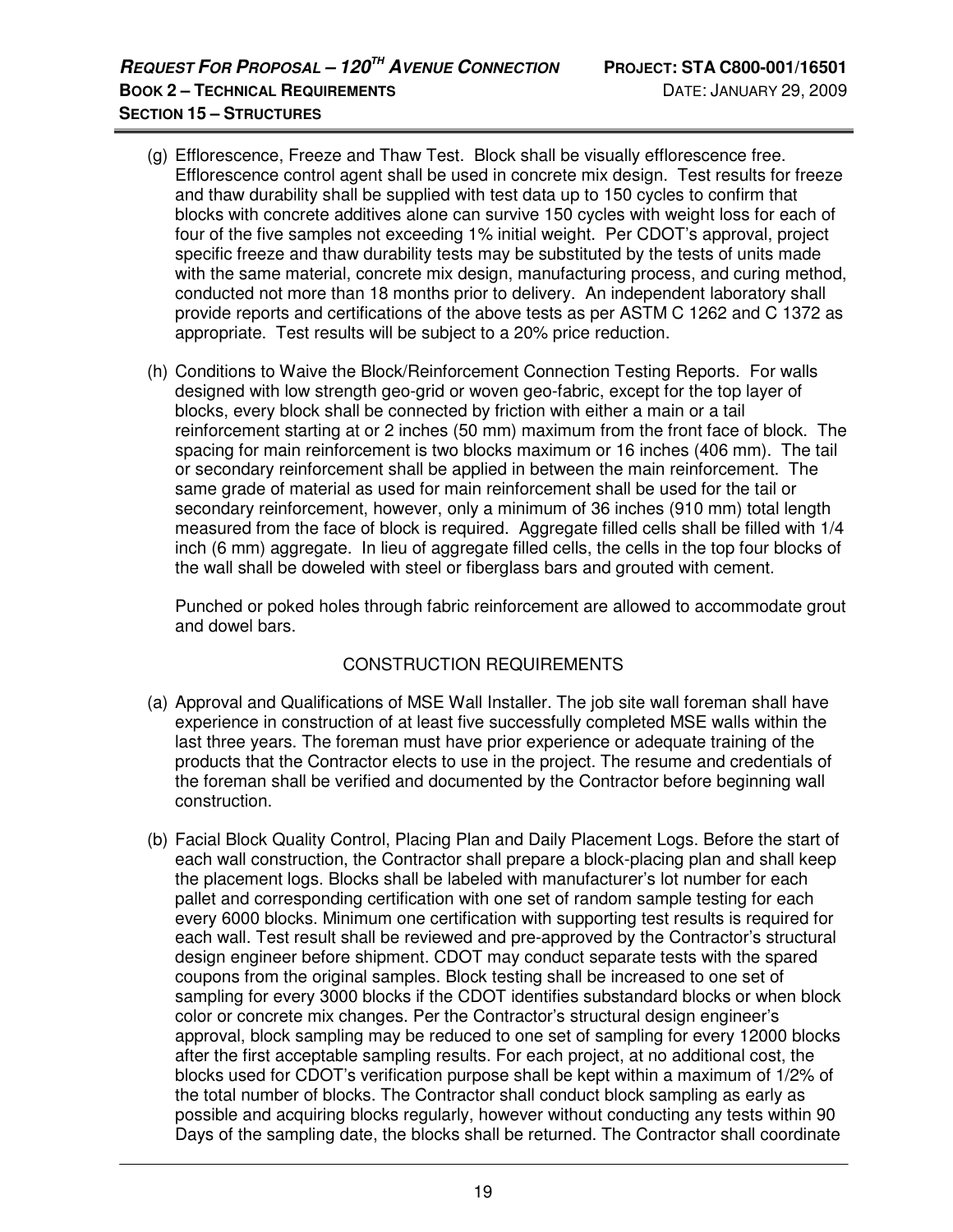and mark the block and backfill placing sequence on the logs. The log serves as means to identify where each lot of blocks was placed in any particular wall, and it will be used in questionable blocks and as evidence for the basis of making decisions on payment or payment reductions.

- (c) Wall Test Segment. Before moving into the full production mode, CDOT has the option to utilize a segment of the actual wall as a test wall. The Accepted wall segment shall establish a benchmark for workmanship as well as to verify the adequacy for equipment operations. The Contractor may use the test segment to identify Quality Assurance and Quality Control problems.
- (d) Wall with curved alignments, tight curved corners and adjacent to bridge abutment. The Contractor shall provide a placement plan that shows curved layouts, special block or saw cut block dimensions, sequence of block placement and construction off-sets as recommended by the manufacture. For tight curved corners and dissimilar foundations such as bridge abutment, to avoid blocks with random cracks, the Contractor shall install stack bond blocks with vertical through joints, however, reinforcement spacing shall be reduced to one block height or other properly designed methods of block stabilization as approved by the Contractor's structural design engineer. Short tail reinforcements used to tie-back cut blocks in between main reinforcements are acceptable. A stack bond for stress relief may be built either with pre-cut or partial pre-cut individual blocks or by saw cutting block face of breaking running bond vertically right after installation.
- (e) Excavation and backfill. The base of leveling pad shall receive the same compaction as Cut Area required by 203.07 of Standard Specification. The Contractor shall report to the CDOT with density test results for any unsatisfactory bearing material not meeting the minimum 90% compaction for walls less than 16 feet and 95% of T-180 for wall higher than 16 feet. Should the excavation for the placement of the leveling pad expose an unsatisfactory bearing material, the Contractor shall remove and replacement of that material. Any removed material shall be replaced with Structure Backfill (Class 1) compacted in conformance with Subsection 206.03. The Contractor, with the geotechnical engineer, shall jointly provide the limits, including the depth of removal. As directed by the Contractor's structural design engineer, if required, Structure Backfill (Class 1) material shall be reinforced with soil reinforcements in conjunction with wick drains and outlet pipes.

Grade the foundation for the bottom of the wall for a width equal to or exceeding the limits of the Reinforcement Length (RL) plus 1 foot, 6 inches (457 mm), as shown in the plans. This graded area shall be compacted with an appropriate vibratory roller weighing a minimum of 8 tons (7 metric tons) for at least five passes, or as directed by the Contractor's structural design engineer. For cut wall with continuous seepage, phasing of foundation construction or different drainage and foundation improvement plan may be necessary. The geotechnical engineer should be contacted for support as needed.

The reinforced fill and the retained fill portion immediately behind it, as defined on the plans, shall be Structure Backfill (Class 1). Recycled asphalt and flow-fill material shall not be substituted for Structure Backfill. The backfill within a distance equal to the reinforcement spacing away from the back of the blocks shall be placed with reduced lift. The triangular portion behind the concrete blocks and above the spill of backfill shall be filled with 3/8<sup>+</sup> inch (10<sup>+</sup> mm) crushed rock or filter aggregates or Class 1 backfill with filter fabrics. Each compacted lift of backfill must not exceed 8 inches (200 mm) and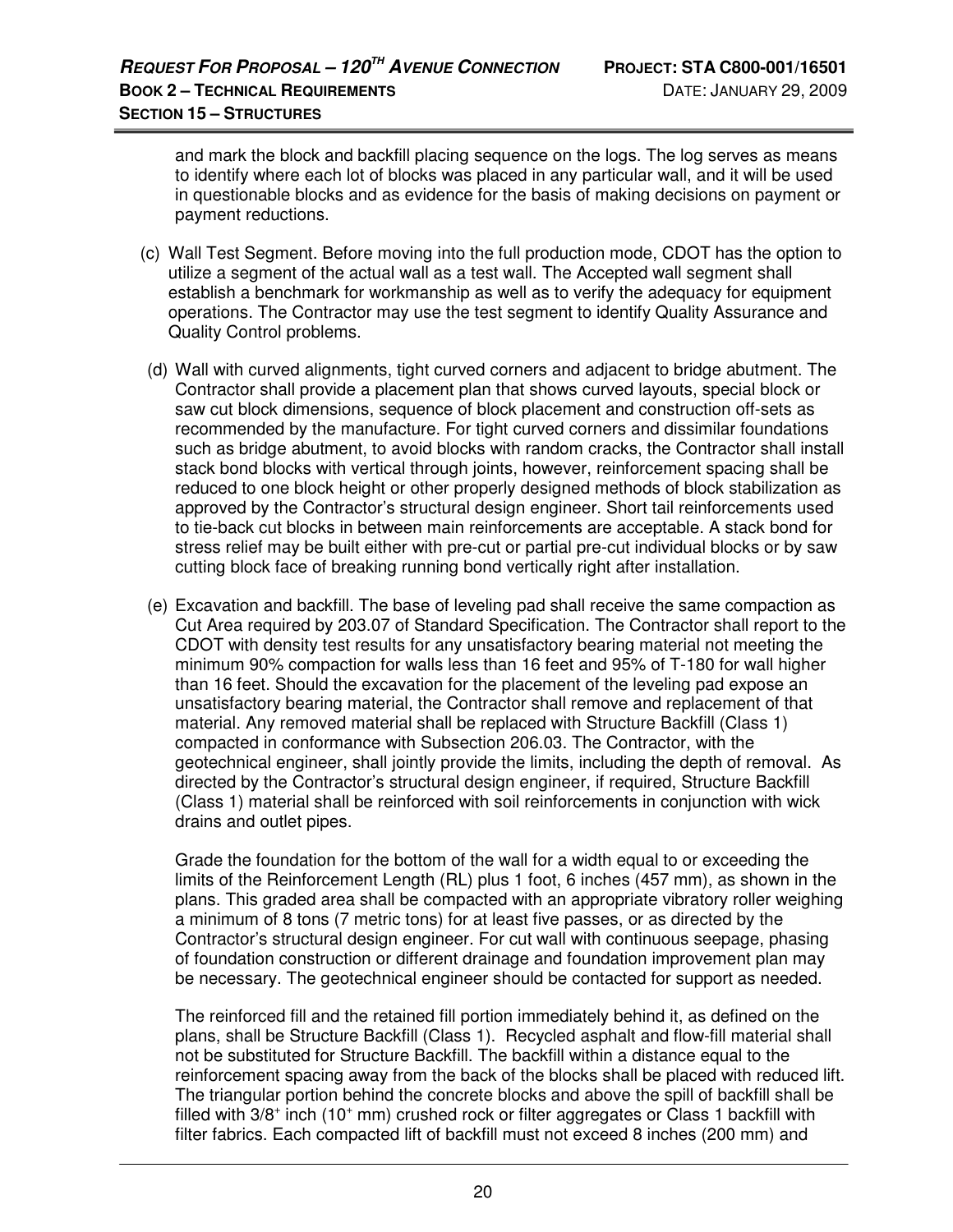shall be roughly leveled with the targeted block top elevation. The fill and compaction operation shall start 3 foot (1 m) from the wall face toward the reinforcement end. All the Structure Backfill (Class 1), including fill material under wall and on-site material as allowed under Section (b) of Material, shall be compacted to a density of no less than 95% of the maximum density as determined by AASHTO T 180 (or 100% T 99). For onsite foundation material containing more than 30% retained on 3/4 inch sieve (19mm), a method of measure compacting consisting of a conventional heavy vibratory roller starting with minimum 5 passes shall be used to establish the number of passes required that exceeds the 95% T180.

At least 6 inches (152 mm) of material shall be in place prior to operation of tracked vehicles over soil with reinforcement. Only power operated roller or plate compaction equipment weighing less than 1,000 lbs (450 kg) is allowed within 3 feet (914 mm) of the front face of the wall. Density tests behind and parallel to the blocks in the top triangular portion above the backfill spill zone can only begin after the fill material for the entire layer has been placed and compacted. The compaction of this triangular zone can be relaxed from 95% down to 90% T 180 (95% T 99) as directed by the Contractor's structural design engineer.

The Contractor shall place additional blocks and properly compacted fill material to return the finished grade to the planned elevations if settlement has occurred. A final inspection before the installation of rail anchoring slabs shall be made thirty (30) to forthfive (45) Days after the completion of the top layer of blocks. The Contractor shall provide temporary storm water protection and wind erosion control during construction. The Contractor is responsible for making up for any backfill loses due to wind and water erosion. If the settlement is determined to be the result of the non-conforming backfill or the backfill does not meet compaction requirements, the Contractor shall bring the elevation to the finished grade.

(f) Reinforcement. The Steel reinforcement shall be slack free and polymer reinforcement shall be slightly pre-tensioned. The geosynthetic reinforcement shall be preferably with 100% coverage and an overlap between rolls is not required. However, the minimum coverage for geogrid reinforcement shall be 67% and the spaces between rolls shall be staggered between layers.

 Geosynthetic sheet reinforcement shall be laid to within 1 inch (25 mm) from the front face of block.

(g) Leveling Pad. The base of leveling pads shall meet the requirement of Item (e) of this section. The concrete leveling pad shall be level within the tolerance of 1/16 inch (1.5 mm) for any two block lengths, and within 1/4 inch (6 mm) for any two points that are 10 feet (3 m) or more apart.

To avoid a washout by rain during construction, the area in front of the wall and around the leveling pad shall be backfilled as soon as it is practical to do so.

 A layer of thin cushion or shimming material shall be used to support the blocks that are to be directly founded on a leveling pad. Before starting a new course of blocks, the Contractor shall take steps to ensure that the wall elevations will be matched at the next leveling pad step and layers of cushion or shimming material or grinding as necessary shall be used to obtain the necessary block elevations at the next leveling pad step.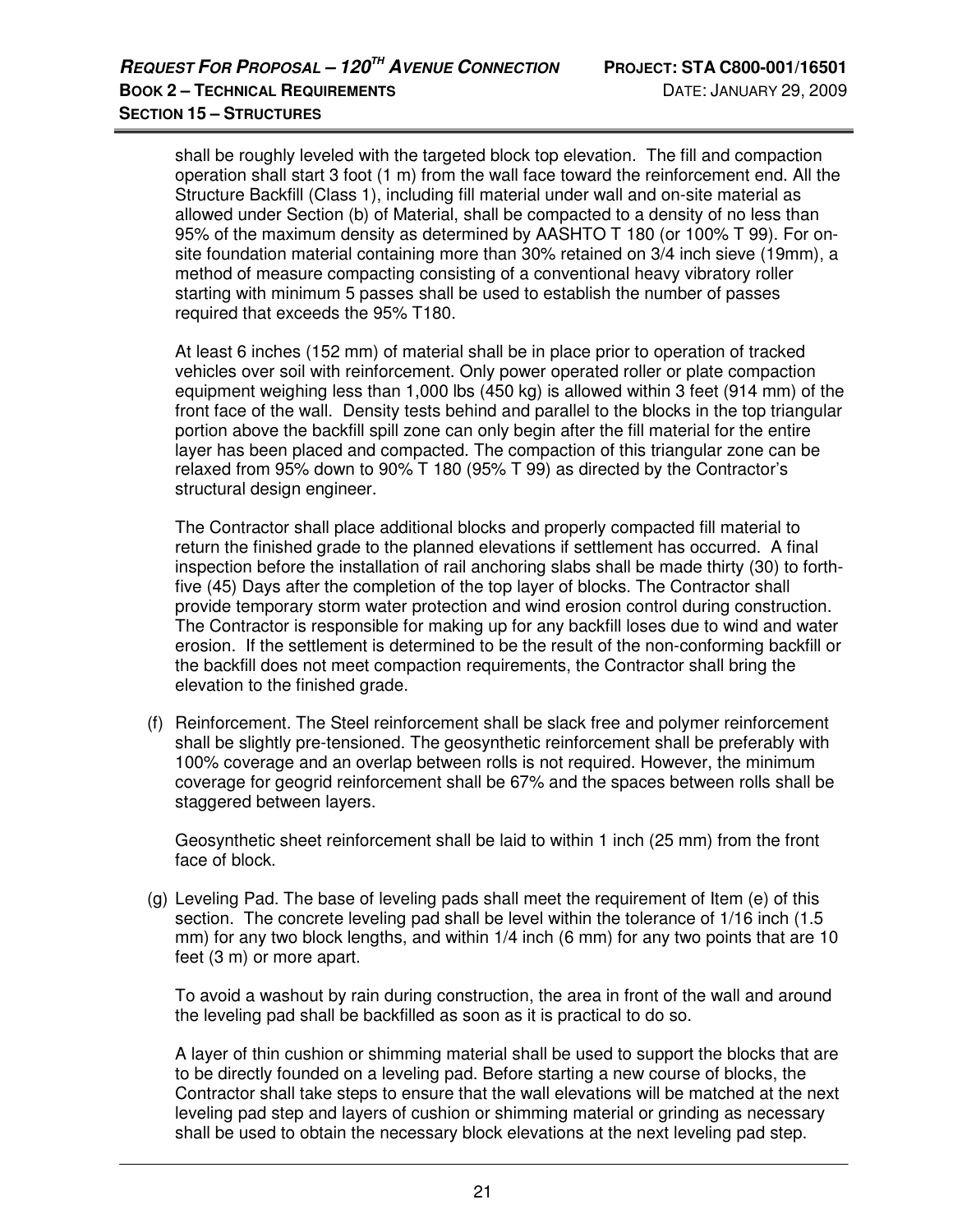(h) Block Facing. For walls that support a roadway, the alignment at the top of the wall shall meet the wall layout lines shown on the plans; for walls adjacent to a roadway, the alignment at the bottom of the wall shall match the wall layout line shown on the plans. An overall negative batter (wall face leaning outward) between the bottom and the top of the wall is not allowed. For vertical walls, unless otherwise noted on the plans, the final wall face shall be vertical or shall have a positive batter that is not greater than 5% for construction control purposes. For walls higher than 16 feet (5 m), the 5% batter requirement may be relaxed to a maximum of 8% as required by the special block products. The surface of the wall face shall be tested with a 10 foot (3 m) straightedge laid along the surface in all directions. Except as necessary for horizontal alignment of the wall, a convex deviation (wall belly) of the wall face from the straightedge shall not be allowed, and a concave deviation (wall depression) from the straightedge shall be less than 3/4 inches (19 mm).

 Unless otherwise noted, all blocks shall be dry-stacked and placed with each block spanning the joint in the row below (running bond). Shimming or grinding shall control the elevations of any two adjacent blocks within 1/24 inch (1.0 mm). The top of blocks shall be tested with a minimum length of 3 foot (0.9 m) long straight edge level (bubbles). Any high points identified by the straight edge shall be ground flat. Block front to back tilting shall be checked frequently, however correction by shimming shall be done no later than three completed courses. For walls without a rail-anchoring slab, the top two courses, or a cast-in-place reinforced concrete cap course and the two courses directly below it, shall be pinned and internally grouted together with a minimum of two No. 4 (13M) bars or equivalent fiberglass bars per block. The concrete block shall have cells to accommodate grouted pins and modifications must be made for blocks that do not have such cells. Grout is limited to penetrate a maximum depth of three blocks measured from the top of fill for each operation. For grout more than three blocks in height, multiple grout operations are required. A layer of fabric shall retain the grout in the lowest grouted block layer. The aggregate for grout shall be modified according to cell size and geogrid aperture. Grout operation in any 20 foot (6 m) long wall segment shall be placed and consolidated by a minimum of two simultaneously working concrete vibrators. In lieu of a cast-in-place reinforced concrete cap, precast cap blocks may be used but must be secured to the supporting blocks with approved adhesive or mortar to prevent vandalism. Cap blocks must meet the same freeze and thaw specifications as the normal blocks. All concretes for CIP cap and grout shall meet a minimum 3000-psi (21 Mpa) for 28 Days compression strength.

 For walls with rail anchoring slabs, the top of block elevations shall be within 2 inches (50 mm) of the bottom of the anchoring slab. Cast-in-place concrete or sawcut partial height blocks may be used to accomplish this without extra cost to the project.

 Where the impervious membrane for drainage interferes with the continuation of reinforcement, the blocks beyond the termination shall be reinforced or shimmed with the same grade of soil reinforcing material to maintain the reinforcing at the constant block elevation.

 If specified in the plan, facing blocks directly exposed to spray from deiced pavements and indirect windborne spray zone shall have three layers of water resistant or repellant concrete sealer applied to the exposed blocks at front and back face including cap blocks before the wall is opened to traffic.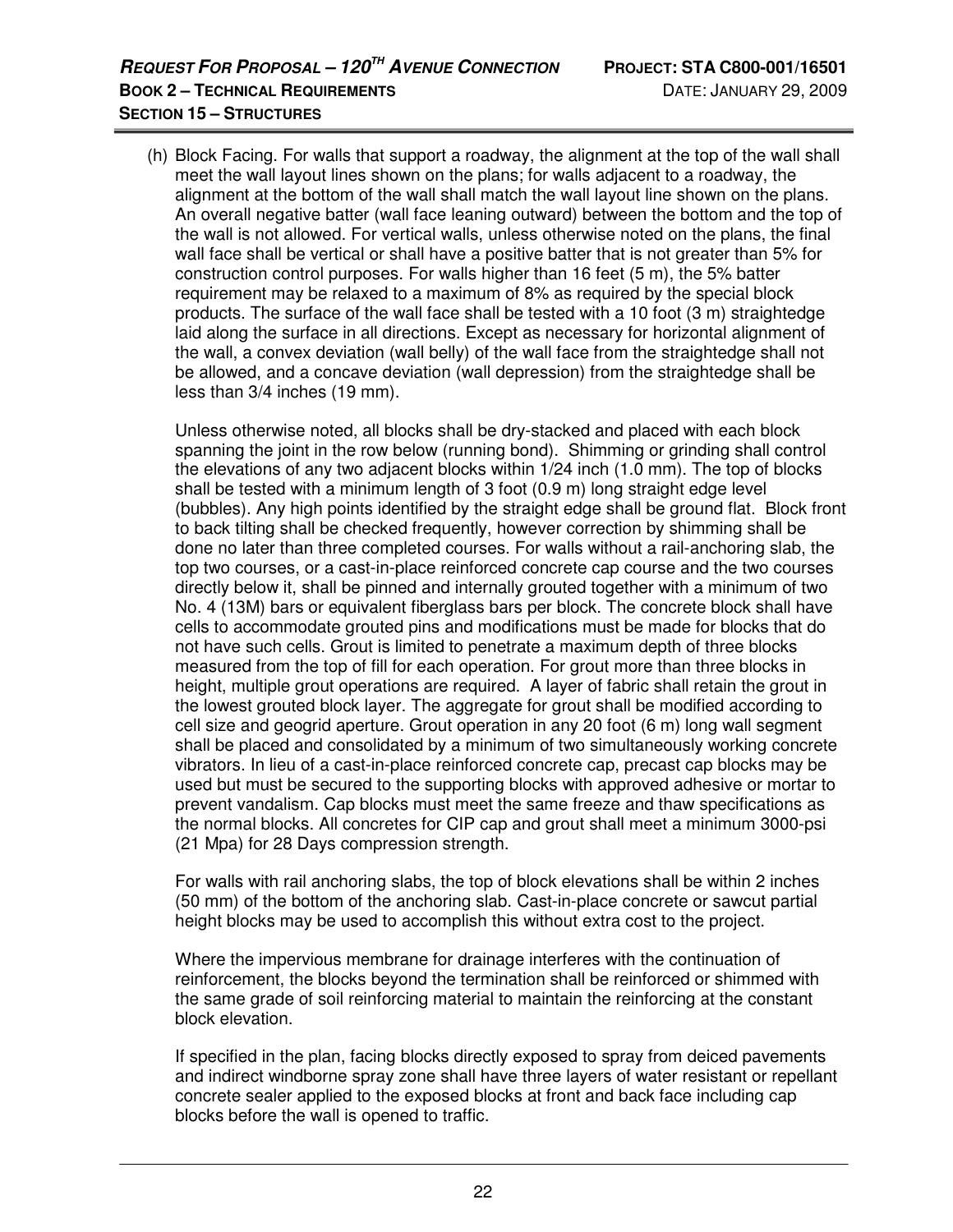To avoid vandalism and to retain the fill, cracked blocks, loose partial blocks or blocks with oversize joints shall be bound or sealed by grout. Before final payment, any damaged blocks including blocks with blemishes such as cement residue, mud stain and discoloration shall be replaced or repaired or even sand blasted at no additional cost.

- (i) Fill under Leveling Pad. For walls requiring fill under the planned elevation of the leveling pad, the Contractor may elect to lower the elevation of the leveling pad, except that the finished elevation at the top of the wall shall not be altered. The higher wall shall be redesigned with longer reinforcement length and revised reinforcement schedule. Because modifications to the leveling pad elevations are for the Contractor's convenience, the cost for additional facing blocks, reinforcements and fill material including installation shall be at the Contractor's expanses. Lowering the planned elevation of leveling pads and replacing the original design with a higher wall with
	- the original reinforcement schedule specified in the plan is not permitted.
- (j) 504 Blocking Facing Payment Reductions. A dislocated block is an individual block that is offset outward more than 1/4 inch (6mm) or placed with a vertical joint more than 1/4 inch (6mm) from the adjacent blocks. A cracked block is an individual block with any visible crack where viewed from a distance of wall height in natural light. A corner knock-off is a block with any missing facial corners or any side longer than 1/2 inches (13mm) at corner. Substandard blocks are concrete blocks installed in any wall segments that do not met the certified values of compression strength, water absorption rate and freeze/thaw cycles.

In the completed wall, or completed portion of the wall, if the number of defective blocks (cracked blocks, corner knock-off blocks, dislocated blocks, efflorescence or cement blemished blocks and substandard blocks including rejected blocks) and blocks failing the straightedge test exceeds 3% of the total number of blocks in any wall segment of 40 feet (12 m) horizontal or arc length, a 3% price reduction per each percent of exceeding for the block facing in this portion of the wall will be applied and this percentage shall accumulate thereafter to a maximum reduction of 21%. For blocks subjected to price reduction, if the defects are repairable or the overall quality of wall can be improved, with the consent from the CDOT Region 2, the Contractor may elect to repair and reduce the percentage of price reduction. A walk-through inspection shall be made with the CDOT as requested by the Contractor before final payment. The CDOT shall determine the overall payment reduction.

| % Of Defect Blocks   |     |  |  |    |  |           |
|----------------------|-----|--|--|----|--|-----------|
| % Of Price Reduction | N/A |  |  | 'ఏ |  | Rejection |

1. The overall payment reduction percentage shall be calculated by dividing the sum of all nonfreeze-thaw deflective blocks by the total number of blocks in portion(s) of the wall. When this percentage exceeds 10%, CDOT shall reject the entire wall or portions thereof. The 20% reduction due to failure of the freeze-thaw requirements shall be applied to the total cost of all the elements comprising the wall. The elements comprising the wall for this price reduction shall be Excavation, Structure Backfill (Class 1), Mechanical Reinforcing of Soil, Concrete Class B, and Reinforcing Steel or Reinforcing Steel (Epoxy Coated) in the leveling pad.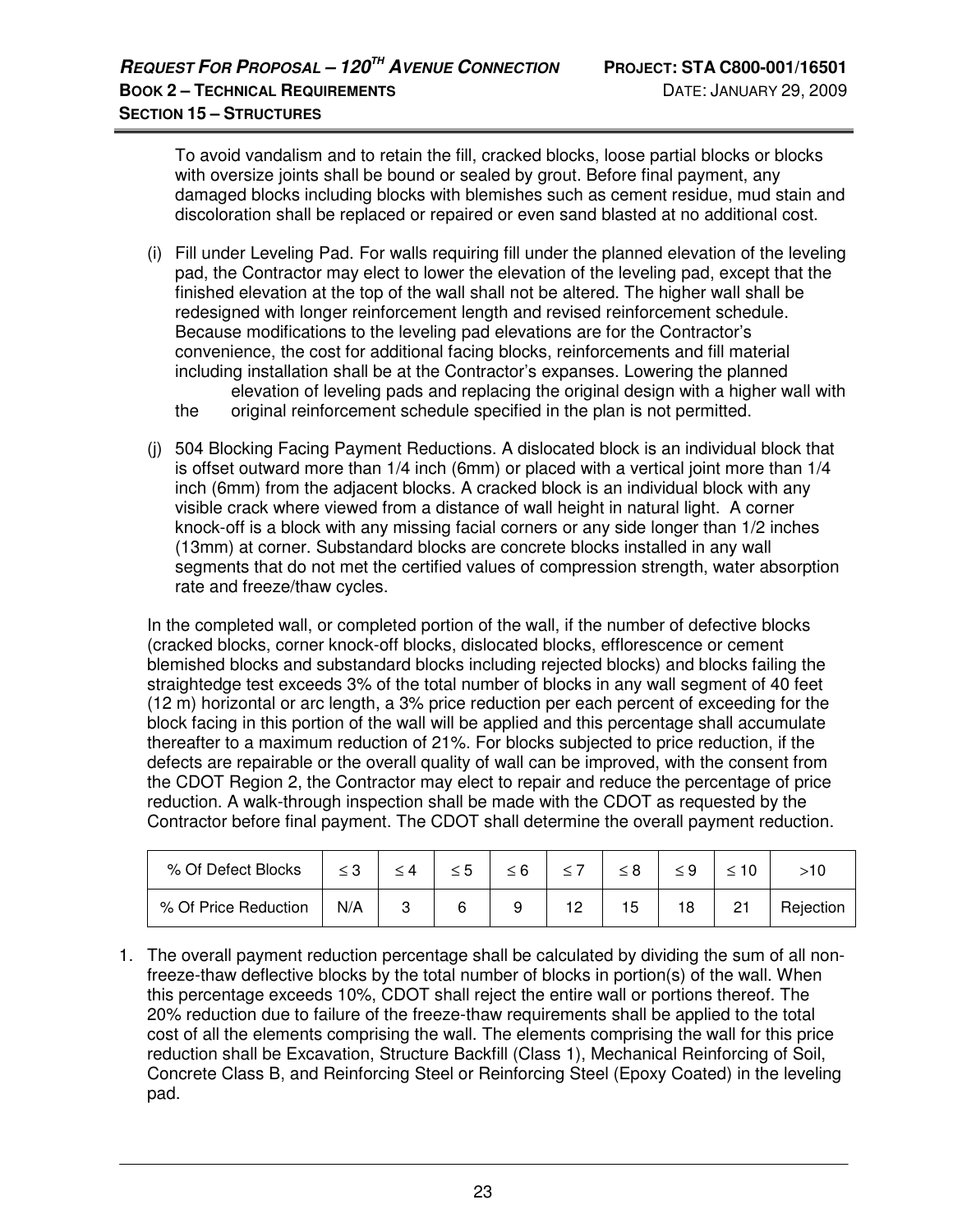#### **Painting of Aluminum Access Doors for Steel Structures**

Sections 509 and 708 of the Standard Specifications are hereby revised for this Project as follows:

Subsection 509.24 shall include the following:

Aluminum access doors shall receive a solvent cleaning to remove grease, oil, etc. (SSPC-SPI) followed by a brush blast to provide a profile similar to the structural steel. The access doors shall receive one coat of primer as described in the Revision of Section 708.03.

Subsection 708.03 shall include the following:

If Alternate 1, Alkyd System, is to be used on the structural steel, the aluminum access doors shall receive one coat of vinyl wash primer conforming to Mil-P-15328. Following the application of this primer, the doors shall be painted the same as the structural steel (one field coat of primer followed by the topcoat). Coating thicknesses shall be the same as specified for the structural steel.

If Alternate 2, Inorganic Zinc-Rich Polyurethane System, is used on the structural steel, the aluminum access doors shall receive one coat of vinyl wash primer conforming to Mil-P-15328. Following application of the vinyl wash primer, the same polyurethane topcoat as used on the structural steel shall be applied to the access doors (minimum 3.0 mils dry film thickness).

The manufacturer of the primer shall certify in writing that the primer used is compatible with the cleaned aluminum access doors and the polyurethane topcoat to be used on the structural steel.

#### **Welding – Existing Steel**

Section 509 of the Standard Specification is hereby revised for this Project as follows:

Subsection 509.20 shall include the following:

For field welding A7 steel, electrodes used shall be E7015, 16, 18 or 28.

For welding A7 steel with low-hydrogen electrodes by any process, the minimum preheat and interpass temperature shall be 150°F for thicknesses of metal up to 1-1/2 inches.

Subsection 509.26 shall include the following:

The Contractor shall not commence any field welding on the girders until CDOT has been notified and their representative is on the site.

Subsection 509.20(h) shall include the following:

Base metal shall be preheated to 150°F on the surface prior to welding studs.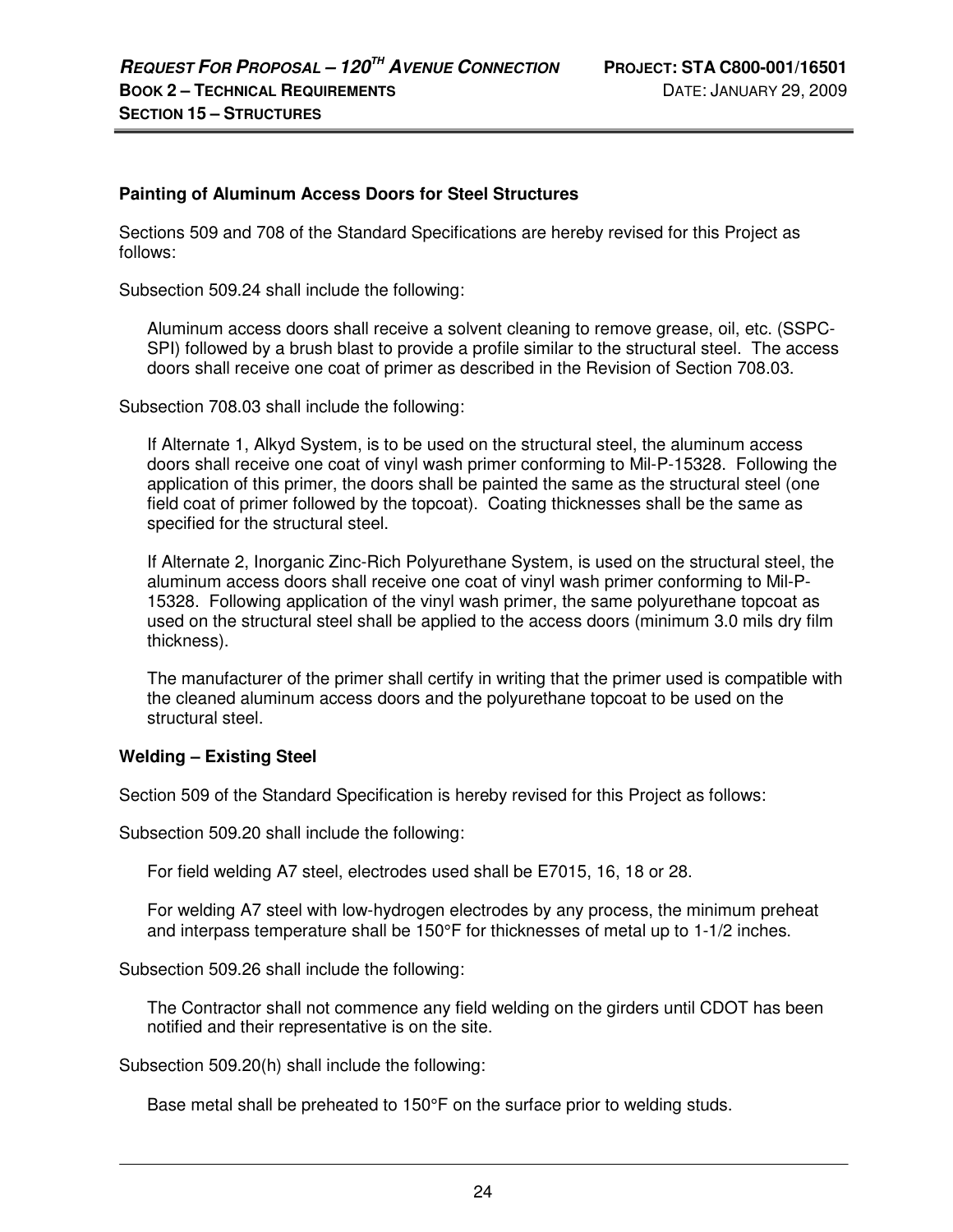# **Bridge Drain**

Section 513 is hereby added to the Standard Specifications for this project as follows:

# **DESCRIPTION**

This Work shall consist of furnishing and placing bridge drains in accordance with the Contract.

## **MATERIALS**

Pipe for bridge drains shall meet the requirements of ASTM A53 and shall be standard weight and minimum 10-inch nominal diameter.

Down spout pipe shall be hot dipped galvanized after fabrication. Galvanizing shall meet the requirements of AASHTO M111.

Metal used in the manufacture of castings shall meet the requirements of ASTM A48 Class 35B.

## CONSTRUCTION REQUIREMENTS

Bridge drains shall be placed and secured at the locations shown on the plans prior to placement of concrete. The bridge drain and grate assembly shipped to the site shall not be disassembled for installation unless specifically called for by the manufacturers installation directions.

Prior to fabrication of this item, two sets of working drawings that comply with the Contract shall be submitted to CDOT for information only.

#### **Painting of Aluminum Access Doors for Concrete Structures**

Section 601 of the Standard Specifications is hereby revised for this Project as follows:

Subsection 601.14(b)4 shall include the following:

Aluminum access doors shall receive a solvent cleaning to remove grease and oil (SSPC-SPI) followed by a brush blast.

The aluminum access doors shall receive one coat of vinyl wash primer conforming to Mil-P-15328. Following the application of this primer, the doors will be coated with Structural Concrete Stain conforming to Revision of Section 708 Painting of Aluminum Access Doors for Steel Structures.

The manufacturer of the primer shall certify in writing that the primer used is compatible with the cleaned aluminum access doors and the Structural Concrete Stain to be used on the Structural Concrete.

#### **Structural Concrete (Grooved Pattern Finish)**

Section 601 of the Standard Specifications is hereby revised for this Project as follows: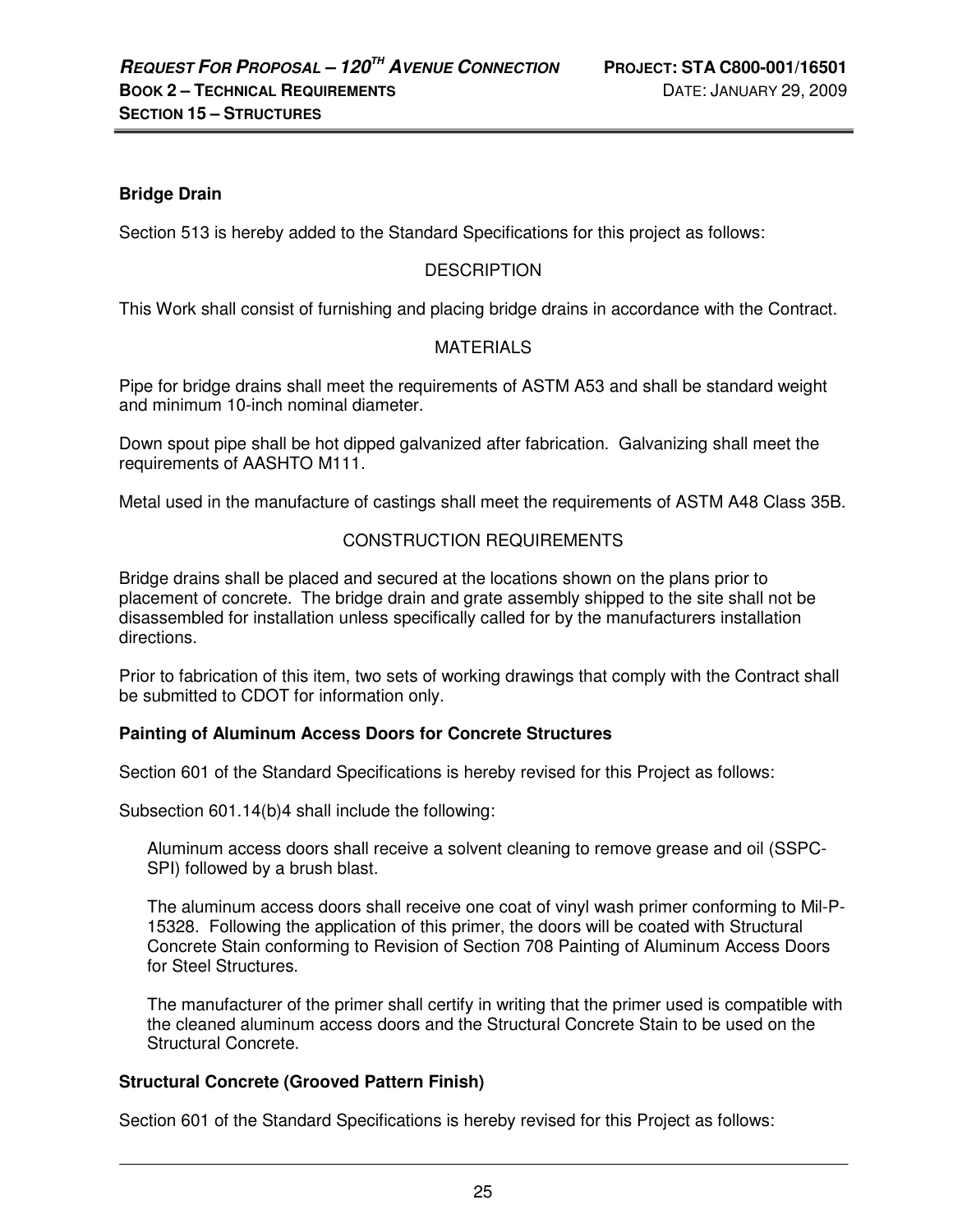Subsection 601.09 shall include the following:

An Approved elastomeric form liner that will produce a grooved pattern finish shall be used in the designated portions of retaining walls. The form liner shall be furnished with a coating of an approved, non-petroleum base, factory-applied form release agent. After fastening the form liner to the form, an additional coat of manufacturer's recommended (only Approved non-petroleum base may be used) form release agent shall be applied to the liner prior to and for each pour of concrete. Adjacent sections of the form liner shall be butted together to produce a good mortar tight joint. All grooves shall line up in the vertical direction. The form liner shall be securely fastened to the forms with staples or nails.

Form ties shall be inserted through the form liner by cutting a cross-shaped slit in the liner. Prior to reuse of the form liner on adjacent wall sections, slits in the form liner that do not coincide with new tie spacing shall be sealed with a plastic tape which will adhere securely to the surface of the form liner.

The Contractor will be responsible to assure that whenever any discontinuities of the grooved pattern, or whenever any lines interrupting or intersecting the grooved pattern, are called for on the plans, that the resulting lines, horizontal, diagonal, vertical or otherwise, are neat and true, and that the form liner is not unduly deflected in any direction, including the form liner at the interface between the form liner and any other interrupting or intersecting line.

Subsection 601.09(f) shall include the following:

Forms to which a form liner is to be attached shall not be treated with oil.

Section 601.14(a) shall include the following:

A grooved pattern surface finish as required by the Contract shall be used on the designated portions of concrete walls.

For all walls or panels requiring a grooved pattern on the exposed surface, which are less than 10 feet in height, the form liner producing the pattern shall be one continuous piece extending the full height of the wall or panel. For all other walls, no section of the form liner may be less than 10 feet in height except for one section which may be required to extend the form liner to full height.

Horizontal joints in adjacent form liner sections shall be offset by no less than 1 foot vertically. The form liners shall be properly aligned to limit visible horizontal and vertical joints in the concrete.

The required groove pattern finish shall extend from the bottom of wall or top of wall footing to the top of wall or bottom of wall coping or cap, or as otherwise required in the Contract. Grooves shall be continuous with no apparent curves or discontinuites. Variation of the groove from true vertical shall not exceed 1/4 inch for each 10 feet of wall height.

Concrete for such walls shall be poured monolithically vertically. Concrete finish shall be in accordance with Revision of Section Structural Concrete Stain and shall be required for the full height of the grooved pattern finish to one foot below ground line.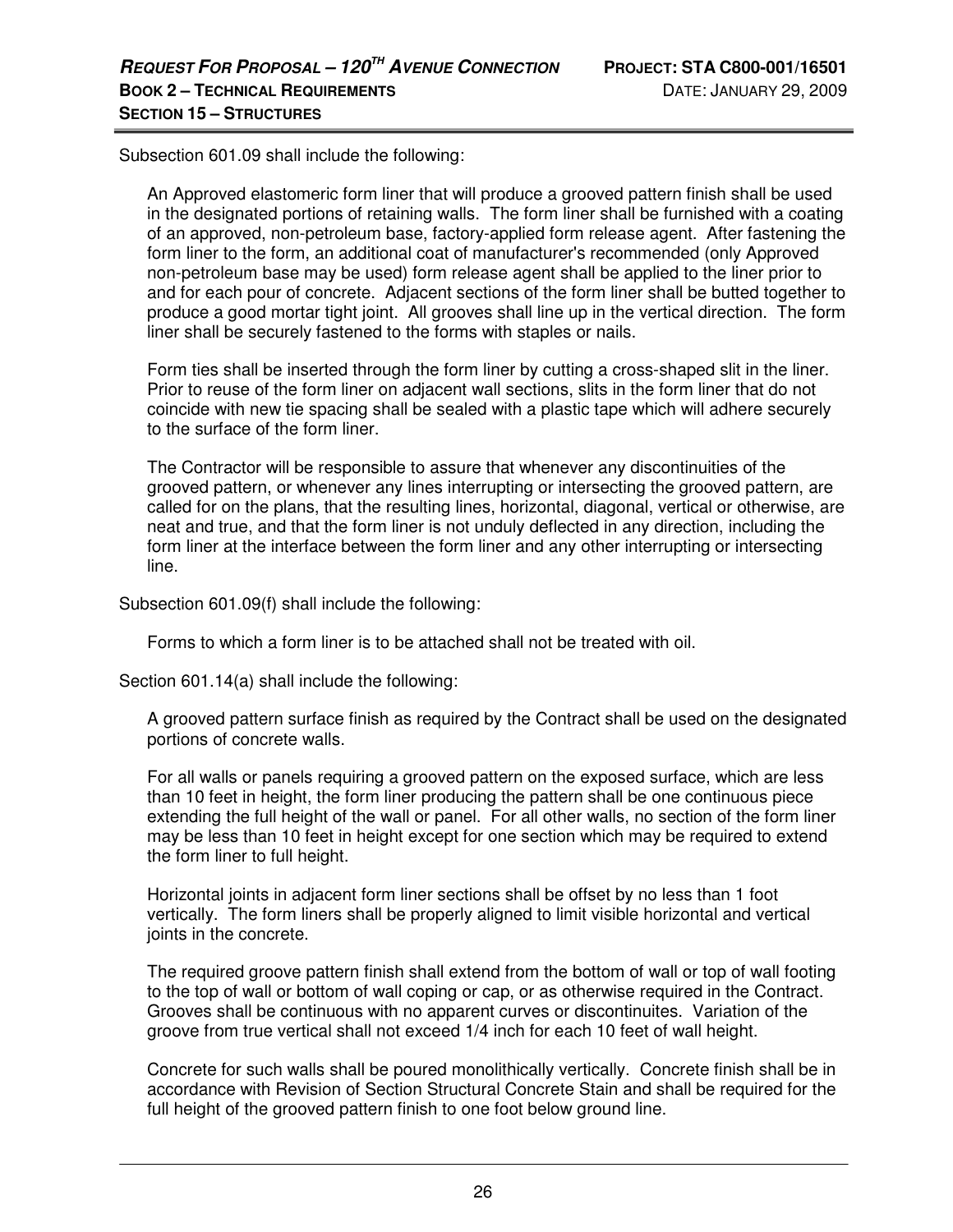# **Concrete Class DT (Deck Topping)**

Section 601 of the Standard Specification is hereby revised for this Project as follows:

Subsection 601.17 shall include the following:

In the event that plastic shrinkage cracking has occurred, any cracks greater than 0.010 inch in width that develop within the first 5 Days of overlay placement shall be assumed plastic shrinkage cracks. The Contractor's structural design engineer will measure the cracks by the insertion of a wire gage at any time or temperature at five Days. The Contractor shall make repairs by filling the cracks, concrete removal and replacement or other Approved methods at no additional cost to the Project.

A low viscosity two-part methacrylate or Approved equal shall be used to fill cracks in accordance with the recommendations of the manufacturer of the crack filling material.

Those portions of the structure that have been overlaid with the Concrete Class DT shall not be opened to traffic, including construction traffic, for at least five Days after overlay placement and until the concrete has reached a compressive strength of 0.8 f 'c.

#### **Concrete Class D (Bridge)(Special)(Deck Rehabilitation)**

Section 601 of the Standard Specifications is hereby revised for this project as follows:

Subsection 601.02 shall include the following:

Concrete Class D (Bridge) (Special) shall conform to the following:

| <b>Concrete Class</b>   | <b>Required 28</b><br>Day Field<br><b>Compressive</b><br>Strength (psi) | <b>Required 6</b><br><b>Hour Field</b><br><b>Compressive</b><br>Strength (psi) | <b>Minimum</b><br><b>Cement</b><br>$(lb/yd^3)$ | Air<br><b>Content</b><br>% Range | <b>Maximum</b><br>Water<br><b>Cement</b><br>Ratio | <b>Additional</b><br>Requirement |
|-------------------------|-------------------------------------------------------------------------|--------------------------------------------------------------------------------|------------------------------------------------|----------------------------------|---------------------------------------------------|----------------------------------|
| D (Bridge)<br>(Special) | 4500                                                                    | 2500                                                                           | 615                                            | $5 - 8$                          | 0.44                                              | 3, 7, 10, 11                     |

- (2) Approved fly ash may be substituted for portland cement up to a maximum of 20% by weight.
- (3) Of the total aggregate a minimum of 50% AASHTO M 43 size No. 8 coarse aggregate is required.

Subsection 601.03 shall include the following:

Type III cement will be permitted for Concrete Class D (Bridge) (Special).

Subsection 601.05 shall include the following:

Calcium chloride will not be allowed for Concrete Class D (Bridge) (Special). Approved admixtures which conform to AASHTO M 194 Type F (water reducing, high range) and Type G (water reducing, high range and retarding) will be permitted for Concrete Class D (Bridge) (Special).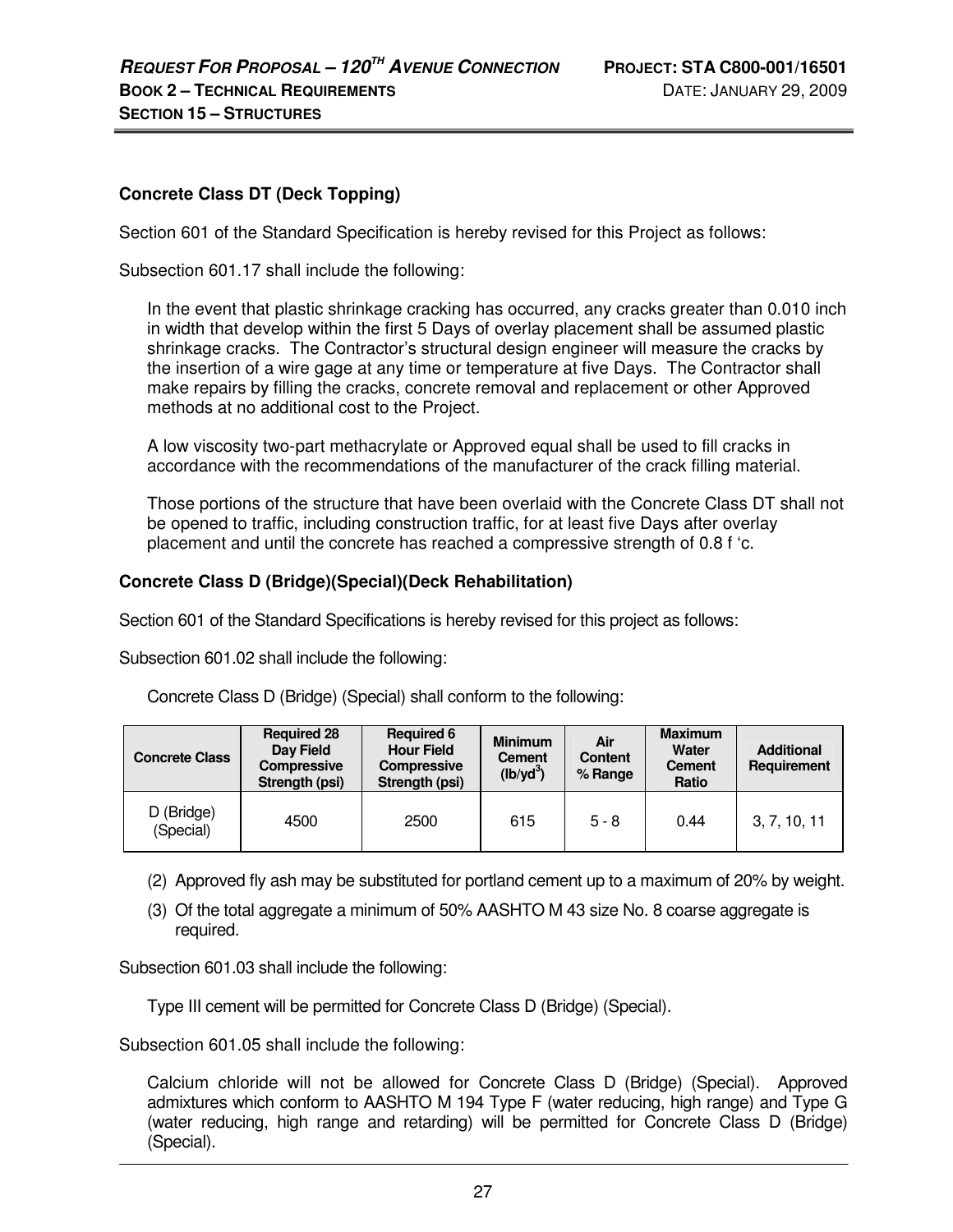The laboratory trial mix must produce an average 6 hour compressive strength of at least 2750 psi.

For Concrete Class D (Bridge) (Special) the Contractor shall develop maturity relationships in accordance with ASTM C 1074 with the following additions or modifications:

- (1) The cylinders used to establish the compressive strength vs. maturity relationship shall be cast and cured in the field in conditions similar to the project.
- (2) These cylinders shall be tested in pairs at times, which yield compressive strengths three sets of which are at or below 2500 psi and one of which is above 2500 psi.
- (3) Testing to determine datum temperature or activation energy will not be required.
- (4) A test slab shall be cast at the same time and location as the cylinders. The test slab shall have a length and width of 6 feet x 6 feet and a thickness of 3 inches. The maturity of the test slab, when used in the compressive strength vs. maturity relationship from the cylinders, shall indicate that a compressive strength of 2500 psi is achieved in the required time. Slab maturity will be determined with two probes located in the slab approximately 1 and 2 feet from the edge. The test slab shall be covered with a blanket similar to the one to be used on the bridge deck.

The development of the maturity relationship and maturity determination of the test slab is part of the trial mix and shall thus be documented in the Concrete Mix Design Report.

The Contractor shall provide a multi-channel maturity meter and all necessary wire and connectors. The Contractor shall be responsible for the placement and maintenance of the maturity meter and wire. Placement shall be as directed by the Contractor's structural design engineer.

Delete Subsection 601.12(m) and replace with the following:

Portions of bridge decks patched with Concrete Class D (Bridge) (Special) shall not be opened to traffic until the maturity value of the concrete, determined by the Contractor in accordance with ASTM C 1074 as modified in subsection 601.05, indicates that a compressive strength of at least 2500 psi has been achieved.

Delete Subsection 601.16 and replace with the following:

Concrete Class D (Bridge) (Special) shall be cured until the maturity value of the concrete, determined by the Contractor in accordance with ASTM C 1074 as modified in subsection 601.05, indicates that a compressive strength of at least 2500 psi has been achieved.

Portions of bridge decks patched with Concrete Class D (Bridge) (Special) shall be cured by a membrane forming curing compound that conforms to AASHTO M 148, Type 2 applied at a rate of 1 gallon per 100 square feet. The curing compound shall be applied as a fine spray within 10 minutes of discontinuing the finishing operation. Before and during application the curing compound shall be kept thoroughly mixed. Curing blankets with a minimum R-value of 0.5 shall be provided, in addition to the curing compound, and shall be placed as soon as they can be placed without marring the surface.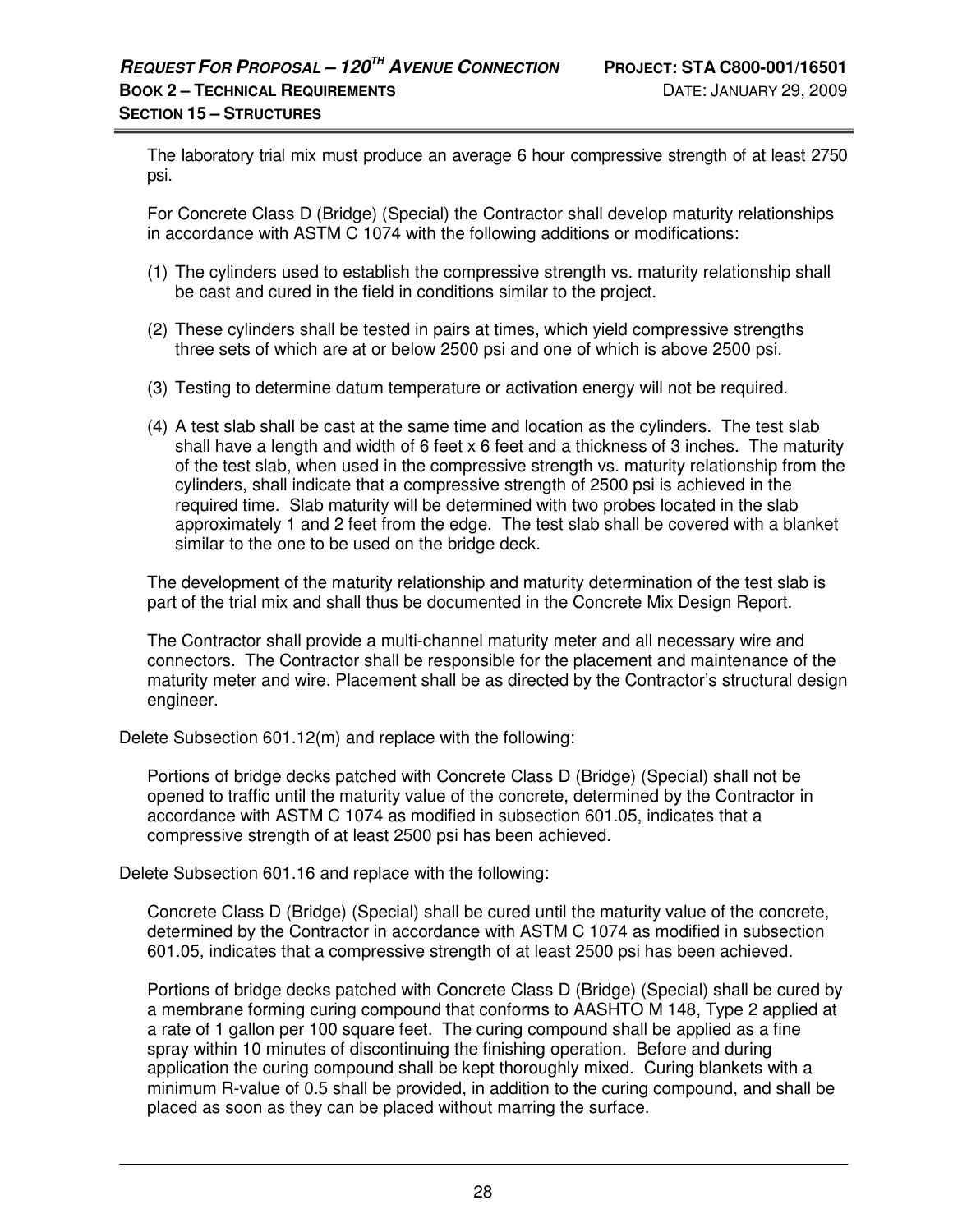When the ambient temperature is below 50°F, the Contractor shall maintain the concrete temperature above 50°F during the curing period. It shall be the Contractor's responsibility to determine the necessity for undertaking protective measures.

#### **Structural Concrete Stain**

Sections 601 and 708 of the Standard Specifications are hereby revised for this project as follows:

Subsection 601.01 shall include the following:

This work consists of: (1) Class 2 surface finish of concrete to receive Concrete Stain; (2) providing and applying an opaque structural concrete stain to all concrete surfaces previously designated in the Contract to receive a structure concrete stain; and (3) provide up to 5-gallons of pre-mixed touch-up paint in aerosol spray cans.

The color of the structural concrete stain shall be as noted on the plans, and shall be Approved from test panels provided by the Contractor.

The structural concrete stain shall be one of the following products or Approved equals:

1. RAINSTOPPER RS400 – Semi Transparent Stain

Textured Coatings of America Pro-Coat Systems, Inc. 5775 Stapleton Drive North Denver, Colorado 80216

303-322-9009

2. "Acrylic" Structural Concrete Stain

Anchor Paint Co. of Denver, Inc. 641 South Jason Denver, Colorado 80223-2305 303-744-2361

3. Bridge and Highway Concrete Sealer, B97-Series

The Sherwin-Williams Company 543A Santa Fe Drive Denver, Colorado 80204 303-893-1303

Subsection 601.03 shall include the following:

Structural Concrete Stain 708.08.

Subsection 601.09(f) shall include the following: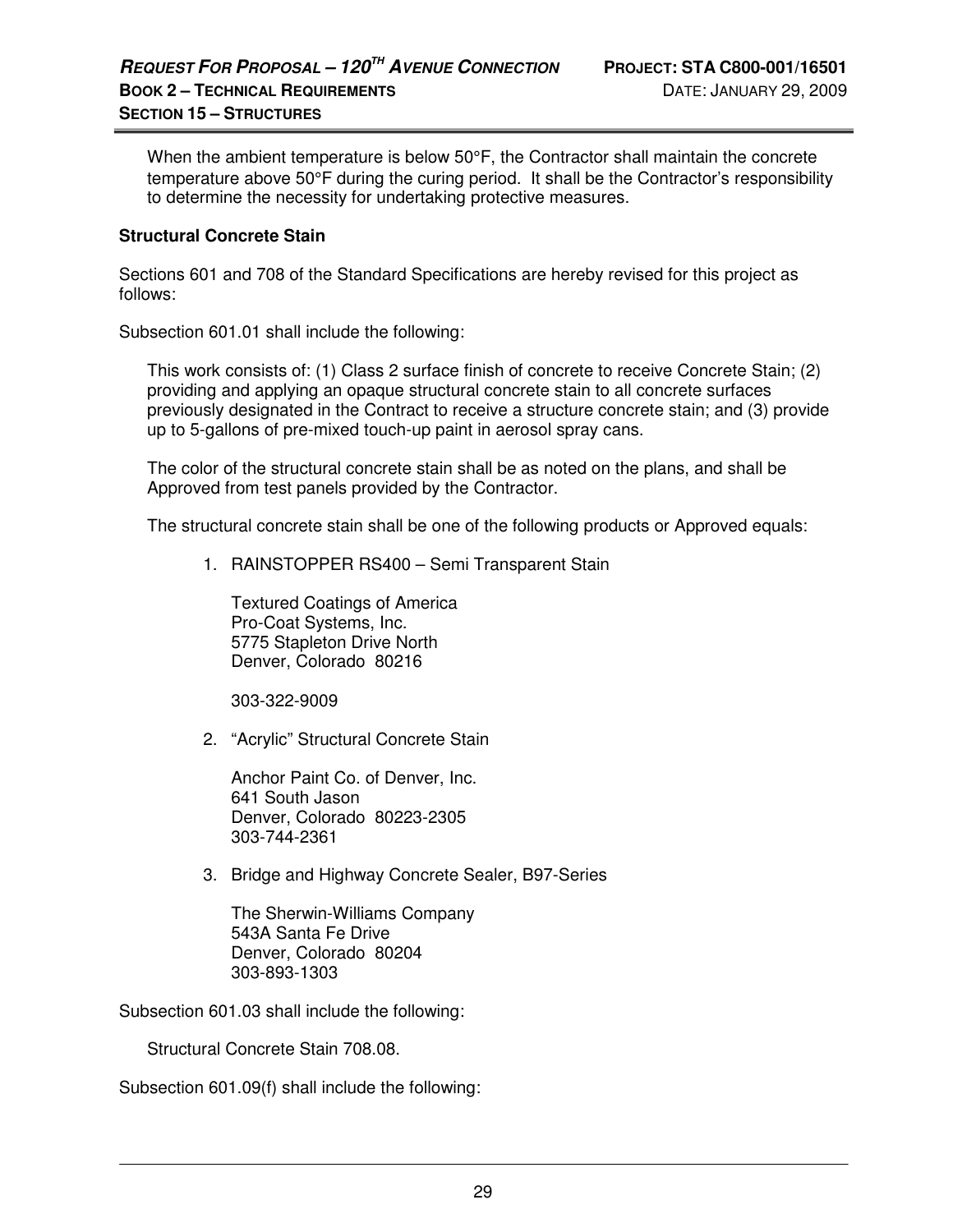All concrete forms shall be treated with a water based concrete form release agent prior to placing reinforcement for surfaces to which structural concrete stain is to be applied.

In Subsection 601.14 (a) delete the third paragraph and replace with the following:

Structural concrete stain shall be the final finish for all concrete surfaces designated on the plans and in these specifications.

Delete Subsection 601.14(b)4 and replace with the following:

Unless otherwise shown in the Contract, the structural concrete stain shall be applied to all exposed concrete elements of the structure above the ground line, and shall extend 1-foot below the finished ground line. Bridge bearing devices, curb and barrier cover plates, fence, and steel bridge rail shall be masked or otherwise protected to prevent structural concrete stain from coming into contact with them.

The color of the Structural Concrete Stain shall have the written approval of CDOT prior to final batching and application on the project. The final color of the Approved, structural concrete stain, shall be determined as follows:

- 1. 2 foot by 2 foot samples of the colors required by the Contract, shall be submitted to CDOT for Approval. The Stain samples shall be applied to a surface similar in texture to the concrete surface on which the stain will be applied on the project. The Stain samples shall be applied by the same methods to be used in field application.
- 2. At least three weeks prior to beginning of the application of the structural concrete stain, 100 sf test panels shall be prepared for final color Approval by CDOT. The test panels shall be produced on the actual concrete surface on which the final product will be placed, at a location designated by CDOT. The stain shall be applied to the test panels by the same methods to be used in the final field application. CDOT will be allowed one week for Approval after stain application to the test panels.

Concrete finishing and curing shall be completed in accordance with the specification prior to the application of the Stain. The concrete finish to which the structural concrete stain is to be applied shall be a Class 2 Finish, except as modified below:

- 1. Following curing of the concrete in accordance with Subsection 601.13, all projections and bulges shall be removed and the surface sandblasted. Sandblasting shall profile the concrete surface, remove all form release agents, and all other deleterious materials that would inhibit the bond of the Structural Concrete Stain. The profile of the sandblasted concrete surface shall be equivalent to Concrete Surface Profile Three (CSP 3) as defined in Technical Guideline No. 03732, " Selecting and Specifying Concrete Surface Preparation for Sealers, Coatings, and Polymer Overlays" by the International Concrete Repair Institute. The Contractor shall provide a CSP 3 chip for use on the project.
- 2. A mortar mix, proportioned by volume, consisting of one part portland cement, two to three parts sand (conforming to the requirements of ASTM C 144), and an approved bonding agent shall be used to patch all holes produced by form ties, honeycombing, voids 1/2 inch or larger in any dimension, broken corners and edges, and other defects. The mortar mix shall include an approved bonding agent. The quantity and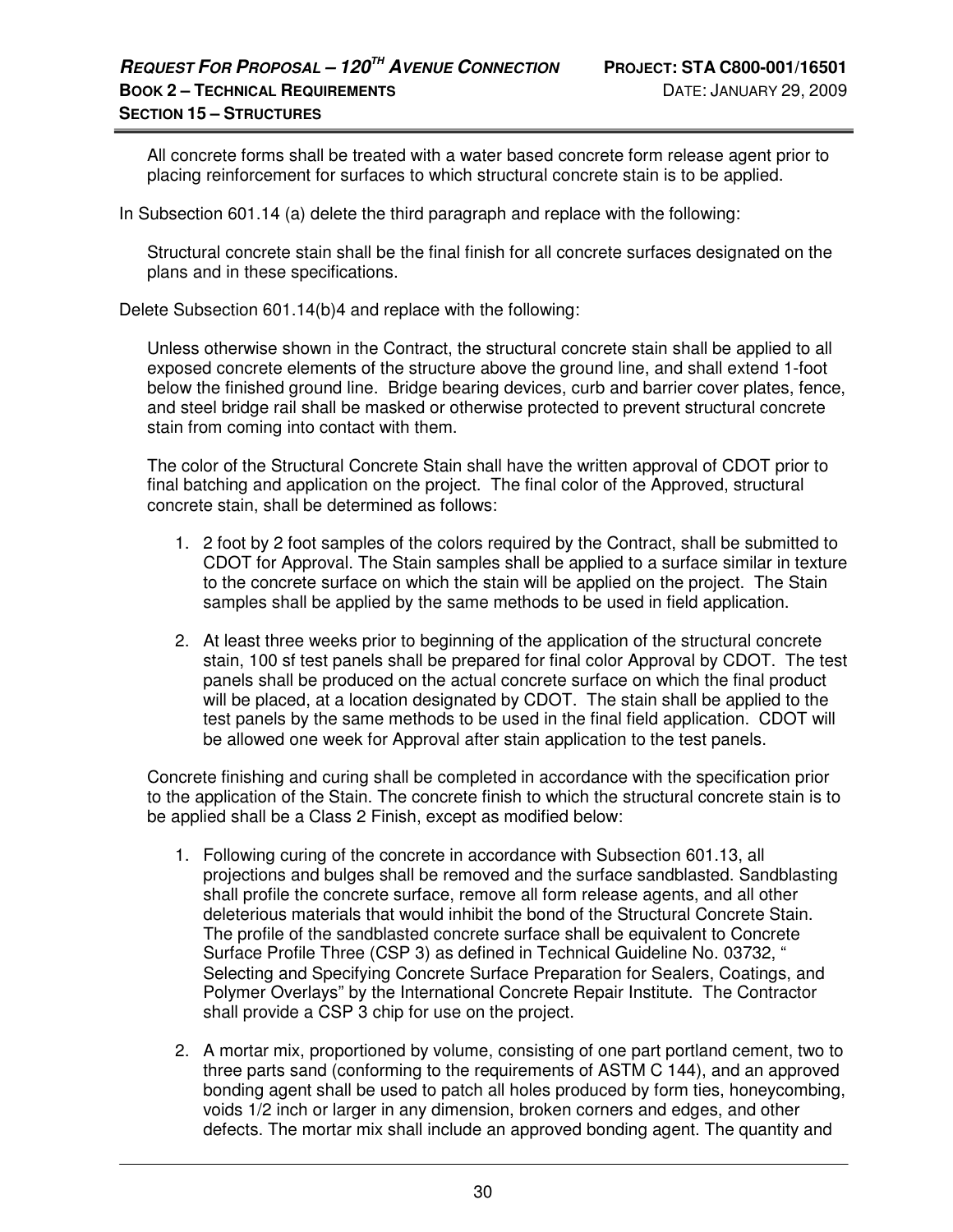application procedure of the bonding agent shall be in accordance with the recommendations of the manufacturer of the bonding agent. Areas to be patched shall be moistened with water before the mortar is applied, and the patched area shall be float finished and left flush with the concrete surface without checking or cracking of patches. Patching shall be done when the ambient temperature is at least 40°F. Holes deeper than 3/4 inch shall be filled in layers that does not exceed 1/2 inch in thickness.

3. Within 24 hours prior to applying structural concrete stain, the concrete surface to be coated shall be cleaned by water blasting at a minimum pressure of 3,000 psi and at a rate of 4 to 14 gallons/minute, to remove dust, dirt, and other materials that would inhibit bonding of the coating. If the surface is contaminated before application of the coating, it shall be re-cleaned as required prior to application of the coating.

New concrete shall be at least 28 Days old or as approved in writing by the coating manufacturer before the stain is applied.

Two coats of stain shall be applied. Each coat shall be applied at a rate of 200 to 250 square feet per gallon. (Approximately 3 mils dry film thickness.) The second coat shall not be applied until at least 12 hours after the application of the first coat.

If the surface is contaminated between coats it shall be re-cleaned as stated above prior to application of the next coat.

The stain shall be mixed mechanically and applied by spraying. Workmanship shall be such that the final stained surface is colored uniformly and presents a pleasing appearance. Any areas determined by CDOT to be insufficiently stained shall be re-stained.

The stain shall be applied only when the ambient temperature is between 40 $\degree$ F and 90 $\degree$ F, and is anticipated to remain above 40°F for a minimum of twenty-four hours. The surface to be stained shall be dry and free of frost.

Subsection 708.08 shall include the following:

708.08 Structural Concrete Stain: The Stain shall be a one-component, non-vapor barrier, solvent based acrylic resin. No sand or other texturing agents will be permitted.

#### PHYSICAL PROPERTIES

Solid by Weight: 51%, plus or minus 2% Solids by Volume: 34%, plus or minus 2%

A material safety data sheet (MSDS) prepared in accordance with Federal Standard 313 and a complete set of manufacturers mixing and application instructions shall be submitted to CDOT before the Contractor begins applying the Stain.

#### **Fence Chain Link Special**

Section 607 of the Standard Specifications is hereby revised for this Project as follows:

Subsection 607.02 shall include the following: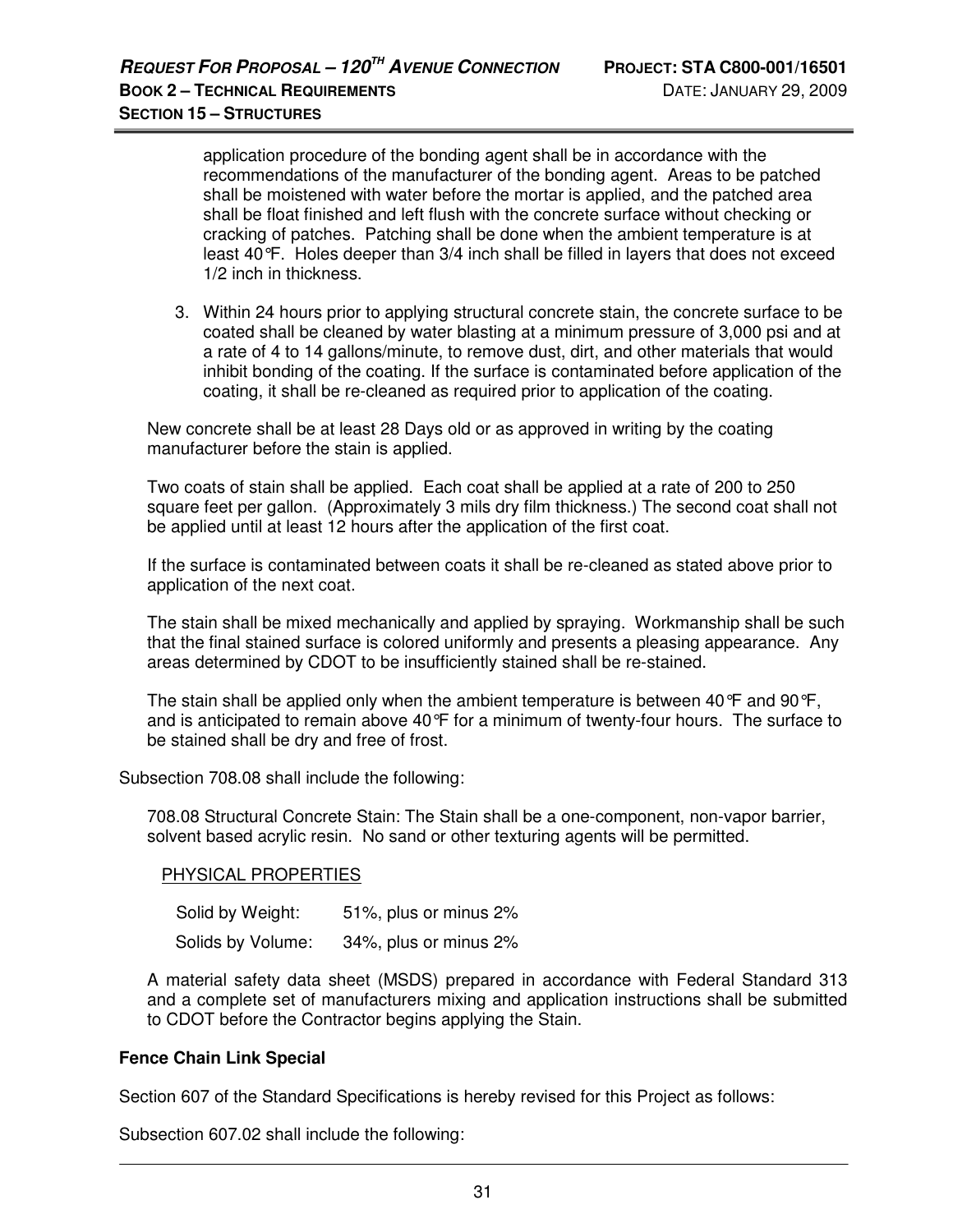All materials shall meet the requirements specified in AASHTO M181 except as otherwise noted in the Contract. The Contractor shall provide certification from the manufacturer that all materials used are in compliance with the requirements of the Contract.

All material shall be galvanized. When required by the plans, the fence shall also be vinyl coated. The color shall be as noted in the Contract. All exposed materials shall have a uniform coloration. Temporary members and attachments that are to be removed need not be vinyl coated. The inside of pipes shall not be vinyl coated. When the fence is vinyl coated, the bolts and nuts shall be either vinyl coated or painted to match fence coating.

Anchor bolts, threaded rods, anchor studs, post dowels and other unexposed portions of anchorage assemblies shall be galvanized and not vinyl coated or painted.

The Contractor shall furnish to the CDOT for Approval a 12 inch by 12 inch sample of the fabric (showing the exact coating and fabric construction to be used) and manufacturer's literature covering all aspects of the system before ordering or fabricating any parts.

The fabric shall be AASHTO M181 Class C or, when vinyl coating is specified in the plans, Class B. The mesh and wire sizes shall be as specified in the Contract. When 3/8 inches mesh with 12-gauge wire is specified in the Contract the following properties shall apply.

For other mesh and wire sizes the properties shall be as specified by AASHTO M181.

| Mesh                         | $3/8$ inch                   |
|------------------------------|------------------------------|
| Core wire-breaking strength  | 650 pounds                   |
| Core wire diameter           | $0.105$ inch $+/-0.005$ inch |
| Galvanizing, Class C fabric  | 1.2 ounces/square foot       |
| Galvanizing, Class B fabric  | 0.30 ounces/square foot      |
| Vinyl Coating Class B Fabric | 0.008 inch +/-0.002 inch     |
|                              |                              |

 Tension wires shall be AASHTO M181 Type 1 Class 2 or, when vinyl coating is specified, Type 4.

Tension wires and their fittings shall have a minimum breaking strength of 1920 pounds.

Truss rods and their fittings shall have a minimum breaking strength of 3840 pounds for fences without horizontal members and with a minimum prestress force given by the plans.

Posts and horizontal members shall be standard or extra strong steel pipe, satisfying ASTM A53 Type E or S, Grade B 35,000 psi or, at the Contractor's option, ASTM A466 Grade D pipe 50,000 psi minimum yield strength conforming to the following table may be substituted for both the standard and extra strong pipe of the same outside diameter called for in the plans. All fittings and connections dependent on the pipe's inside diameter shall be modified as necessary for proper fit-up.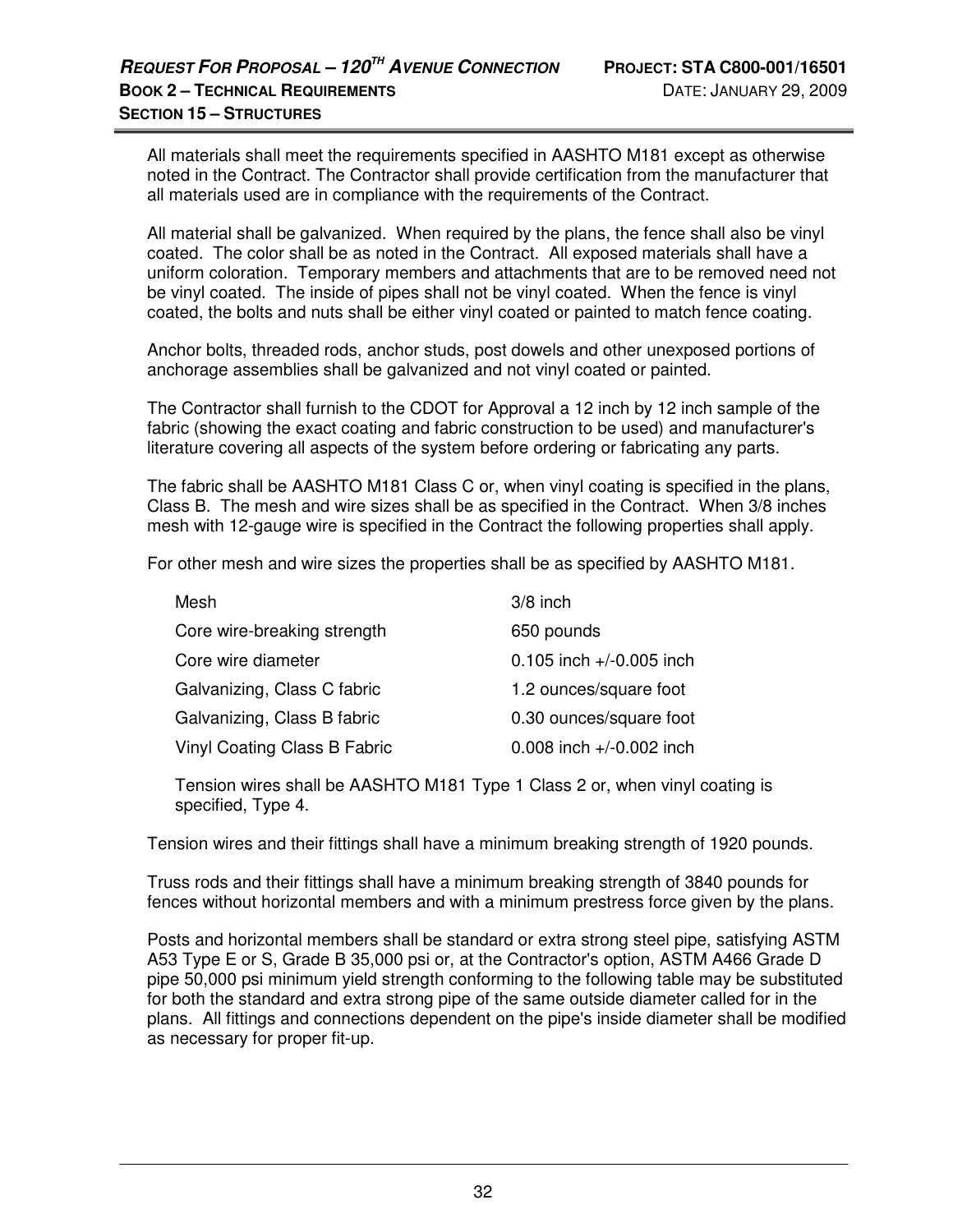# **SECTION 15 – STRUCTURES**

| <b>ALTERNATIVE PIPE</b>       |                               |                              |                                    |
|-------------------------------|-------------------------------|------------------------------|------------------------------------|
| Nominal<br>Diameter<br>Inches | Outside<br>Diameter<br>Inches | Pounds<br>per<br><b>Feet</b> | Wall<br><b>Thickness</b><br>Inches |
| 1.25                          | 1.660                         | 1.836                        | 0.111                              |
| 1.50                          | 1.900                         | 2.281                        | 0.120                              |
| 2.00                          | 2.375                         | 3.117                        | 0.130                              |
| 2.50                          | 2.875                         | 4.640                        | 0.160                              |

Stretcher bars, truss rods, tension wires, post tops and other required fittings and hardware shall be commercial quality steel, or better, or cast or malleable iron as appropriate to the article. A pair of two tension wires with appropriate turnbuckles or other adjustment devices may be substituted for each truss rod.

Post clips, wire ties or hog rings shall be galvanized 9 gauge or 14 gauge (before galvanizing) steel wire, and vinyl coated when specified by the Contract. Wire ties shall be given at least one complete turn. Ends of wire ties shall be directed away from traffic.

Subsection 607.03 shall include the following:

For fences without permanent horizontal members and with a minimum prestress force given by the Contract, the following shall apply:

The total pretension force in the tension wires and the mesh combined shall not be less than the value shown in the plans. Each tension wire, truss rod and the mesh should have some pretension and shall not be slack. This is to assure the strength and stiffness of the fence system under the anticipated loads.

The Contractor shall control the quality of the fence tensioning by checking that the deflection of the fence does not exceed the value shown in the Contract when the test load is applied. The CDOT may choose to assure this quality by observing these tests, or by performing audit tests. If the deflection is excessive, the Contractor shall retension the fence components.

The temporary horizontal members shall be removed after the tensioning of the fence is accepted.

## **Concrete Sound Barrier Fence**

Section 607 of the Standard Specifications is hereby revised for this Project as follows:

Subsection 607.01 shall include the following:

This work shall consist of design and construction of a precast concrete panel and steel or concrete post sound barrier in accordance with the terms of the Contract.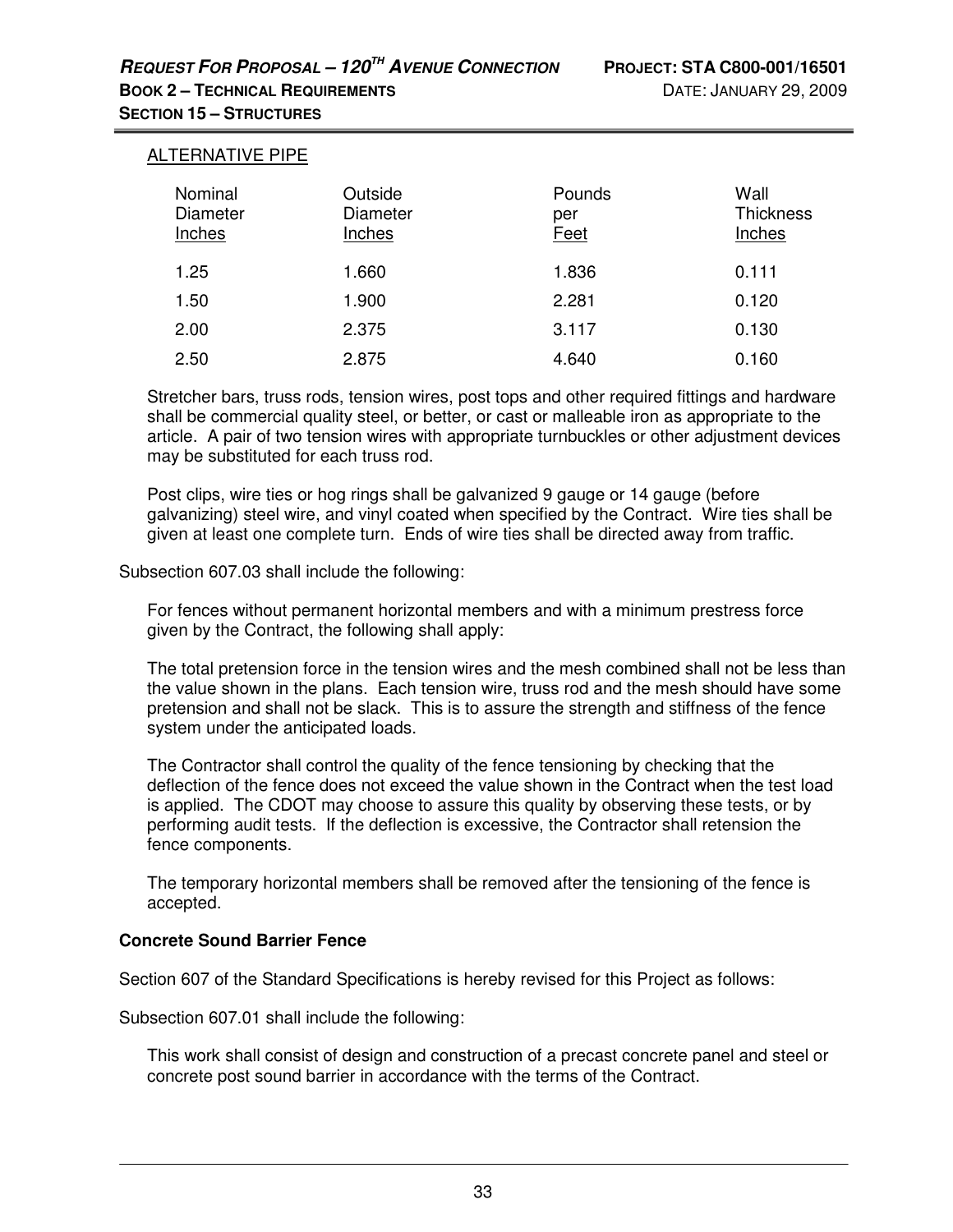Subsection 607.02 shall include the following:

The concrete sound barrier panels shall be a hard, durable, precast cementitious construction which is incombustible, vermin-proof, corrosion-resistant, impact resistant and capable of withstanding exposure to the natural elements of weather and to road deicing chemicals and fungicides, without significant deterioration.

The fabrication plant for the precast concrete panel shall be currently certified by PCI as A1.

The concrete sound barrier panels shall be manufactured with a grooved pattern finish with structural concrete stain or exposed aggregate on the sides of the panel and of the dimensions defined in the Contract.

Panels - Precast Concrete - Modular panels shall be precast concrete, minimum 4,500 psi compressive strength at twenty-eight (28) Days, with vertical receiver edges which permit retention of the modular panel in the wide flange steel beam or concrete post.

Panels - Reinforcement - Reinforcement shall be one layer of the size and spacing shown in the shop drawings supported by design calculations, placed mid-depth in the panel.

Panels - Lifting Inserts - Shall have a rated capacity greater than the weight of the panel. The number and location of inserts is to be determined by the precaster.

Panels - Steel Post - Posts shall be wide flange structural steel column, in accordance with shapes, sizes, details and method of panel connection as shown on the drawings. Posts shall be installed plumb. The posts shall be galvanized in accordance with Sections 509 and 708, and any revisions thereto.

Subsection 607.03 shall include the following:

Prior to starting Work, the Contractor shall submit to CDOT for review and general comment, shop drawings showing his proposed details and method of constructing the walls together with complete engineering calculations and test reports. The drawings shall include lists of materials to be used, sequence of operations and a sufficient number of detailed sections to clearly illustrate the scope of work.

The barrier shall be designed to withstand wind loads indicated in the American Association of State Highway and Transportation Officials Guide Specifications of Structural Design of Sound Barriers, 1989. Wind pressure shall be applied perpendicular to the barrier, in each direction, at a minimum of 27 pounds per square foot for structure-mounted barriers less than 14 feet in height, or within 10 feet of traffic.

Sound Transmission - The Contractor shall submit to CDOT copies of an independent testing laboratory test report, which shows that the barrier system was tested in accordance with ASTM E90-75 and achieves a minimum sound transmission coefficient of 32.

Freeze-Thaw - If concrete weighing 110 pounds per cubic foot or less is used the Contractor shall submit to the CDOT copies of an independent testing laboratory test report which shows that the barrier system was subjected to a minimum of 250 freeze-thaw cycles according to ASTM C666-84 and AASHTO T161-86, without apparent deterioration. The barrier system must be able to pass this test using a 10% saline solution water spray.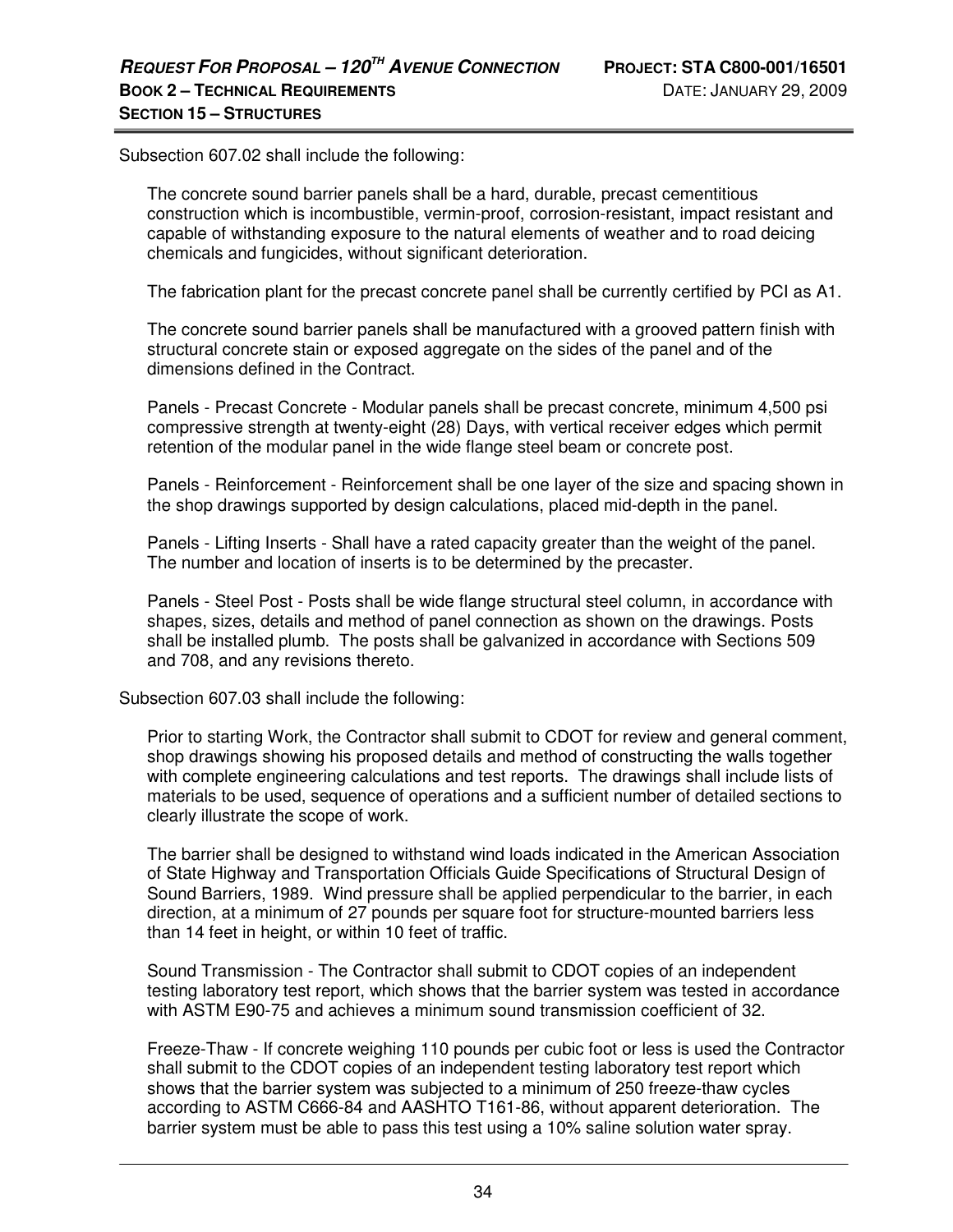The Contractor shall use plan elevations to develop the layout and fabrication drawings including a complete elevation view of each wall indicating top and bottom elevations as well as the ground line.

The barrier shall be installed in accordance with the Contract and the manufacturer recommendations, and in accordance with drawings submitted by the Contractor and approved by the Contractor's structural design engineer. Joints and connections shall be secured in such a manner as to be structurally sound and prevent the panel from moving under wind loading with no visible openings for sound transmission and light leaks through or under the noise barrier system

The lifting inserts in the top edge of the panel shall be partially filled with sand and sealed with non-shrink, waterproof grout to allow later access to the inserts in the event of relocation of the barrier.

Damaged areas of the panels shall be repaired or replaced at the Contractor's expense at no additional cost to the Project and in accordance with the manufacturer's recommendations. All panels showing evidence of being cracked must be replaced at the Contractor's expense at no additional cost to the Project.

A manufacturer representative shall be present during the installation or be available within twenty-four (24) hours to insure that the concrete barrier system is properly constructed, installed and repaired, as necessary.

#### Pre-Cast Concrete Panels

Reinforcing steel shall conform to the requirements of Section 602.

Pre-cast concrete panel construction shall conform to the requirements of Section 601 and the following:

- (1) Concrete Class D is required and the 28-day strength shall be 4,500 psi.
- (2) Form release agents shall be of a non-petroleum base that will not discolor the concrete panels and are compatible with the Structural Concrete Stain used on the Project.
- (3) Panels shall be cast with the grooved pattern finish shown in the Contract Documents and a Structural Concrete Stain finish shall be applied to both sides of the panel. Surface preparation, patching and Structural Concrete Stain application shall conform to the requirements of the Revision of Section 601 and 708. Steel posts shall be protected while the surfaces of the panels are prepared, patched and coating applied. The color of the Structural Concrete Stain shall be as defined in the Contract.
- (4) Panels shall be cured in accordance with the requirements of Section 601.13 (The Membrane Forming Curing Compound Method shall not be used).

Subsection 607.03 shall include the following:

The Contractor shall perform such clearing and grubbing, and/or excavation and backfill as may be necessary to construct the sound barrier to the required grade and alignment.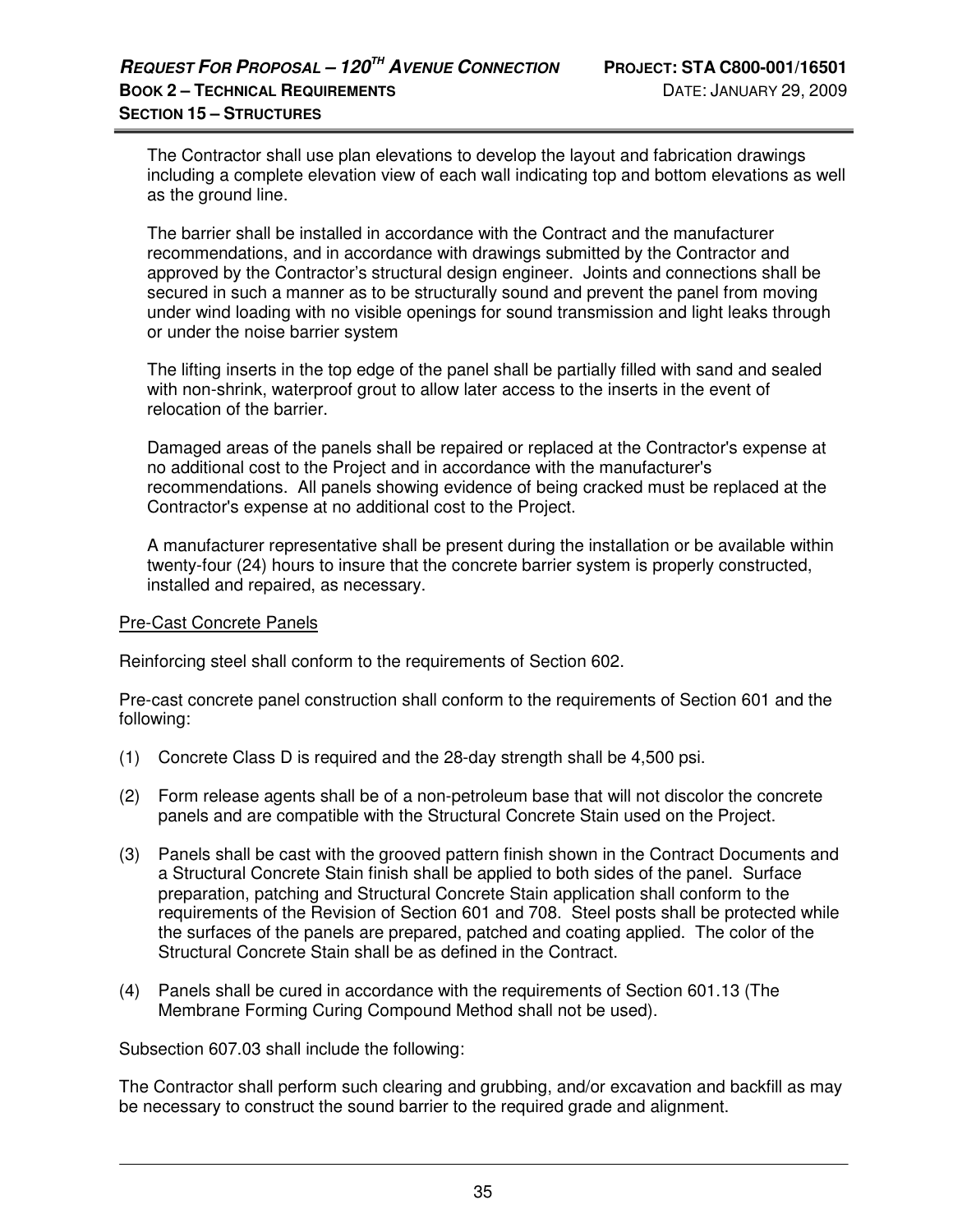Clearing and grubbing shall conform to the requirements of Section 201.

Backfill shall conform to the requirements of Section 203.08.

Prior to setting pre-cast panels, the material below the bottom panels shall be graded smooth to the elevations shown in the roadway plans.

Steel posts shall be set plumb.

The grout placed between the post base plate and the top of the drilled caisson shall be a mortar mix, proportioned by volume, consisting of:

- (1) One part Portland cement.
- (2) Two to three parts fine aggregate, conforming to the requirements of ASTM C 144.
- (3) A latex admixture that conforms to the requirements of ASTM C 1059, Type II (Nonredispersable). A minimum of 12% latex solids by weight of cement shall be added to the mortar mix and with enough water to provide a plastic workable mix.

#### **QC/QA for Prestressed Precast Concrete Girders (Members)**

Section 618 of the Standard Specification is hereby revised for this project as follows:

Delete the first paragraph of subsection 618.01 and replace with the following:

This Work consists of fabrication, Quality Control and Quality Assurance inspection, testing, furnishing and installing prestressed precast concrete girders (members) in accordance with the requirements of the Contract.

In Subsection 618.03, delete the second paragraph, and replace with the following:

Minimum concrete cover to the outside diameter of prestressing steel shall be 1-1/2 inches. Minimum concrete cover to the outside diameter of reinforcing steel shall be 1 inch.

Prestressed precast concrete girders shall be cast to the tolerances of Table 618-1. Those members that meet the tolerances of Table 618-1 are acceptable. The Contractor shall evaluate and submit a written report to the QA Representative for all members that do not meet the tolerances of Table 618-1. The Contractor's report shall address the deficient member's structural adequacy, potential reduction of corrosion resistance, how the member will fit into the overall construction and its relationship to adjacent members. Prestressed precast concrete girders that do not meet the required tolerances shall not be moved from the casting yard or erected in their intended permanent position until they have been accepted in writing by the Contractor's QA Manager according to the requirements of the QPM.

#### TABLE 618-1

Prestressed Precast Concrete Member Tolerances

#### **Prestressed Concrete I Girders**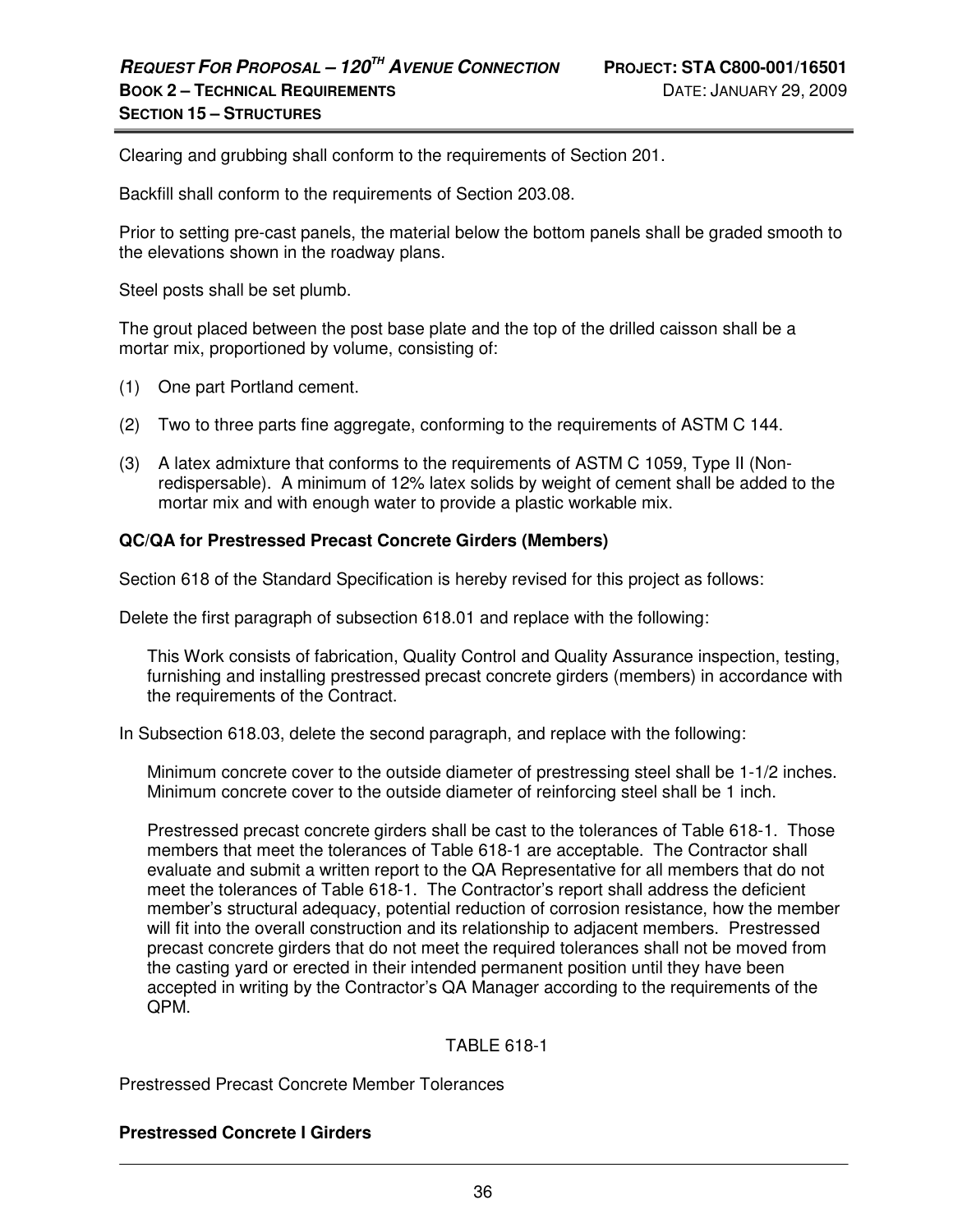**REQUEST FOR PROPOSAL – 120TH AVENUE CONNECTION PROJECT: STA C800-001/16501** 

**BOOK 2 – TECHNICAL REQUIREMENTS** DATE: JANUARY 29, 2009 **SECTION 15 – STRUCTURES**

|                                                         | $\pm 0.25$ inch/25ft,       |
|---------------------------------------------------------|-----------------------------|
|                                                         | $+0.38$ inch, $-0.2$        |
|                                                         | $+0.50$ inch, $-0.2$        |
|                                                         | $\pm 0.25$ inch             |
|                                                         | $+0.38$ inch, $-0.2$        |
| Sweep (Variation from a straight line                   |                             |
| parallel to centerline of the member)----------------   | 0.13 inch/10ft.             |
| Variation from end squareness ----------------------    | $\pm 0.19$ inch/ft, $\pm 1$ |
| or skew                                                 |                             |
| Camber variation from design camber-------------        | $\pm 0.13$ inch/10 ft       |
|                                                         | $\pm 0.50$ inch, max        |
|                                                         | 1 inch, max. Ov             |
| Position of strands:                                    |                             |
|                                                         | $\pm 0.25$ inch             |
|                                                         | $\pm 0.50$ inch             |
| Position of design location ----------------            | $±20$ inch                  |
| of deflection points for deflected strands              |                             |
| Position of plates other than                           |                             |
| bearing plates---------------------------------         | $±1$ inch                   |
| Position of bearing plates ---------------------------- | $\pm 0.63$ inch             |
| Tipping and flushness of plates ---------------------   | $\pm 0.25$ inch             |
| Tipping and flushness of bearing plates-----------      | $±0.13$ inch                |
| Position of inserts for structural                      |                             |
| Connections-----------------------------------          | $\pm 0.50$ inch             |
| Position of handling devices:                           |                             |
| Parallel to length------------------------------        | $±6$ inch                   |
| Transverse to length--------------------------          | $±1$ inch                   |
| Position of stirrups:                                   |                             |
| Longitudinal spacing-------------------------           | $±2$ inch                   |
| Projection above the top -------------------            | ±0.75                       |
| Local smoothness (Does not apply to top                 |                             |
| surfaces covered with a concrete topping) -------       | $\pm 0.25$ inch in 10       |
| Concrete cover:                                         |                             |
| All steel reinforcement ---------------------           | $+0.50$ inch $-0$ is        |
| Position of post tensioning ducts -------------------   | $\pm 0.25$ inch             |
| Position of tendon anchorage plates----------------     | $\pm 0.25$ inch             |
| <b>Prestressed Concrete Box Girders</b>                 |                             |
|                                                         | $±0.75$ inch                |
|                                                         |                             |
|                                                         | $\pm 0$ .25 inch            |
|                                                         | $\pm 0$ .25 inch            |
|                                                         | $\pm 0.50$ inch             |
| Depth (bottom flange) --------------------------------- | $+0.50$ inch, $-0.1$        |
|                                                         | $±0.38$ inch                |
| Sweep (Variation from a straight line                   |                             |
| parallel to centerline of the member) ---------------   | 0.13 inch /10 ft.           |

Up to 40-ft member length ----------------- ±0.25 inch 40-60 ft member length --------------------- ±0 .38 inch Greater than 60 ft member length  $\pm 0.50$  inch

#### Variation from end squareness

|                                         | $\pm 0.13$ inch /10 feet |
|-----------------------------------------|--------------------------|
| Horizontal ---------------------------  | $\pm$ 0.50 inch maximu   |
| Vertical ------------------------------ | $\pm 0.50$ inch          |

 $\pm$ 0.25 inch/25ft,  $\pm$ 1 inch maximum +0.38 inch, -0.25 inch  $+0.50$  inch,  $-0.25$  inch  $\pm 0.25$  inch  $+0.38$  inch,  $-0.25$  inch  $0.13$  inch/10ft.  $\pm 0.19$  inch/ft,  $\pm 1$  inch maximum  $\pm$ 0.13 inch/10 ft  $\pm 0.50$  inch, max.  $\leq 80$  ft length 1 inch, max. Over 80 ft length  $\pm 0.25$  inch  $\pm 0.50$  inch  $\pm 20$  inch  $±1$  inch  $\pm 0.63$  inch  $\pm 0.25$  inch  $\pm 0.13$  inch  $\pm 0.50$  inch  $\pm 6$  inch  $±1$  inch  $±2$  inch  $±0.75$  $\pm 0.25$  inch in 10 ft any surface  $+0.50$  inch  $-0$  inch  $\pm 0.25$  inch  $\pm 0.25$  inch  $±0.75$  inch  $±0.25$  inch  $±0.25$  inch  $±0.50$  inch  $+0.50$  inch,  $-0.13$  inch  $±0.38$  inch

 $\pm 0.50$  inch maximum  $\pm 0.50$  inch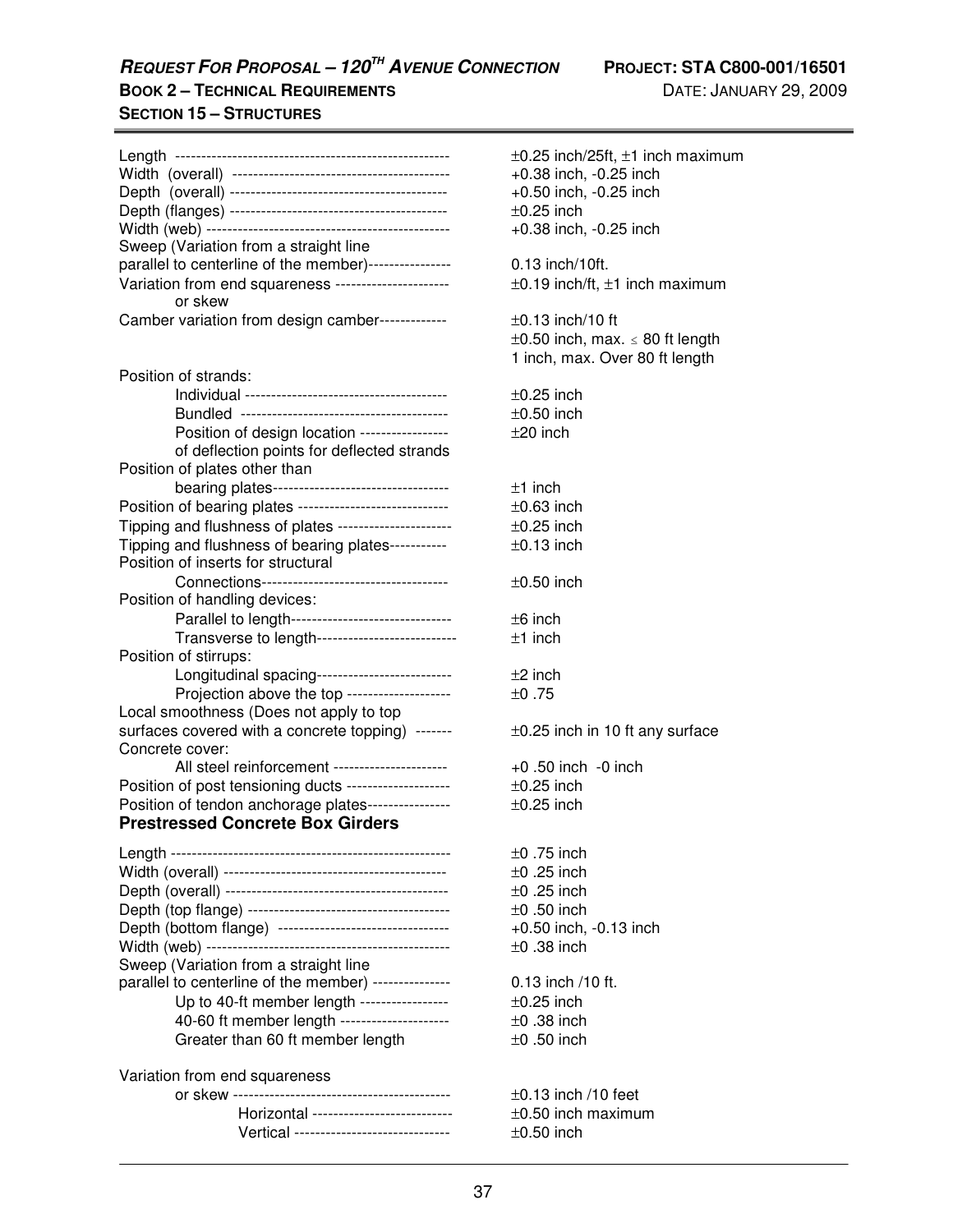**REQUEST FOR PROPOSAL – 120TH AVENUE CONNECTION PROJECT: STA C800-001/16501** 

# **SECTION 15 – STRUCTURES**

| Camber variation from design                            | $\pm 0.13$ inch/10 ft.                |
|---------------------------------------------------------|---------------------------------------|
| ----------------------------------                      | $\pm 0.50$ inch, maximum              |
| Differential camber between ------------------------    | 0.25 inch/10 ft, 0.75 inch max.       |
| adjacent members of the same                            |                                       |
| design                                                  |                                       |
| Position of strands:                                    |                                       |
|                                                         | $\pm 0.25$ inch                       |
|                                                         | $\pm 0.25$ inch                       |
| Position of design location of --------------           | $±20$ inch                            |
| Deflection points for deflected strands                 |                                       |
| Position of plates other than                           |                                       |
| Bearing plates --------------------------------         | $±1$ inch                             |
| Position of bearing plates ---------------------------- | $\pm 0.63$ inch                       |
| Tipping and flushness of plates ----------------------  | $\pm 0.25$ inch                       |
| Tipping and flushness of                                |                                       |
| bearing plates --------------------------------         | $\pm 0.13$ inch                       |
| Position of inserts for structural                      |                                       |
| Connections -----------------------------------         | $\pm 0.50$ inch                       |
| Position of handling devices:                           |                                       |
| Parallel to length -----------------------------        | $±6$ inch                             |
| Transverse to length -------------------------          | $±1$ inch                             |
| Position of stirrups:                                   |                                       |
| Longitudinal spacing ------------------------           | $±1$ inch                             |
| Projection above the top -------------------            | +0.25 inch, -0.75 inch                |
| Tipping of beam seat bearing area -----------------     | $±0.13$ inch                          |
| Position of transverse tie rod                          |                                       |
| holes:                                                  |                                       |
| Parallel to length -----------------------------        | $\pm 0.50$ inch                       |
|                                                         | $\pm 0.38$ inch                       |
| Position of void adjacent to end                        |                                       |
| .<br>Block ---------------------                        | $±1$ inch                             |
| Local smoothness (Does not apply to                     |                                       |
| top of beam surface covered with a                      |                                       |
|                                                         | $\pm 0.25$ inch in 10 ft, any surface |
| Concrete cover to all steel                             |                                       |
|                                                         | $+0.50$ inch, $-0$ inch               |
| (Both exterior and adjacent to void)                    |                                       |
| Position of post tensioning ducts -------------------   | $\pm 0.25$ inch                       |
| Position of tendon anchorage plates ---------------     | $\pm 0.25$ inch                       |

In Subsection 618.04 (b) add the following:

(10) Unit dimensions and fabrication tolerances of all members. Location and dimension, including tolerances, of all void forms in box girders.

In Subsection 618.05 (c), add the following:

All inspection reports, compressive strength test results, reinforcing steel cover measurements and box girder web, top flange, and bottom flange measurements shall be submitted to CDOT two Working Days prior to shipment.

In Subsection 618.05 (d), add the following: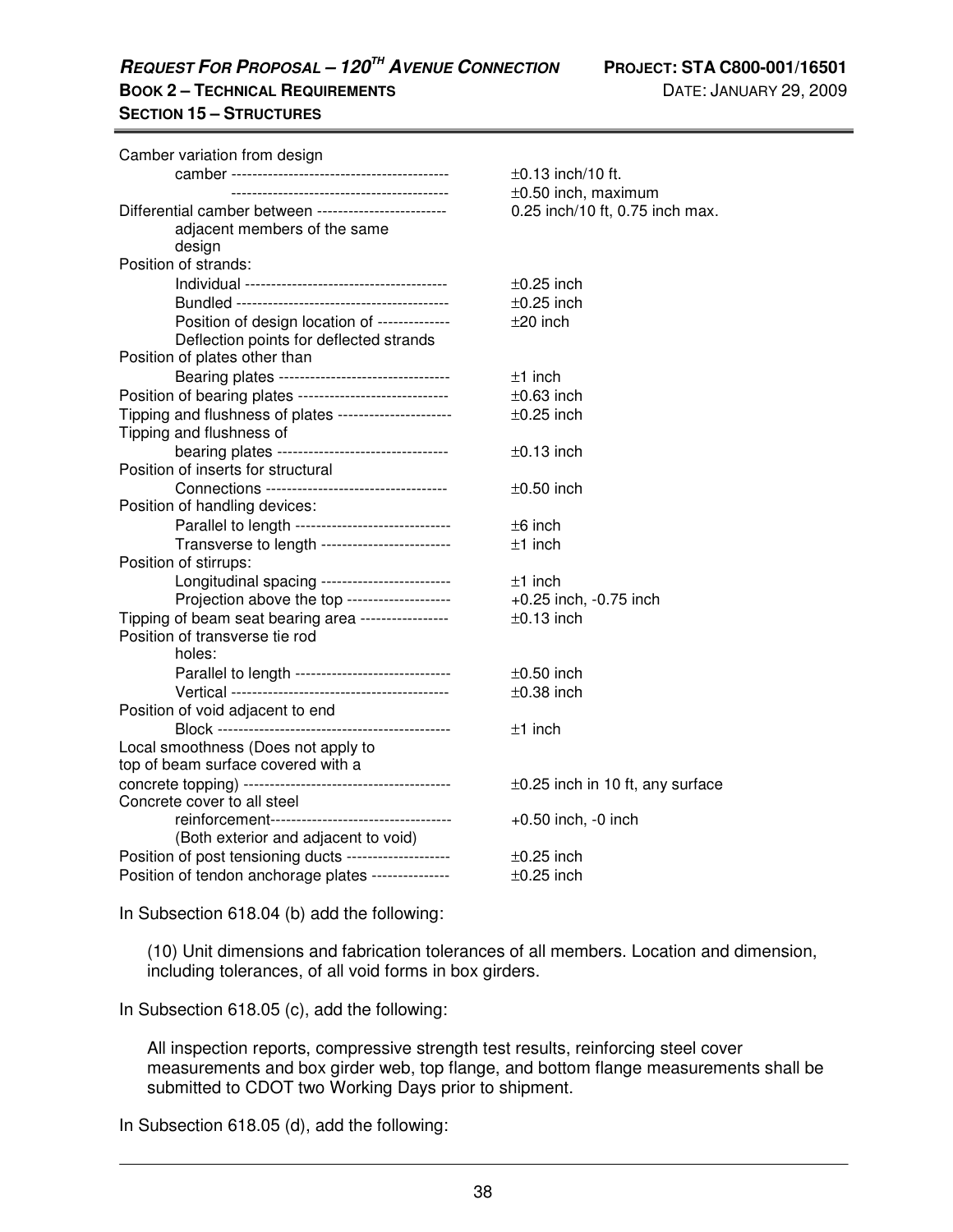Members not accepted by the Contractor's QA Manager shall be rejected according to the requirements of the QPM.

In Subsection 618.06 (b) add the following:

(1) The depth of the top slab of box girders shall be measured after placing all concrete and while the concrete is still plastic. Probes shall be inserted within 18 inches from the end of each form void and every 5 feet longitudinally down the girder centerline to determine the top slab thickness.

The concrete cover of every steel reinforcing bar in the top mat of all girders (including Prestressed Concrete I Girders) shall be measured after concrete placement and while the concrete is still plastic. Rebar shall be located and concrete cover determined with a probe at the centerline of girder for 10 feet from each end and midspan.

Each measurement shall be recorded and documented by the Contractor in the Post Pour Inspection Records. Girders with deviations from the specified tolerances shall be evaluated by the Contractor in accordance with the requirements of Subsection 618.03.

(2) After a box girder has been removed from the forms, testing shall be performed to determine the thickness of the webs and the top and bottom slabs. Holes shall be drilled in the webs and top flange of box girders as indicated in Figure 1. The top flange, both webs and bottom flange dimensions shall be determined and recorded and documented by the Contractor in the Post Pour Inspection Records. After completion of thickness measurements, holes shall be filled as approved by the Contractor's structural design engineer. Members with deviations from the tolerances specified in Table 618-1 shall be evaluated by the Contractor in accordance with the requirements of Subsection 618.03.

Steel reinforcement cover meter tests shall be performed on box girders after removal from the casting bed. The test pattern shall be as indicated in Figure 1. Concrete cover meter tests shall be performed on all Concrete I Girders at the girder centerline, both sides of the web and bottom flange, centerline of the exterior edge of each flange and centerline of each sloping surface adjacent to the webs for 10 feet from both ends and at midspan. The concrete cover for each reinforcing bar shall be recorded and documented by the Contractor in the Post Pour Inspection Report. Members showing any test result deviating from the specified minimum cover to the outside of the reinforcing steel or strand shall be evaluated by the Contractor in accordance with the requirements of subsection 618.03.

(3) Soundness of the bottom flange shall be inspected by sounding. The surface shall be struck with a hammer to determine the possibility of entrapped air voids in the bottom flange. The longitudinal centerline of the bottom flange shall be tested once every two linear feet. Areas that indicate possible air voids shall be recorded and submitted to the Contractor's QA Manager within one Working Day. The results of the sounding tests shall be recorded and documented by the Contractor in the Post Pour Inspection Reports. The extent of air voids shall be determined. Members with any void greater than twenty-five square inches shall be rejected. Voids of twenty-five square inches or less shall be repaired as approved by the Contractor's structural design engineer.

Delete Subsections 618.13 and 618.14(b).